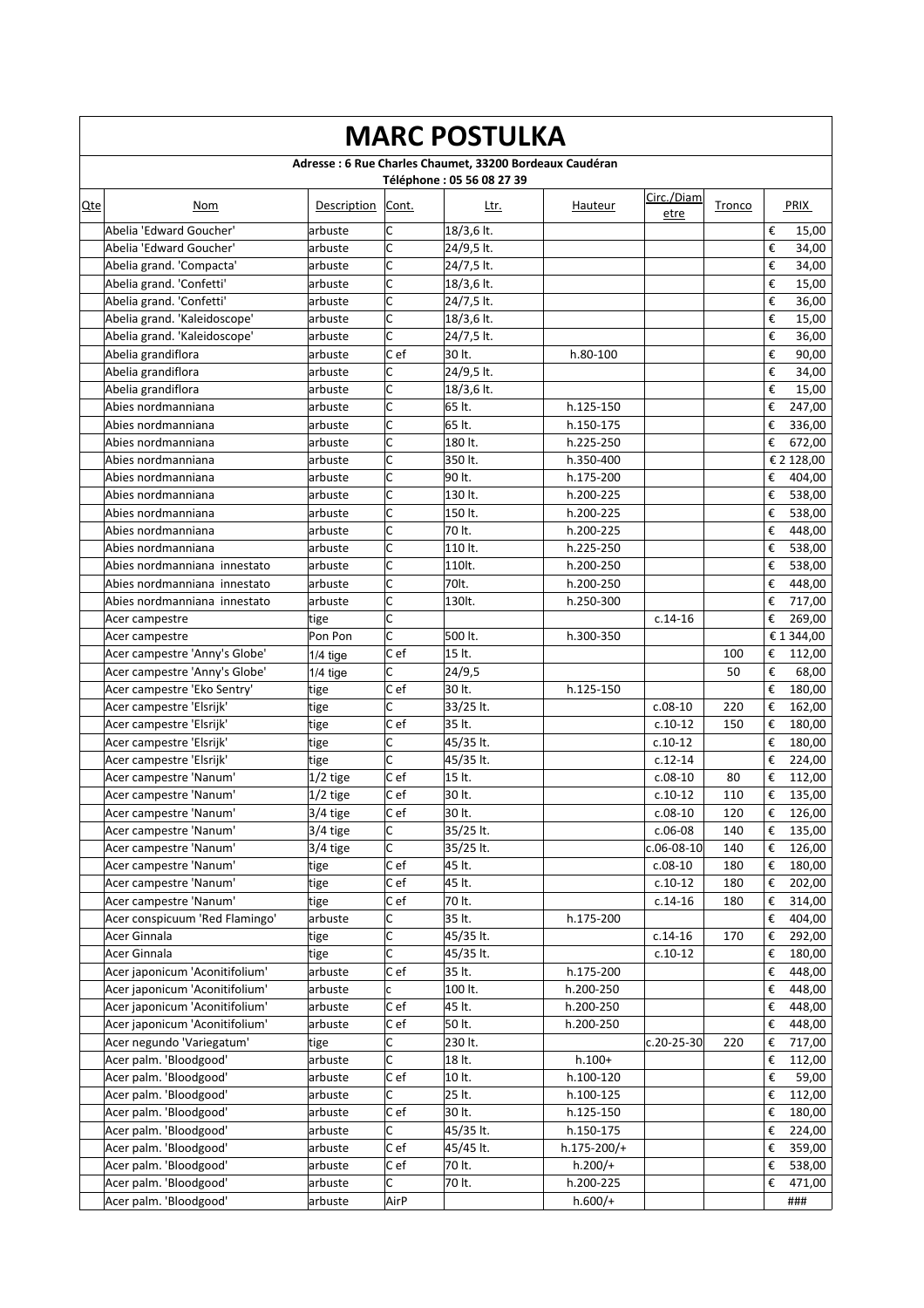| Acer palm. 'Butterfly'                     | arbuste    | $ C $ ef | 30 lt.    | h.80-100   |                  |       | € | 180,00     |
|--------------------------------------------|------------|----------|-----------|------------|------------------|-------|---|------------|
| Acer palm. 'Crispum'                       | arbuste    | C        | 24 lt.?   | h.80-100   |                  |       | € | 202,00     |
| Acer palm. 'Deshojo'                       | arbuste    | Cef      | 55 lt.    | $h.175+$   |                  |       | € | 381,00     |
| Acer palm. 'Dissectum' Garnet'             | $1/2$ tige | Cef      | 30 lt.    |            | d.80-100         |       | € | 336,00     |
| Acer palm. 'Dissectum' Garnet'             | $1/2$ tige | c        | 70 lt.    |            | d.120-140        | 70    | € | 538,00     |
| Acer palm. 'Dissectum' Garnet'             | S          | Cef      | 35 lt.    | h.150-175  |                  |       | € | 381,00     |
| Acer palm. 'Dissectum' Garnet'             | tige       | Cef      | 90 lt.    |            | $c.14-16$        | 200   |   | € 1 434,00 |
|                                            |            |          |           |            |                  |       |   |            |
| Acer palm. 'Dissectum' Garnet/Atrop.' tige |            | C ef     | 180 lt.   |            | $c.14 - 16 - 18$ |       |   | € 1613,00  |
| Acer palm. Dissectum in Varieta            | $1/2$ tige | C        | 30/18,5   | fst. 60-80 | $d.50-60$        |       | € | 202,00     |
| Acer palm. Dissectum in Varieta            | $1/2$ tige | C        | 40/30 lt. | fst. 60-80 | $d.60-70$        |       | € | 224,00     |
| Acer palm. Dissectum in Varieta            | $1/2$ tige | C        | 40/30 lt. | fst. 60-80 | d.70-80          |       | € | 269,00     |
| Acer palm. Dissectum in Varieta            | $1/2$ tige | c        | 28/15 lt. | fst.60-80  | d.40-50          |       | € | 157,00     |
|                                            |            |          |           |            |                  |       |   |            |
| Acer palm. 'Dissectum Inhabashidare' S     |            | C e f    | 70 lt.    | h.150-200  |                  |       | € | 448,00     |
| Acer palm. 'Dissectum Viridis'             | 1/2 tige   | C ef     | 30 lt.    |            | d.80-100         | 70    | € | 336,00     |
| Acer palm. 'Dissectum Viridis'             | $1/2$ tige | C ef     | 35 lt.    |            | d.80-100         | 90    | € | 336,00     |
| Acer palm. 'Dissectum Viridis'             | $1/2$ tige | Cef      | 45 lt.    |            | d.100-120        | 70    | € | 404,00     |
| Acer palm. 'Dissectum Viridis'             | $1/2$ tige | C erc    | 45/55 lt. |            |                  |       | € | 448,00     |
| Acer palm. 'Dissectum Viridis'             | tige       | Cef      | 180 lt.   |            | $c.14 - 16 - 18$ | 210   |   | € 1613,00  |
| Acer palm. 'Dissectum Viridis'             | 1/2 tige   | Cef      | 45 lt.    | h.150-175  |                  |       | € | 448,00     |
| Acer palm. 'Dissectum Viridis'             | $1/2$ tige | RC ef    | 46 lt.    | h.250      |                  |       | € | 672,00     |
| Acer palm. 'Dissectum Viridis'             | S          | C        | 55 lt.    | h.150-175  |                  |       | € | 448,00     |
| Acer palm. 'Dissectum Viridis'             | S          | C        | 55 lt.    | h.150-175  |                  |       | € | 448,00     |
|                                            |            |          |           |            |                  |       |   |            |
| Acer palm. 'Dissectum Viridis/ Garnet S    |            | C        | 35 lt.    | h.125-150  |                  |       | € | 314,00     |
| Acer palm. 'Going Green'                   | arbuste    | Cef      | 25 lt.    | h.120-150  |                  |       | € | 135,00     |
| Acer palm. 'Higasayama'                    | arbuste    | Cef      | 30 lt.    | h.125-150  |                  |       | € | 157,00     |
| Acer palm. 'Higasayama'                    | arbuste    | C e f    | 30 lt.    | h.125-150  |                  |       | € | 157,00     |
| Acer palm. 'Jerre Schwartz'                | arbuste    | C e f    | 25 lt.    | h.100-120  |                  |       | € | 135,00     |
| Acer palm. 'Katsura'                       | arbuste    | C        | 10 lt.    | h.100-120  |                  |       | € | 68,00      |
| Acer palm. 'Katsura'                       | arbuste    | vQ       | 14 lt.    | h.100-120  |                  |       | € | 124,00     |
| Acer palm. 'Katsura'                       | arbuste    | Cef      | 30 lt.    | h.125-150  |                  |       | € | 157,00     |
| Acer palm. 'Katsura'                       | arbuste    | C        | 7,5 lt.   | h.80-100   |                  |       | € | 72,00      |
| Acer palm. 'Koto-no-ito'                   | arbuste    | Cef      | 35 lt.    | h.100-120  |                  |       | € | 157,00     |
| Acer palm. 'Koto-no-ito'                   | arbuste    | C        | 30 lt.    | h.125-150  |                  |       | € | 157,00     |
| Acer palm. 'Orange Dream'                  | arbuste    | Cef      | 10 lt.    | h.80-100   |                  |       | € | 68,00      |
| Acer palm. 'Orange Dream'                  | arbuste    | vQ       | 14 lt.    | h.100-120  |                  |       | € | 124,00     |
| Acer palm. 'Osakazuki'                     | arbuste    | C        | 35 lt.    | h.125-150  |                  |       | € | 269,00     |
| Acer palm. 'Osakazuki'                     | arbuste    | Cef      | 45/45 lt. | h.175-200  |                  |       | € | 381,00     |
| Acer palm. 'Palmatum Sangokaku'            | tige       | C        | 90 lt.    |            | $c.14-16$        |       | € | 672,00     |
| Acer palm. 'Peve Dave'                     | arbuste    | c        | 14 lt.    | h.70-80    |                  |       | € | 124,00     |
| Acer palm. 'Pixie'                         | 1/2 tige   | Cef      | 15 lt.    |            |                  | 80    | € | 112,00     |
| Acer palm. 'Red Compact'                   | arbuste    | VQ       | 14 lt.    | h.100-120  |                  |       | € | 124,00     |
| Acer palm. 'Red Wine'                      | arbuste    | $ C $ ef | 25 lt.    | h.125-150  |                  |       | € | 135,00     |
| Acer palm. 'Reticulatum'                   | arbuste    | C erc    | 55 lt     | $h.200/+$  |                  |       | € | 448,00     |
| Acer palm. 'Ruysen'                        | arbuste    | VQ       | 14 lt.    | h.60-80    |                  |       | € | 157,00     |
| Acer palm. 'Sango kaku'                    | arbuste    | VQ       | 14 lt.    | h.100-120  |                  |       | € | 124,00     |
| Acer palm. 'Sango kaku'                    | arbuste    | Cef      | 10 lt.    | h.80-100   |                  |       | € | 68,00      |
| Acer palm. 'Sangokaku'                     | arbuste    | C ef     | 30 lt.    | h.125-150  |                  |       | € | 157,00     |
| Acer palm. 'Sangokaku'                     | arbuste    | C        | 28/15 lt. | h.150-175  |                  |       | € | 112,00     |
| Acer palm. 'Shaina'                        | $1/4$ tige | VQ       | 14 lt.    |            |                  | 40-50 | € | 157,00     |
| Acer palm. 'Shaina'                        | arbuste    | VQ       | 14 lt.    | h.100-120  |                  |       | € | 124,00     |
| Acer palm. 'Shaina'                        | arbuste    | C ef     | 10 lt.    | h.80-100   |                  |       | € | 68,00      |
| Acer palm. 'Shaina'                        | arbuste    | C ef     | 25 lt.    | h.125-150  |                  |       | € | 135,00     |
|                                            |            |          |           |            |                  |       |   |            |
| Acer palm. 'Shirasawanum Aureum'           | arbuste    | C e f    | 25 lt.    | h.125-150  |                  |       | € | 247,00     |
|                                            |            |          |           |            |                  |       |   |            |
| Acer palm. 'Shirasawanum Aureum'           | arbuste    | Cef      | 30 lt.    | h.125-150  |                  |       | € | 269,00     |
| Acer palm. 'Shishigasira/Crispum'          | arbuste    | $ C $ ef | 30 lt.    | h.125-150  |                  |       | € | 202,00     |
| Acer palm. 'Skeeters Broom'                | arbuste    | Cef      | 10 lt.    | h.100-120  |                  |       | € | 68,00      |
| Acer palm. 'Skeeters Broom'                | arbuste    | C        | 14 lt.    | h.100-120  |                  |       | € | 124,00     |
| Acer palm. 'Skeeter's Broom'               | arbuste    | C        | 24/9,5    | h.080-100  |                  |       | € | 68,00      |
| Acer palm. 'Skeeter's Broom'               | arbuste    | C        | 18 lt.    | $h.100+$   |                  |       | € | 112,00     |
| Acer palm. 'Sumi Nagashi'                  | arbuste    | VQ       | 14 lt.    | h.100-120  |                  |       | € | 124,00     |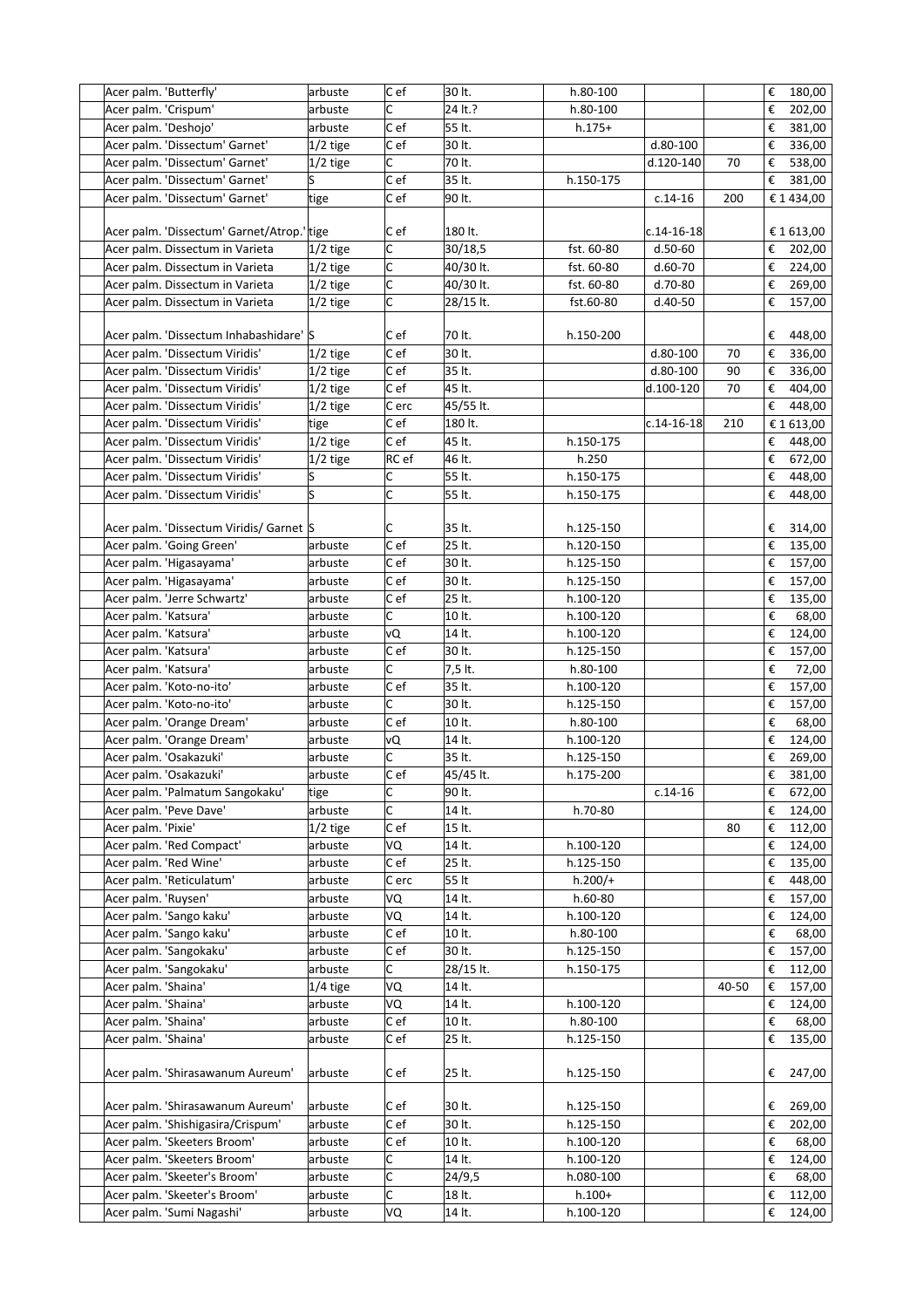| Acer palm. 'Sumi-kagashi'              | arbuste          | C                       | 14 lt.            | h.100-120 |                  |     | €                       | 124,00 |
|----------------------------------------|------------------|-------------------------|-------------------|-----------|------------------|-----|-------------------------|--------|
| Acer palm. 'Summer gold'               | arbuste          | C                       | 30 lt.            | h.125-150 |                  |     | €                       | 202,00 |
| Acer palm. 'Wilson Pink Dwarf'         | arbuste          | $\overline{\mathsf{c}}$ | 14 lt.            | h.100-120 |                  |     | €                       | 124,00 |
| Acer palm.'Fireglow' / FG 1            | arbuste          | Cef                     | 18 lt.            | h.100-120 |                  |     | €                       | 112,00 |
| Acer palm.'Fireglow' / FG 1            | arbuste          | C                       | 30/18,5 lt.       | h.100-125 |                  |     | €                       | 112,00 |
| Acer palm.'Fireglow' / FG 1            | arbuste          | C e f                   | 18 lt.            | h.120-140 |                  |     | €                       | 112,00 |
| Acer palmatum                          | arbuste          | C e f                   | 30 lt.            | h.125-150 |                  |     | €                       | 157,00 |
| Acer palmatum in Varieta               | arbuste          | VQ                      | 14 lt.            | h.80-100  |                  |     | €                       | 124,00 |
| Acer platanoides 'Columnare'           | ramifies du solC |                         | 50 lt.            |           | $c.14-16$        |     | €                       | 269,00 |
| Acer platanoides 'Crimson King'        | tige             | C ef                    | 110-130 lt.       |           | $c.18-20$        | 200 | €                       | 448,00 |
| Acer platanoides 'Crimson King'        | tige             | C ef                    | 70 lt.            |           | $c.12-14$        | 200 | €                       | 247,00 |
| Acer platanoides 'Crimson King'        | tige             | C e f                   | 70-90-110-130 lt. |           | $c.16-18$        | 200 | €                       | 381,00 |
| Acer platanoides 'Crimson Sentry'      | tige             | C                       | 30 lt.            |           | $c.08-10$        | 220 | €                       | 180,00 |
| Acer platanoides 'Crimson Sentry'      | arbuste          | C e f                   | 35 lt.            | h.150-175 |                  |     | €                       | 202,00 |
| Acer platanoides 'Crimson Sentry'      | arbuste          | C ef                    | 35 lt.            | h.175-200 |                  |     | €                       | 247,00 |
| Acer platanoides 'Crimson Sentry'      | arbuste          | C e f                   | 35 lt.            | h.200-250 |                  |     | €                       | 202,00 |
| Acer platanoides 'Crimson Sentry'      | arbuste          | $C/C$ ef                | 30-30 lt.         | h.300-400 |                  |     | €                       | 247,00 |
| Acer platanoides 'Crimson Sentry'      | ramifies du solC |                         | 50 lt.            | h.300-350 | $c.14-16$        |     | €                       | 314,00 |
| Acer platanoides 'Drummondii'          | tige             | Cef                     | 35 lt.            |           | $c.10-12$        |     | €                       | 202,00 |
| Acer platanoides 'Emerald Queen'       | tige             | Cef                     | 30 lt.            |           | $c.10-12$        | 170 | €                       | 202,00 |
| Acer platanoides 'Emerald Queen'       | tige             | C                       | 40/30 lt.         |           | $c.10-12$        | 180 | €                       | 202,00 |
| Acer platanoides 'Globosum'            | $1/2$ tige       | $ C $ ef                | 30 lt.            |           | $c.10-12$        | 110 | €                       | 157,00 |
| Acer platanoides 'Globosum'            | $1/2$ tige       | C e f                   | 30 lt.            |           | $c.10-12$        | 120 | €                       | 135,00 |
| Acer platanoides 'Globosum'            | $1/4$ tige       | C                       | 22-24/7-9lt.      |           |                  | 50  | €                       | 68,00  |
| Acer platanoides 'Globosum'            | $1/4$ tige       | Cef                     | 25 lt.            |           |                  | 40  | €                       | 112,00 |
| Acer platanoides 'Globosum'            | tige             | Cef                     | 30 lt             |           | $c.12+$          | 210 | €                       | 247,00 |
| Acer platanoides 'Globosum'            | tige             | C e f                   | 30 lt.            |           | $c.08-10$        | 210 | €                       | 202,00 |
| Acer platanoides 'Globosum'            | tige             | C                       | 33/25 lt.         |           | $c.08-10$        | 220 | €                       | 180,00 |
| Acer platanoides 'Globosum'            | tige             | Cef                     | 35 lt             |           | $c.10-12$        | 190 | €                       | 224,00 |
| Acer platanoides 'Globosum'            | tige             | C                       | 35 lt.            |           | $c.12-14$        | 200 | €                       | 247,00 |
| Acer platanoides 'Globosum'            | tige             | Cef                     | 45 lt.            |           | $c.12-14$        | 190 | €                       | 247,00 |
| Acer platanoides 'Royal Red'           | tige             | C                       | 35/30 lt.         |           | $c.08-10$        |     | €                       | 180,00 |
| Acer platanoides 'Royal Red'           | tige             | C                       | 45/35 lt.         |           | $c.10-12$        | 170 | €                       | 202,00 |
| Acer platanoides 'Royal Red'           | tige             | C                       | 45/35 lt.         |           | $c.10-12$        |     | €                       | 202,00 |
| Acer platanoides 'Royal Red'           | tige             | C                       | 55 lt.            |           | $c.12-14$        | 180 | €                       | 247,00 |
| Acer pseudoplatanus 'Leopoldii'        | tige             | C                       | 45/35 lt.         |           | c.12-14-16       | 160 | €                       | 202,00 |
| Acer rubrum 'Red Sunset'               | tige             | C                       | 50/50 lt.         |           | $c.16 - 18 - 20$ | 120 | €                       | 359,00 |
| Acer rubrum 'Red Sunset'               | tige             | C                       | 50/50 lt.         | h.400     |                  |     | €                       | 359,00 |
| Actinidia autofertile                  | grimpante        | C                       | 4 lt.             | h.180     |                  |     | €                       | 27,00  |
| Actinidia deliciosa                    | grimpante        | C                       | 18/3,6 lt.        | h.150-175 |                  |     | $\epsilon$              | 27,00  |
| Aesculus carnea 'Briotii'              | 3/4 tige         | $ C $ ef                | 90 lt.            |           | $c.14-16$        | 180 | €                       | 359,00 |
|                                        |                  |                         |                   |           |                  |     |                         |        |
| Aesculus hippocastanum 'Baumannii'     | $3/4$ tige       | C                       | 45/35 lt.         |           | $c.14 - 16 - 18$ | 110 | €                       | 202,00 |
| Agapanthus africanus                   | arbuste          | c                       | 18/3,6 lt.        |           |                  |     | €                       | 18,00  |
| Agapanthus africanus 'Albus'           | arbuste          | C                       | 18/3,6 lt.        |           |                  |     | €                       | 18,00  |
| Agapanthus in varieta                  | arbuste          | RC                      | 26/10 lt.         |           |                  |     | $\boldsymbol{\epsilon}$ | 54,00  |
| Agave americana 'Variegata'            |                  | C                       | 18/3,3 lt.        |           |                  |     | $\boldsymbol{\epsilon}$ | 20,00  |
| Agave americana 'Variegata'            |                  | $\overline{\mathsf{C}}$ | 24/9,5 lt.        |           |                  |     | €                       | 45,00  |
| Albizia julib. 'Ombrella' (Boubri)     | $1/2$ tige       | c                       | 33/25 lt.         |           | $c.06-08$        |     | €                       | 112,00 |
| Albizia julib. 'Ombrella' (Boubri)     | tige             | c                       | 45/35 lt.         |           | $c.08-10$        |     | €                       | 171,00 |
| Albizia julibrissin                    | tige             | Cef                     | 130 ltr           |           | $c.12 - 14$      |     | €                       |        |
| Albizia julibrissin                    | tige             | Cef                     | 150 lt.           |           | $c.18-20$        | 220 | €                       | 560,00 |
| Albizia julibrissin                    | tige             | C                       | 45/35 lt.         |           | $c.10-12$        |     | €                       | 180,00 |
| Albizia julibrissin Ombrella           | tige             | C e f                   | 110 lt.           |           | $c.14-16$        | 200 | €                       | 381,00 |
| Albizia julibrissin 'Summer Chocolate' | tige             | C                       | 130 lt.           |           | $c.12-14$        | 210 | €                       | 404,00 |
|                                        |                  |                         |                   |           |                  |     |                         |        |
| Albizia julibrissin 'Summer Chocolate' | arbuste          | C                       | 22/7 lt.          | h.100-120 |                  |     | €                       | 81,00  |
| Alnus frangula 'Fine Line'             | arbuste          | Cef                     | 30 lt.            |           |                  |     | €                       | 135,00 |
| Amelanchier arborea 'Robin Hill'       | tige             | C e f                   | 30 lt.            |           | $c.08-10$        | 120 | €                       | 180,00 |
| Amelanchier lamarckii                  | ramifies du sol  |                         |                   |           | $c.08-10$        |     | €                       | 180,00 |
| Andromeda polyfilia 'Compacta'         | boule            | C                       | 24/7 lt.          |           |                  |     | €                       | 45,00  |
| Arbutus unedo                          | arbuste          | $\overline{C}$ ef       | 110 lt            | $h.200/+$ |                  |     | €                       | 381,00 |
| Arbutus unedo                          | arbuste          | C                       | 18/3,6 lt.        | h.30-40   |                  |     | €                       | 16,00  |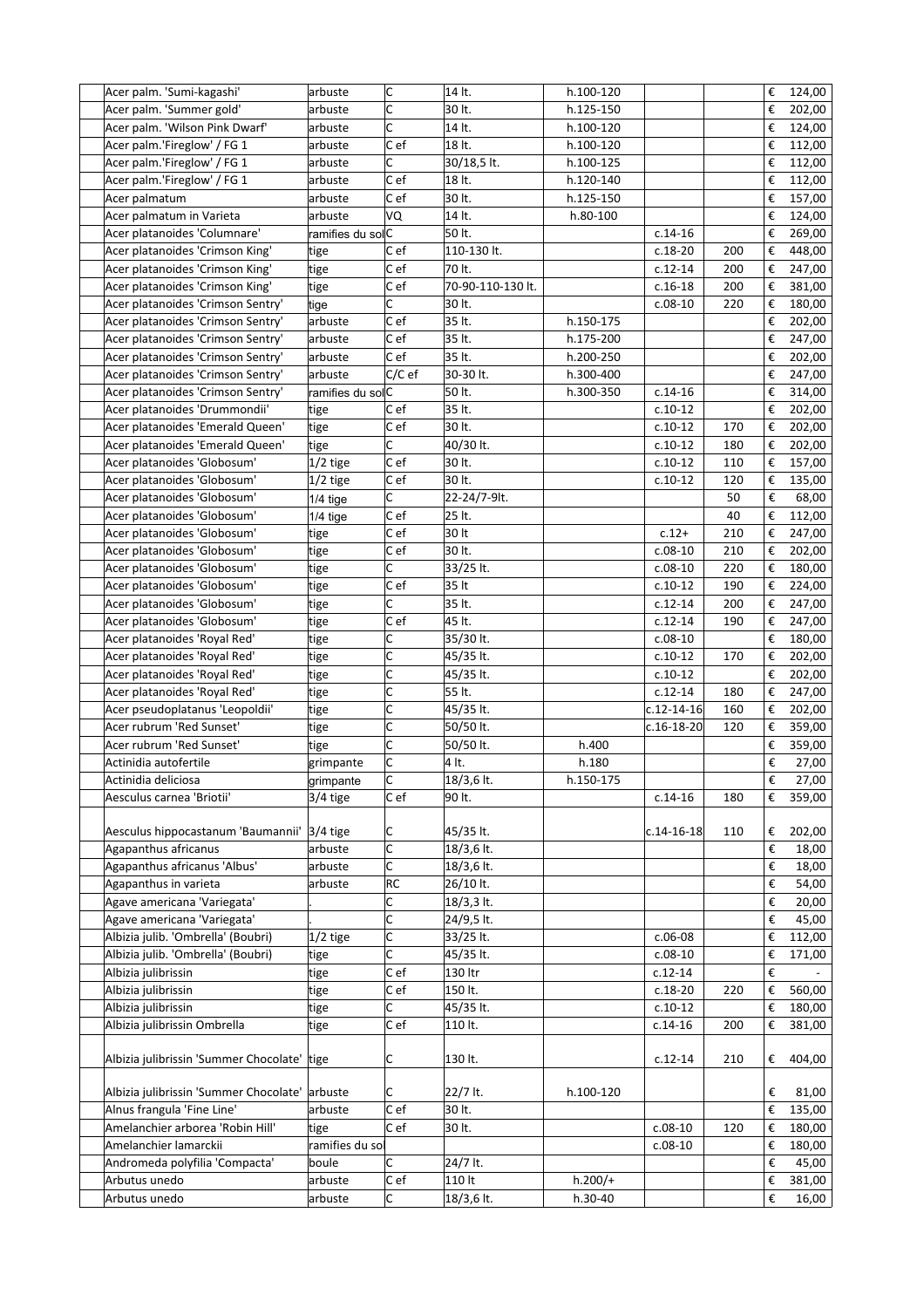| Arbutus unedo                                            | arbuste | c              | 24/9,5 lt.  | $h.60-80$     |              | € |   | 38,00   |
|----------------------------------------------------------|---------|----------------|-------------|---------------|--------------|---|---|---------|
| Arbutus unedo                                            | arbuste | c              | 30/18,5 lt. | h.80-100      |              |   | € | 90,00   |
| Aucuba japonica 'Crotonifolia'                           | arbuste | RC             | 26/10 lt.   | h.60-70       |              |   | € | 54,00   |
| Aucuba japonica 'Crotonifolia '                          | arbuste | Cef            | 35/25 lt.   | h.080-100     |              | € |   | 112,00  |
| Aucuba japonica 'Golden King'                            | arbuste | RP             | 26/10 lt.   | h.60-70       |              |   | € | 54,00   |
| Aucuba japonica 'Golden King'                            | arbuste | Cef            | 30/18 lt.   | h.80-100      |              |   | € | 99,00   |
| Aucuba japonica 'Rozannie'                               | arbuste | RC             | 26/10 lt.   |               |              |   | € | 45,00   |
| Aucuba japonica 'Rozannie'                               | arbuste | C e f          | 3018 lt.    |               |              |   | € | 81,00   |
| Azalea Mollis in varietà                                 | arbuste | C e f          | 35 lt.      |               |              | € |   | 202,00  |
| Bambusa Fargesia jiuzhaigou                              | Bamboo  | C              | 24/9,5 lt.  |               |              |   | € | 68,00   |
| Bambusa Fargesia murieliae 'Rufa'                        | Bamboo  | C              | 24/10 lt.   |               |              |   | € | 68,00   |
| Bambusa Fargesia robusta 'Pingwu'                        | Bamboo  | C              | 24/10 lt.   |               |              |   | € | 68,00   |
| Bambusa Phyllost. aurea                                  | Bamboo  | C              | 26/12 lt.   | h.150-175     |              |   | € | 52,00   |
| Bambusa Phyllost. aurea                                  | Bamboo  | C              | 30/18,5 lt. | h.200-250     |              |   | € | 74,00   |
| Bambusa Phyllost. aurea                                  | Bamboo  | C              | 40/30 lt.   | h.200-250     |              | € |   | 112,00  |
| Bambusa Phyllost. aurea                                  | Bamboo  | C              | 230 lt.     | h.300-400     | <b>EXTRA</b> | € |   |         |
|                                                          |         | C              |             |               |              |   |   | 672,00  |
| Bambusa Phyllost. aurea                                  | Bamboo  |                | 90 lt.      | h.400-450     |              |   | € | 359,00  |
| Bambusa Phyllost. aureosulc.<br>aureocaulis              | Bamboo  | C              |             | h.150-175     |              |   | € |         |
| Bambusa Phyllost. aureosulc.                             |         |                | 26/12 lt.   |               |              |   |   | 52,00   |
| aureocaulis                                              | Bamboo  | C              | 30/18,5 lt. | h.200-250     |              |   | € | 81,00   |
| Bambusa Phyllost. aureosulc.                             |         |                |             |               |              |   |   |         |
| aureocaulis                                              | Bamboo  | C              | 40/30 lt.   | h.250-300     |              |   | € | 157,00  |
| Bambusa Phyllost. aureosulc.                             |         |                |             |               |              |   |   |         |
| spectabilis                                              | Bamboo  | C              | 26/12 lt.   | h.150-175     |              |   | € | 52,00   |
| Bambusa Phyllost. aureosulc.                             | Bamboo  | C              |             | h.200-250     |              |   | € |         |
| spectabilis                                              |         |                | 30/18,5 lt. |               |              |   |   | 81,00   |
| Bambusa Phyllost. aureosulc.<br>spectabilis              | Bamboo  | C              | 40/30 lt.   |               |              |   | € |         |
| Bambusa Phyllost. aureosulc.                             |         |                |             | h.250-300     |              |   |   | 157,00  |
| spectabilis                                              | Bamboo  | C              | 45/35 lt.   | h.300-350     |              |   | € | 180,00  |
| Bambusa Phyllost. aureosulc.                             |         |                |             |               |              |   |   |         |
| spectabilis                                              | Bamboo  | C ef           | 70 lt.      | h.300-400     |              |   | € | 269,00  |
| Bambusa Phyllost. aureosulc.                             |         |                |             |               |              |   |   |         |
| spectabilis                                              | Bamboo  | C              | 50/50 lt.   | $h.400/+$     |              |   | € | 224,00  |
| Bambusa Phyllost. aureosulc.                             |         |                |             |               |              |   |   |         |
| spectabilis                                              | Bamboo  | C ef           | 90 lt.      | h.400-450     |              |   | € | 359,00  |
|                                                          |         |                |             |               |              |   |   |         |
| Bambusa Phyllost. bamb. 'Castillonis'                    | Bamboo  | C              | 50/50 lt.   | h.250-300     |              |   | € | 202,00  |
| Bambusa Phyllost. bissetii                               | Bamboo  | c              | 26/12 lt.   | h.150-175     |              |   | € | 52,00   |
| Bambusa Phyllost. bissetii                               | Bamboo  | $\overline{c}$ | 30/18,5 lt. | $h.200 - 250$ |              |   |   | € 74,00 |
| Bambusa Phyllost. bissetii                               | Bamboo  | C              | 40/30 lt.   | h.250-300     |              | € |   | 135,00  |
| Bambusa Phyllost. bissetii                               | Bamboo  | C              | 35 lt.      | $h.275/+$     |              | € |   | 157,00  |
| Bambusa Phyllost. bissetii                               | Bamboo  | C              | 35 lt.      | h.300/        |              | € |   | 157,00  |
| Bambusa Phyllost. bissetii                               | Bamboo  | c              | 50 lt.      | h.350-400     |              | € |   | 202,00  |
|                                                          | Bamboo  | C              | 70 lt.      | h.400-450     |              |   |   |         |
| Bambusa Phyllost. bissetii<br>Bambusa Phyllost. bissetii |         |                | 90 lt.      | h.400-500     |              | € |   | 269,00  |
|                                                          | Bamboo  | C<br>C         |             |               |              | € |   | 359,00  |
| Bambusa Phyllost. nigra                                  | Bamboo  |                | 26/12 lt.   | h.150-175     |              |   | € | 70,00   |
| Bambusa Phyllost. nigra                                  | Bamboo  | c              | 28/15 lt.   | h.150-175     |              |   | € | 81,00   |
| Bambusa Phyllost. nigra                                  | Bamboo  | c              | 30/18,5 lt. | h.200-250     |              |   | € | 90,00   |
| Bambusa Phyllost. nigra                                  | Bamboo  | C              | 40/30 lt.   | h.200-250     |              | € |   | 157,00  |
| Bambusa Phyllost. nigra                                  | Bamboo  | C              | 35 lt.      | $h.300+$      |              | € |   | 202,00  |
| Bambusa Phyllost. nigra                                  | Bamboo  | C              | 230 lt.     | h.400-450     |              |   | € | 628,00  |
| Bambusa Phyllost. vivax aureocaulis                      | Bamboo  | C              | 30/18,5 lt. | h.200-250     |              |   | € | 81,00   |
| Bambusa Phyllost. vivax aureocaulis                      | Bamboo  | C              | 40/30 lt.   | h.275-300     |              |   | € | 135,00  |
|                                                          |         |                |             |               |              |   |   |         |
| Bambusa Phyllost. vivax aureocaulis                      | Bamboo  | Cef            | 35 lt.      | h.300-350     |              |   | € | 180,00  |
|                                                          |         |                |             |               |              |   |   |         |
| Bambusa Phyllost. vivax aureocaulis                      | Bamboo  | C              | 230 lt.     | h.500-550     |              |   | € | 717,00  |
|                                                          |         |                |             |               |              |   |   |         |
| Bambusa Phyllost. vivax aureocaulis                      | Bamboo  | C              | 230 lt.     | h.500-550     |              |   | € | 717,00  |
|                                                          |         |                |             |               |              |   |   |         |
| Bambusa Phyllost. vivax aureocaulis                      | Bamboo  | Cef            | 90 lt.      |               |              | € |   | 359,00  |
| Bambusa Pseudosasa japonica                              | Bamboo  | C              | 26/12 lt.   | h.100-125     |              |   | € | 52,00   |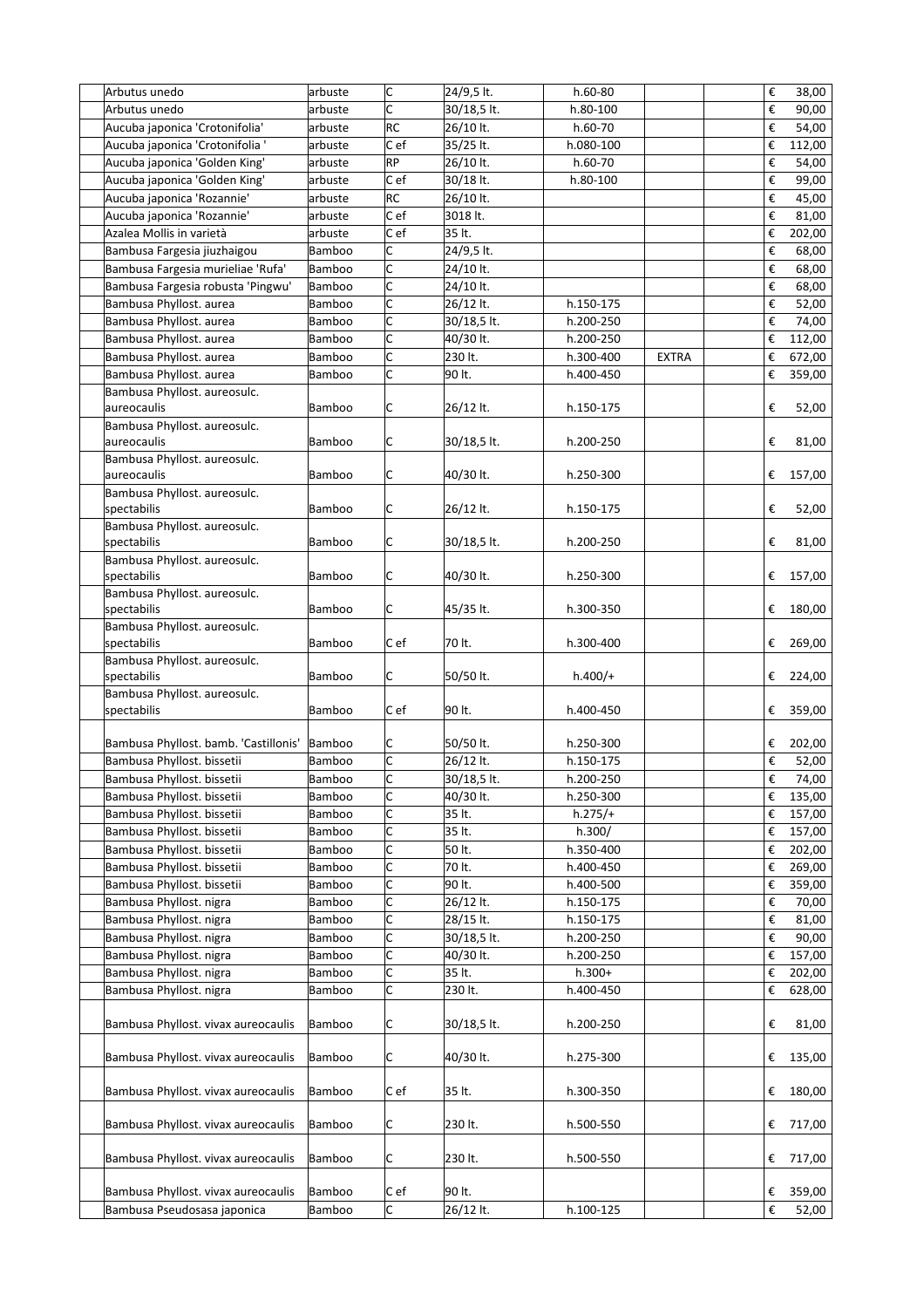| Bambusa Pseudosasa japonica       | Bamboo               | C          | 30/18,5 lt.  | h.175-200         |               |     | €                | 81,00      |
|-----------------------------------|----------------------|------------|--------------|-------------------|---------------|-----|------------------|------------|
| Bambusa Pseudosasa japonica       | Bamboo               | C          | 40/30 lt.    | h.200-250         |               |     | €                | 135,00     |
| Bambusa Pseudosasa japonica       | Bamboo               | C e f      | 55 lt.       | h.250-275         |               |     | €                | 224,00     |
| Bambusa Pseudosasa japonica       | Bamboo               | C          | 50/50 lt.    | h.250-300         |               |     | €                | 202,00     |
| Bambusa Pseudosasa japonica       | Bamboo               | C          | 230 lt.      | h.300-350         |               |     | €                | 672,00     |
| Bambusa Semiarundinaria yashadake |                      |            |              |                   |               |     |                  |            |
| kimmei                            | Bamboo               | C ef       | 230 lt.      |                   |               |     | €                | 672,00     |
| Betula nigra 'Summer Cascade'     | tige                 | C e f      | 30 lt.       |                   | $c.08-10$     | 180 | €                | 224,00     |
| Betula pendula 'Spider Alley'     | ramifies du solC ef  |            | 30 lt.       | h.200-250         |               |     | €                | 202,00     |
| Betula pendula 'Youngii'          | tige                 | C e f      | 33/18,5 lt   |                   | $c.10-12$     | 220 | €                | 202,00     |
| Betula pendula 'Youngii'          | tige                 | C ef       | 35 lt.       |                   | $c.10-12$     | 190 | €                | 202,00     |
| Betula pendula 'Youngii'          | tige                 | Cef        | 35 lt.       |                   | $c.12-14$     | 190 | €                | 247,00     |
| Betula pendula 'Youngii'          | tige                 | C e f      | 45/45 lt.    |                   | $c.12-14$     | 200 | €                | 314,00     |
| Betula pendula 'Youngii'          | tige                 | Cef        | 70 lt.       |                   | $c.12 - 14 +$ | 190 | €                | 359,00     |
| Betula utilis                     |                      | C          | 50-70 lt.    | h.400-500         |               |     | €                | 448,00     |
| Betula utilis                     | arbuste              | C          | 30-35 lt.    | h.200-250         |               |     | €                | 180,00     |
| Betula utilis                     | ramifies du solC ef  |            | 30 lt        | h.250-300         |               |     | €                | 135,00     |
| Betula utilis                     | ramifies du sollC ef |            | 30lt         | h.300-350         |               |     | €                | 135,00     |
| Brahea armata                     | Palm                 | C          | 70 lt.       |                   |               | 60  | €                | 807,00     |
| Butia capitata                    | Palm                 | Ċ          | 24/9,5 lt.   | h.100-120         |               |     | €                | 90,00      |
| Butia capitata                    | Palm                 | C e f      | 18 lt.       | h.100-125         |               |     | €                | 112,00     |
| Butia capitata                    | Palm                 | C e f      | 25 lt.       | h.150-175         |               |     | €                | 180,00     |
| Buxus microphylla 'Faulkner'      | cone                 | <b>RP</b>  | 36/30 lt.    | h.100-120         |               |     | €                | 180,00     |
| Buxus microphylla 'Faulkner'      | cone                 | <b>RP</b>  | 30/18,50 lt. | $h.80-100/+$      |               |     | €                | 135,00     |
| Buxus microphylla 'Faulkner'      | cone                 | <b>RP</b>  | 30/18,50 lt. | $h.80-100/+$      |               |     | €                | 135,00     |
| Buxus microphylla 'Faulkner'      | cone                 | <b>VQR</b> | 18 lt.       | 45/50x45/50x45/50 |               |     | €                | 112,00     |
| Buxus microphylla 'Faulkner'      | cubo+palla           | RC         | 36/25 lt.    | h.100             |               |     | €                | 135,00     |
| Buxus microphylla 'Faulkner'      | boule                | Cef        | 12 lt.       |                   | $d.30-35$     |     | €                | 54,00      |
| Buxus microphylla 'Faulkner'      | boule                | C ef       | 30 lt.       |                   | $d.40 - 45$   |     | €                | 112,00     |
| Buxus microphylla 'Faulkner'      | boule                | RC         | 30 lt.       |                   | $d.50 - 55$   |     | €                | 180,00     |
| Buxus microphylla 'Faulkner'      | boule                | Cef        | 30/18 lt.    |                   | d.40-50       |     | €                | 90,00      |
| Buxus microphylla 'Faulkner'      | boule                | RC         | 33/22        |                   | $d.45-50$     |     | €                | 157,00     |
| Buxus microphylla 'Faulkner'      | boule                | Cef        | 35/25 lt.    |                   | $d.40 - 45$   |     | €                | 104,00     |
| Buxus microphylla 'Faulkner'      | boule                | RC         | 36/25 lt.    |                   | $d.50-60$     |     | €                | 180,00     |
| Buxus microphylla 'Faulkner'      | boule                | <b>RC</b>  | 40/35 lt.    |                   | $d.60-70$     |     | €                | 269,00     |
| Buxus microphylla 'Faulkner'      | Spiral               | RP         | 33/25 lt.    | $h.100/+$         |               |     | €                | 269,00     |
| <b>Buxus sempervirens</b>         | cone                 | RC ef      | 70 lt.       | h.150             |               |     | €                | 448,00     |
| <b>Buxus sempervirens</b>         | cone                 | Ċ          | 110 lt.      | h.170             |               |     | €                | 538,00     |
| <b>Buxus sempervirens</b>         | cone                 | C e f      | 45 lt.       |                   | d.70-80       |     | €                | 314,00     |
| Buxus sempervirens arborescens    | cone                 | Cef        | 35 lt.       | h.120             |               |     | $\pmb{\epsilon}$ | 224,00     |
| Callicarpa bodinieri 'Profusion'  | arbuste              | Cef        | 18 lt.       | h.100-120         |               |     | €                | 5,00       |
| Callistemon laevis                | arbuste              | C e f      | 30/18 lt.    | h.100-125         |               |     | €                | 63,00      |
| Callistemon laevis                | arbuste              | С          | 18/3,6 lt.   |                   |               |     | €                | 16,00      |
| Callistemon laevis                | arbuste              | C          | 24/9,5 lt.   |                   |               |     | €                | 34,00      |
| Camellia japonica                 | 1/2 tige             | Cef        | 18 lt.       |                   |               |     | €                |            |
| Camellia japonica                 | pallise              | C          | 130 lt.      |                   | $c.16-18$     |     | €                | 807,00     |
| Camellia japonica                 | arbuste              | RC         | 30/15 lt.    | h.080-100         |               |     | €                | 112,00     |
| Camellia japonica                 | arbuste              | C ef       | 45 lt.       | h.125-150         |               |     | €                | 336,00     |
| Camellia japonica                 | arbuste              | C ef       | 70 lt.       | h.150-175         |               |     | €                | 493,00     |
| Camellia japonica                 | arbuste              | Cef        | 90 lt.       | h.175-200         |               |     | €                | 672,00     |
| Camellia japonica                 | arbuste              | C          | 24/9,5 lt.   | h.60-80           |               |     | €                | 63,00      |
| Camellia japonica                 | arbuste              | C e f      | 30 lt.       | $h.60-80$         |               |     | €                | 112,00     |
| Camellia japonica                 | pallise              | С          | 30 lt.       | 150x100 cm        |               |     | €                | 269,00     |
| Camellia sasangua                 | arbuste              | RC         | 30/15 lt.    | h.60-70           |               |     | €                | 90,00      |
| Campsis radicans 'Stromboli'      | 3/4 tige             | C          | 50/50 lt.    |                   |               | 150 | €                | 202,00     |
| Campsis radicans 'Stromboli'      | grimpante            | c          | 18/3,60      |                   |               |     | €                | 30,00      |
| Campsis radicans 'Stromboli'      | grimpante            | c          | 24/9,5 lt.   |                   |               |     | €                | 63,00      |
| Campsis radicans 'Yellow Trumpet' | grimpante            | c          | 18/3,6 lt.   |                   |               |     | €                | 30,00      |
| Campsis radicans 'Yellow Trumpet' | grimpante            | c          | 24/9,5 lt.   |                   |               |     | €                | 63,00      |
| Campsis tagliabuane 'M.me Galen'  | grimpante            | C          | 24/9,5 lt.   | h.200             |               |     | €                | 63,00      |
| Campsis tagliabuane 'M.me Galen'  | grimpante            | c          | 18/3,60      |                   |               |     | €                | 30,00      |
| Carpinus betulus                  | tige                 | c          | 150 lt.      |                   | $c.20-25$     | 180 | €                | 829,00     |
| Carpinus betulus                  | tige                 | C          | 350 lt.      |                   | $c.30-40$     | 180 |                  | € 1 120,00 |
| Carpinus betulus                  | tige                 | C          | 50/50 lt.    |                   | $c.10-12$     |     | €                | 224,00     |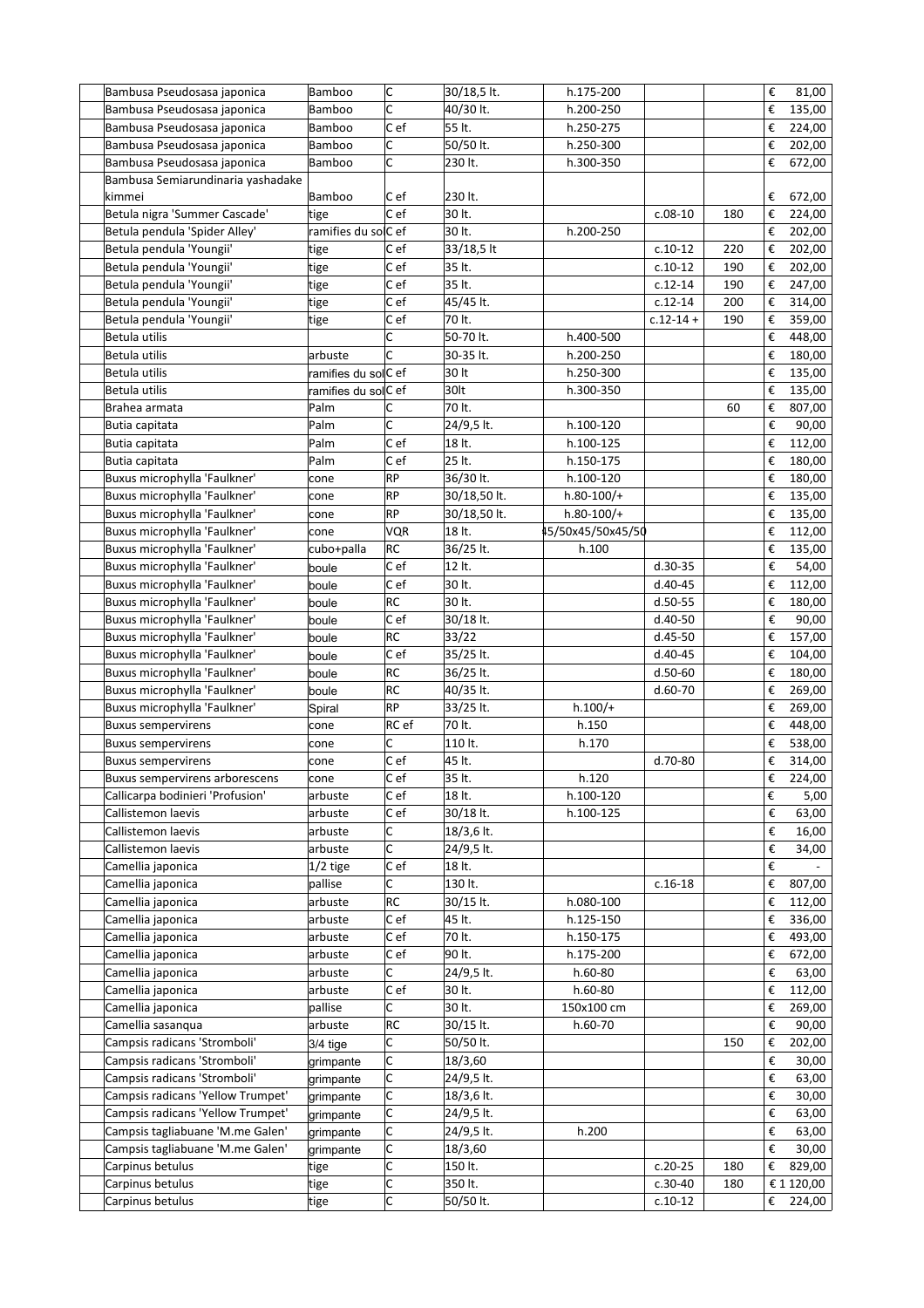| Carpinus betulus                  | tige                 | c        | 65 lt.      |            | $c.12 - 14$      |       | € | 292,00     |
|-----------------------------------|----------------------|----------|-------------|------------|------------------|-------|---|------------|
| Carpinus betulus                  | tige                 | C        | 65 lt.      |            | $c.14-16$        |       | € | 359,00     |
| Carpinus betulus                  | arbuste              | c        | 45 lt       | h.300-350  |                  |       | € | 224,00     |
| Carpinus betulus                  | ParallelepipedC      |          | 130 lt.     | h.240x100  |                  |       | € | 896,00     |
| Carpinus betulus                  | palissee 1/2 ti C ef |          | 90 lt.      | 140x130    | $c.12 - 14 - 16$ | 100   | € | 538,00     |
| Carpinus betulus                  | palissée 3D          | C ef     | 110 lt.     | 120x240 cm |                  |       | € | 852,00     |
| Carpinus betulus                  | tete palissée sC     |          | 350 lt.     | 200x200 cm | $c.30-35$        | 290   |   | € 1 434,00 |
| Carpinus betulus Fastigiata       | arbuste              | C ef     | 70 lt.      | h.350-375  |                  |       | € | 359,00     |
|                                   |                      | C        | 155 lt.     |            |                  |       | € |            |
| Carpinus betulus 'Fastigiata'     | tige                 | C        |             |            | $c.20-25$        | 200   |   | 896,00     |
| Carpinus betulus 'Fastigiata'     | tige                 |          | 155 lt.     |            | $c.25-30$        | 200   | € | 896,00     |
| Carpinus betulus 'Fastigiata'     | tige                 | C e f    | 90 lt.      |            | $c.16-18/+$      | 180   | € | 448,00     |
| Carpinus betulus 'Fastigiata'     | arbuste              | Cef      | 25 lt.      | h.200-250  |                  |       | € | 112,00     |
| Carpinus betulus 'Fastigiata'     | arbuste              | C e f    | 70 lt.      | h.300-350  |                  |       | € | 292,00     |
| Carpinus betulus 'Fastigiata'     | arbuste              | $C/C$ ef | 100/90 lt.  | h.400-450  |                  |       | € | 448,00     |
| Carpinus betulus 'Fastigiata'     | arbuste              | $C/C$ ef | 65/70 lt.   | h.400-450  |                  |       | € | 381,00     |
| Carpinus betulus 'Frans Fontaine' | arbuste              | C        | 110 lt.     |            | $c.14 - 16 - 18$ | 200   | € | 381,00     |
| Carpinus betulus 'Frans Fontaine' | tige                 | C e f    | 110 lt.     |            | c.20/25          | 195   | € | 672,00     |
| Carpinus betulus 'Frans Fontaine' | tige                 | C        | 130 lt.     |            | $c.20-25$        | 160   | € | 807,00     |
| Carpinus betulus 'Frans Fontaine' | tige                 | C ef     | 70 lt.      |            | $c.12 - 14/+$    | 200   | € | 269,00     |
| Carpinus betulus 'Frans Fontaine' | tige                 | C        | 80 lt.      |            | c.18-20-25       | 190   | € | 448,00     |
| Carpinus betulus 'Lucas'          | tige                 | Cef      | 70 lt       |            | $c.12-14$        | 180   | € | 269,00     |
| Carpinus betulus 'Lucas'          | arbuste              | C e f    | 150 lt.     | h.350-400  |                  |       | € | 896,00     |
| Carpinus betulus 'Monumentalis'   | arbuste              | C        | 285 lt.     | h.350-400  |                  |       |   | € 1 568,00 |
| Carpinus betulus 'Nord'           |                      | C        | 22/7 lt.    |            |                  |       | € | 68,00      |
|                                   | $1/4$ tige           | Cef      |             |            |                  |       |   |            |
| Carpinus betulus 'Nord'           | arbuste              |          | 50/55 lt.   | h.250-300  |                  |       | € | 359,00     |
| Carpinus betulus 'Pendula'        | 1/2 tige             | Cef      | 18 lt.      |            |                  |       | € | 157,00     |
| Carpinus betulus 'Pendula'        | tige                 | c        | 35 lt.      |            | $c.14-16$        | 200   | € | 292,00     |
| Carpinus betulus 'Pendula'        | tige                 | $ C $ ef | 45/45 lt.   |            | $c.12-14$        | 190   | € | 247,00     |
| Carpinus betulus 'Select'         | arbuste              | C        | 50/50 lt.   | h.400-450  |                  |       | € | 381,00     |
| Catalpa bignonioides 'Aurea'      | $1/2$ tige           | C        | 40/30 lt.   |            | $c.12-14$        |       | € | 126,00     |
| Catalpa bignonioides 'Nana'       | $1/2$ tige           | Cef      | 25 lt.      |            | $c.10-12$        | 110   | € | 108,00     |
| Catalpa bignonioides 'Nana'       | $1/2$ tige           | $ C $ ef | 30 lt.      |            | $c.12-14$        | 100   | € | 126,00     |
| Catalpa bignonioides 'Nana'       | $1/2$ tige           | $ C $ ef | 30-35 lt.   |            | $c.12-14$        | 110   | € | 126,00     |
| Catalpa bignonioides 'Nana'       | $1/2$ tige           | C        | 40/30 lt.   |            | $c.14-16$        | 100   | € | 157,00     |
| Catalpa bignonioides 'Nana'       | $1/2$ tige           | C        | 40/30 lt.   |            | $c.14-16$        | 90    | € | 157,00     |
| Catalpa bignonioides 'Nana'       | tige                 | Cef      | 110 lt.     |            | $c.16-18$        |       | € | 359,00     |
| Catalpa bignonioides 'Nana'       | tige                 | Cef      | 130 lt.     |            | $c.18-20$        |       | € | 448,00     |
| Catalpa bignonioides 'Nana'       | tige                 | C ef     | 180 lt.     |            | $c.30 - 35$      | 220   | € | 807,00     |
| Catalpa bignonioides 'Nana'       | tige                 | Cef      | 25 lt.      |            | $c.10-12$        | 210   | € | 126,00     |
| Catalpa bignonioides 'Nana'       | tige                 | C ef     | 30 lt.      |            | $c.10-12$        | 200   |   | € 157,00   |
| Catalpa bignonioides 'Nana'       | tige                 | Cef      | 35 lt.      |            | $c.10-12$        | 220   | € | 126,00     |
| Catalpa bignonioides 'Nana'       |                      | Cef      | 45-55 lt.   |            | $c.14-16$        | 210   | € |            |
|                                   | tige                 |          |             |            |                  |       |   | 314,00     |
| Catalpa bignonioides 'Nana'       | tige                 | Cef      | 90 lt.      |            | $c.16-18$        |       | € | 359,00     |
| Cedrus deodara                    | arbuste              | Cef      | 30 lt.      | h.125-150  |                  |       | € | 112,00     |
| Cedrus deodara                    | arbuste              | C        | 30/18,5 lt. | h.125-150  |                  |       | € | 99,00      |
| Cedrus deodara                    | arbuste              | C        | 24/9,5 lt.  | h.80-100   |                  |       | € | 50,00      |
| Cedrus deodara 'Feelin' Blue'     | $1/2$ tige           | Cef      | 18 lt.      |            | $d.60 - 80$      | 80    | € | 126,00     |
| Cedrus deodara 'Feelin' Blue'     | $1/2$ tige           | Cef      | 25 lt.      |            | $d.60-80$        | 70    | € | 135,00     |
| Cedrus deodara 'Feelin' Blue'     | $1/2$ tige           | $ C $ ef | 25 lt.      |            |                  | 80    | € | 112,00     |
| Cedrus deodara 'Feelin' Blue'     | $1/2$ tige           | $ C $ ef | 29/15 lt.   |            | $d.60-80$        | 70    | € | 112,00     |
| Cedrus deodara 'Feelin' Blue'     | $1/2$ tige           | RP       | 20/5 lt.    |            | d.40-50          | 30/40 | € | 68,00      |
| Cedrus deodara 'Feelin' Blue'     | tige                 | Cef      | 45 lt.      |            | $c.14-16$        | 180   | € | 359,00     |
| Cedrus deodara 'Feelin' Blue'     | tige                 | C e f    | 70 lt.      |            | $c.20-25$        |       | € | 672,00     |
| Cedrus deodara 'Feelin' Blue'     | arbuste              | RC       | 40/35 lt.   | h.100-120  |                  |       | € | 202,00     |
| Cedrus deodara 'Feelin' Blue'     | arbuste              | Cef      | 35 lt.      | h.125-150  |                  |       | € | 157,00     |
| Cedrus deodara 'Feelin' Blue'     | arbuste              | RC       | 36/25 lt.   | h.80-100   |                  |       | € | 180,00     |
| Cedrus deodara 'Golden Horizont'  | $1/2$ tige           | RC ef    | 20 lt.      |            |                  | 80    | € | 135,00     |
| Cedrus deodara 'Golden Horizont'  |                      | C        | 230 lt.     |            | $d.30-40$        | 200   |   | € 1 568,00 |
|                                   | tige                 | C        |             |            |                  |       |   |            |
| Cedrus deodara 'Pendula'          | tige                 |          | 55 lt.      |            | $c.20-25$        | 220   | € | 314,00     |
| Cedrus deodara 'Pendula'          | tige                 | c        | 70 lt.      |            | $c.20-25$        | 220   | € | 314,00     |
| Cedrus deodara 'Pendula'          | tige                 | C e f    | 90 lt.      |            | $c.25-30$        | 220   | € | 672,00     |
| Cedrus deodara 'Pendula'          | ramifies du solC     |          | 130 lt.     | h.300-350  | $c.20-25$        |       | € | 448,00     |
| Cedrus deodara 'Pendula'          | ramifies du solC     |          | 150 lt.     | h.300-350  | $c, 20-25$       |       | € | 538,00     |
| Cedrus deodara 'Pendula'          | ramifies du solC     |          | 230 lt.     | h.350-400  | $c.25-30$        |       | € | 672,00     |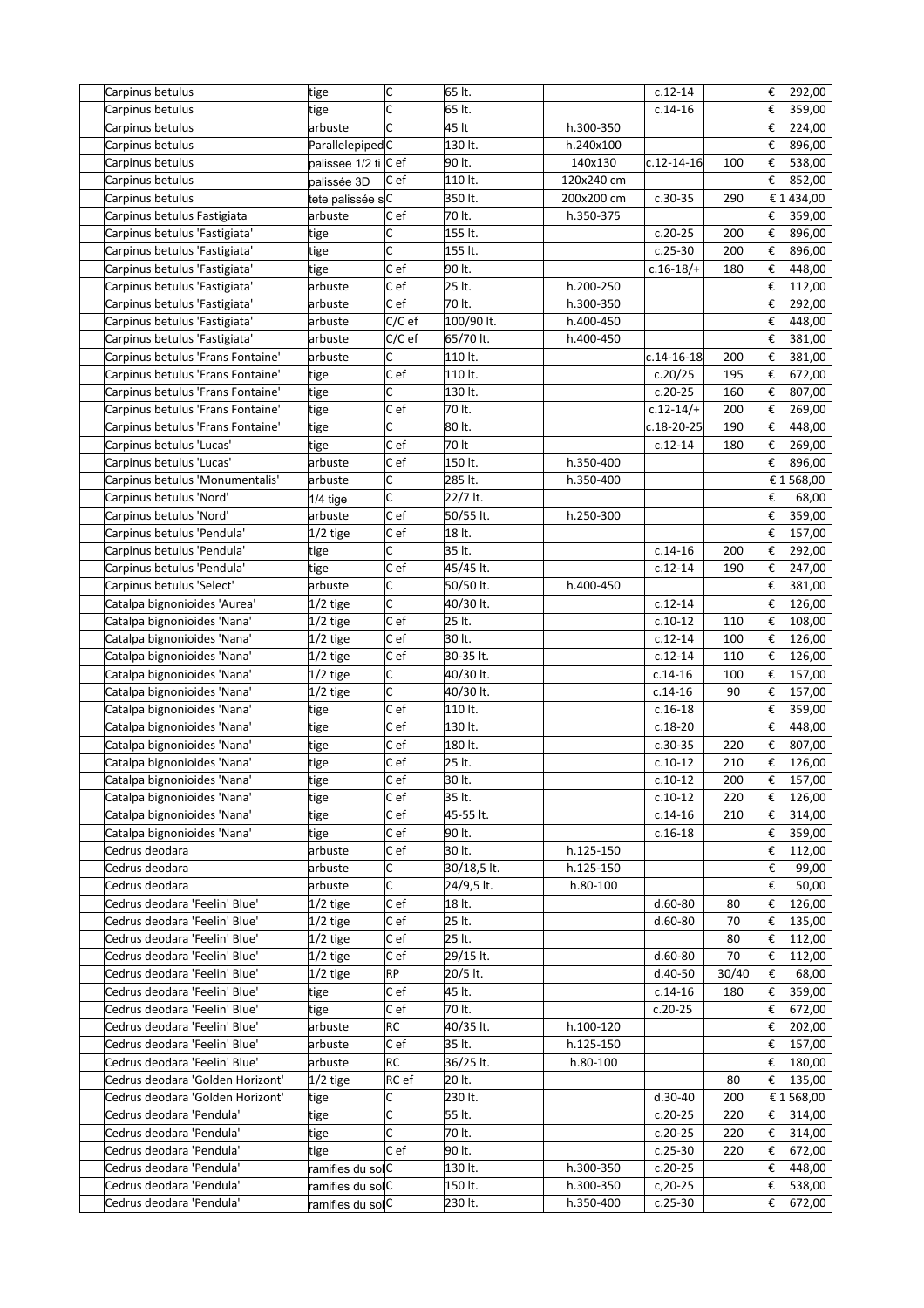| Cedrus deodara 'Pendula'<br><b>EXTRA</b>       | ramifies du solC    |                         | 525 lt.         | h.300-350   |                  |     |   | € 1 344,00       |
|------------------------------------------------|---------------------|-------------------------|-----------------|-------------|------------------|-----|---|------------------|
| Cedrus deodara 'Pendula'<br>EXTRA              | ramifies du solC    |                         | 525 lt.         | h300-350    |                  |     |   | € 1 344,00       |
| Cedrus libani                                  | arbuste             | C ef                    | 30 lt.          | h.150-175   |                  |     |   | € 135,00         |
| Cedrus libani 'Compacta Gem'                   | $1/2$ tige          | C ef                    | 15 lt.          |             | $d.40-50$        | 70  | € | 112,00           |
| Cedrus libani 'Compacta Gem'                   | $1/2$ tige          | C ef                    | 55 lt.          |             | $c.14-16$        | 100 | € | 269,00           |
| Cedrus libani 'Compacta Gem'                   | $1/4$ tige          | C e f                   | 10 lt.          |             |                  | 40  | € | 68,00            |
| Cedrus libani 'Compacta Gem'                   | 3/4 tige            | C ef                    | 70 lt.          |             | $c.18-20$        | 140 | € | 448,00           |
| Cedrus libani 'Glauca'                         | arbuste             | C ef                    | 110 lt.         | h.275-300   |                  |     | € | 538,00           |
| Cedrus libani 'Glauca'                         | arbuste             | C ef                    | 180 lt.         | h.300-350   |                  |     | € | 807,00           |
| Cedrus libani 'Glauca Pendula'                 | $1/2$ tige          | Cef                     | 12 lt.          |             | $c.08-10$        | 80  | € | 126,00           |
| Cedrus libani 'Glauca Pendula'                 | $1/2$ tige          | C e f                   | 18 lt.          |             | $c.06-08$        | 80  | € | 112,00           |
| Cedrus libani 'Glauca Pendula'                 | $1/2$ tige          | C e f                   | 30 lt.          |             |                  | 85  | € | 359,00           |
| Cedrus libani 'Glauca Pendula'                 | 3/4 tige            | Cef                     | 70 lt.          |             | $c.14-16$        | 150 | € | 448,00           |
| Cedrus libani 'Glauca Pendula'                 | tige                | Cef                     | 130 lt.         |             | $c.20-25$        | 250 |   | € 1 120,00       |
| Cedrus libani 'Glauca Pendula'                 | tige                | C                       | 55 lt.          |             | $c.16-18$        | 220 | € | 538,00           |
| Cedrus libani 'Glauca Pendula'                 | tige                | C ef                    | 70lt.           |             | $c.16-18$        |     | € | 538,00           |
| Cedrus libani 'Glauca Pendula'                 | greffe en tete C ef |                         | 130-150 lt.     |             | $c.25-30$        | 250 |   | € 1 344,00       |
| Cedrus libani 'Glauca Pendula'                 | ramifies du solC ef |                         | 30 lt.          | h.125-150   |                  |     | € | 157,00           |
| Cedrus libani 'Glauca Pendula'                 | ramifies du solC ef |                         | 45/45 lt.       | h.150-175   |                  |     | € | 247,00           |
| Cercis Canadiensis 'Forest Pansy'              | tige                | C                       | 70 lt           |             | $c.12 - 14$      | 200 | € | 381,00           |
| Cercis siliquastrum                            | tige                | C                       | 130 lt.         |             | $c.12-14$        |     | € | 359,00           |
| Cercis siliquastrum                            | tige                | c                       | 230 lt.         |             | $c.18-20$        | 180 | € | 538,00           |
| Cercis siliquastrum                            | tige                | C                       | 40-45/30-35 lt. |             | $c.08-10-12$     | 200 | € | 202,00           |
| Cercis siliquastrum                            | tige                | C e f                   | 70 lt.          |             | $c.12 - 14$      | 200 | € | 292,00           |
| Cercis siliquastrum                            | tige                | C                       | 90 lt.          |             | $c.18 - 20 - 25$ |     | € | 672,00           |
| Cercis siliquastrum                            | arbuste             | C e f                   | 30/18 lt.       | h.100-125   |                  |     | € | 112,00           |
|                                                |                     |                         |                 |             |                  |     |   |                  |
| Chamaecyparis obtusa 'Nana Gracilis'           | arbuste             | C e f                   | 20 lt.          | H.60-80-100 |                  |     | € | 202,00           |
| Chamaerops humilis                             | arbuste             | <b>RC</b>               | 50/63 lt.       | h.100-120   |                  |     | € | 269,00           |
| Chamaerops humilis                             | arbuste             | C                       | 90 lt.          | h.100-120   |                  |     | € | 359,00           |
| Chamaerops humilis                             | arbuste             | C ef                    | 55 lt.          | h.100-120   |                  |     | € | 269,00           |
| Chamaerops humilis                             | arbuste             | C ef                    | 70 lt.          | h.120-150   |                  |     | € | 359,00           |
| Chamaerops humilis                             | arbuste             | $ C $ ef                | 18 lt.          | h.60-80     |                  |     | € | 112,00           |
| Chamaerops humilis                             | arbuste             | C ef                    | 15 lt.          | $h.60-80$   |                  |     | € | 68,00            |
| Chamaerops humilis                             | arbuste             | С                       | 22/7 lt.        |             | h.60             |     | € | 52,00            |
| Chamaerops humilis cerifera                    | arbuste             | C e f                   | 55/90 lt.       | h.120-140   |                  |     | € | 583,00           |
| Chamaerops humilis cerifera                    | arbuste             | C ef                    | 51/70 lt.       | h.80-120    |                  |     | € | 448,00           |
| Chamaerops humilis 'Vulcano'                   | arbuste             | C e f                   | 25 lt.          |             |                  |     | € | 180,00           |
| Chitalpa tashkentensis                         | tige                | C                       | 230 lt.         |             | $c.20-25$        | 200 | € | 538,00           |
| Choysia ternata                                | arbuste             | $\overline{\mathsf{C}}$ | 24/9,5 lt.      | h.40-50     |                  |     |   | $\epsilon$ 45,00 |
| Choysia ternata 'Brica'                        | arbuste             | C                       | 24/9,5 lt.      | $h.40/+$    |                  |     | € | 45,00            |
| Citrus clementina                              | $1/2$ tige          | lc.                     | 24/9,5 lt.      |             |                  | 60  | € | 112,00           |
| Citrus clementina                              | $1/4$ tige          | <b>RC</b>               | 22/7 lt.        |             |                  | 25  | € | 90,00            |
|                                                |                     |                         |                 |             |                  |     |   |                  |
| Citrus Fortunella Margarita (Kumkuat) 1/2 tige |                     | lC.                     | 24/9,5 lt.      |             |                  | 60  | € | 112,00           |
|                                                |                     |                         |                 |             |                  |     |   |                  |
| Citrus Fortunella Margarita (Kumkuat) 1/4 tige |                     | C                       | 22/7 lt.        |             |                  | 25  | € | 90,00            |
| Citrus limone (Limone)                         | $1/2$ tige          | C                       | 24/9,5 lt.      |             |                  | 60  | € | 112,00           |
| Citrus limone (Limone)                         | $1/4$ tige          | C                       | 22/7 lt.        |             |                  | 25  | € | 90,00            |
| Citrus limone (Limone)                         | $1/2$ tige          | C                       | 30 lt.          |             |                  | 80  | € | 359,00           |
| Citrus mitis (Calamondino)                     | $1/2$ tige          | C                       | 24/9,5 lt.      |             |                  | 60  | € | 112,00           |
| Citrus mitis (Calamondino)                     | 1/4 tige            | C                       | 22/7 lt.        |             |                  | 25  | € | 90,00            |
| Citrus paradisi (Pompelmo)                     | 1/2 tige            | C                       | 24/9,5 lt.      |             |                  | 60  | € | 112,00           |
| Citrus paradisi (Pompelmo)                     | 1/4 tige            | C                       | 22/7 lt.        |             |                  | 25  | € | 90,00            |
| Citrus reticulata (Mandarino)                  | 1/2 tige            | C                       | 24/9,5 lt.      |             |                  | 60  | € | 112,00           |
| Citrus reticulata (Mandarino)                  | $1/4$ tige          | C                       | 22/7 lt.        |             |                  | 25  | € | 90,00            |
| Citrus sinensis (Arancio)                      | $1/2$ tige          | C                       | 24/9,5 lt.      |             |                  | 60  | € | 112,00           |
| Citrus sinensis (Arancio)                      | $1/4$ tige          | lc.                     | 22/7 lt.        |             |                  | 25  | € | 90,00            |
| Citrus sinensis (Arancio)                      | $1/2$ tige          | Iс                      | 30 lt.          |             |                  | 80  | € | 359,00           |
| Clematis armandii                              | grimpante           | C                       | 24/9,5          | h.175-200   |                  |     | € |                  |
| Clematis armandii 'Apple Blossom'              | grimpante           | C                       | 3 Itr           | h.125-150   |                  |     | € |                  |
| Clematis armandii 'Apple Blossom'              | grimpante           | lc.                     | 24/9,5          | h.175-200   |                  |     | € | 81,00            |
| Clematis armandii 'Apple Blossom'              | grimpante           | C                       | 28/15 lt.       |             |                  |     | € | 112,00           |
| Clematis hybridi                               | grimpante           | С                       | 20/5 lt.        | h.100       |                  |     | € | 45,00            |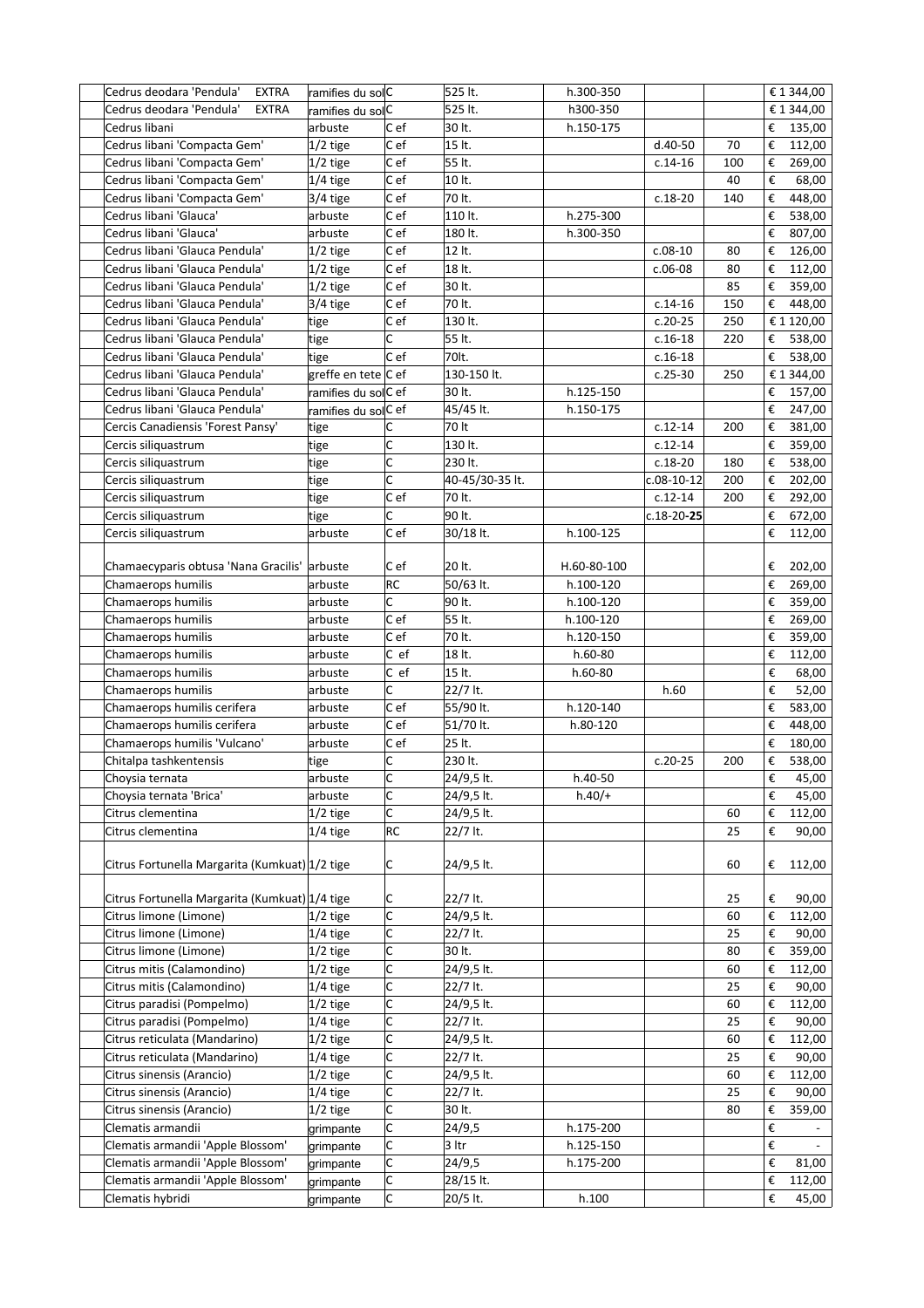| Clematis montana                     | grimpante        | c                       | 24/9,5     | h.175-200     |              |         | €                       | 72,00      |
|--------------------------------------|------------------|-------------------------|------------|---------------|--------------|---------|-------------------------|------------|
| Clerodendrum trichotomum             | tige             | C ef                    | 38/30 lt.  |               | $c.08-10$    |         | €                       | 171,00     |
| Clerodendrum trichotomum             | tige             | C ef                    | 40/35 lt.  |               | $c.10-12$    |         | €                       | 202,00     |
| Clerodendrum trichotomum             | arbuste          | C ef                    | 30 lt.     | h.150         |              |         | €                       | 112,00     |
| Cordylina australis                  |                  | C                       | 24/9,5 lt. | h.100-120     |              |         | €                       | 41,00      |
| Cordylina australis                  |                  | $\overline{\mathsf{c}}$ | 33/25 lt.  | h.125-150     |              |         | €                       | 112,00     |
| Cordylina australis                  |                  | c                       | 40/30 lt.  | h.150-175     |              |         | €                       | 157,00     |
| Cordylina australis                  |                  | C                       | 65 lt.     | h.175-200     |              |         | €                       | 224,00     |
| Cordylina australis                  |                  | C                       | 230 lt.    |               |              | 250     | €                       | 672,00     |
| Cordylina australis                  |                  | C                       | 350 lt.    |               |              | 400-500 |                         | € 1 031,00 |
| Cordylina australis                  | multi/single stC |                         | 65 lt.     | h.175-200     |              | $200/+$ | €                       | 202,00     |
| Cordylina australis                  |                  | C                       | 130 lt.    |               |              | 250-300 | €                       | 672,00     |
| Cordylina australis                  |                  | C                       | 130 lt.    |               |              | 200     | €                       | 560,00     |
| Cordylina australis                  |                  | Ċ                       | 200 lt.    |               |              | 250-300 | €                       | 896,00     |
| Cornus Alba 'Sibirica'               | arbuste          | C e f                   | 15 lt.     | h.100-125     |              |         | €                       | 54,00      |
| Cornus Alba 'Sibirica'               | arbuste          | C ef                    | 38/30 lt.  | h.125-150     |              |         | €                       | 112,00     |
| Cornus 'Cappucino'                   | arbuste          | C ef                    | 25 lt.     | h.175-200     |              |         | €                       | 269,00     |
| Cornus controversa                   | arbuste          | Cef                     | 90 lt.     | h.300-350     |              |         | €                       | 717,00     |
| Cornus controversa 'Green Carpet'    | 3/4 tige         | C ef                    | 25 lt.     |               | $c.06-08$    | 150     | €                       | 247,00     |
| Cornus controversa Variegata         |                  | C ef                    | 10 lt.     | h.100-120     |              |         | €                       |            |
| Cornus controversa Variegata         |                  | C ef                    | 45 lt.     | h.150-175     |              |         | €                       |            |
| Cornus florida 'Rubra'               | arbuste          | C ef                    | 25 lt.     | h.125-150     |              |         | €                       | 202,00     |
| Cornus florida 'Rubra'               | arbuste          | C ef                    | 35 lt.     | h.150-175     |              |         | €                       | 292,00     |
| Cornus in varieta                    | arbuste          | Cef                     | 65 lt.     | h.225         |              |         | €                       | 717,00     |
| Cornus in varieta                    | arbuste          | C                       | 180 lt.    | h.250-300     |              |         |                         | € 1 120,00 |
| Cornus in varieta                    | arbuste          | C                       | 375 lt.    | h.300-350     |              |         |                         | € 1 568,00 |
| Cornus in varieta                    | arbuste          | c                       | 350 lt.    | h.350         |              |         |                         | € 1 568,00 |
| Cornus kousa 'China Girl'            | arbuste          | C e f                   | 35 lt.     | h.150-175     |              |         | €                       | 269,00     |
| Cornus kousa Chinensis               | arbuste          | C ef                    | 45 lt.     | h.250-300     |              |         | €                       | 448,00     |
| Cornus kousa 'Claudia'               | arbuste          | C ef                    | 90 lt.     | h.200-250     |              |         | €                       | 448,00     |
| Cornus kousa 'Galilean'              | arbuste          | C ef                    | 90 lt.     | h.300-325     |              |         | €                       | 538,00     |
| Cornus kousa in varieta              | arbuste          | C ef                    | 35 lt.     | h.125-150-175 |              |         | €                       | 269,00     |
| Cornus kousa 'Milky Way'             | arbuste          | C ef                    | 45 lt.     | h.150-175     |              |         | €                       | 269,00     |
| Cornus kousa 'Milky Way'             | arbuste          | Cef                     | 25 lt.     | h.175-200     |              |         | €                       | 269,00     |
| Cornus kousa 'National'              | arbuste          | C ef                    | 30lt.      | h.125-150     |              |         | €                       | 202,00     |
| Cornus kousa 'National'              | arbuste          | Cef                     | 45 lt.     | h.150-175     |              |         | €                       | 269,00     |
| Cornus kousa 'National'              | arbuste          | Cef                     | 25 lt.     | h.175-200     |              |         | €                       | 269,00     |
| Cornus kousa 'National'              | arbuste          | C ef                    | 90 lt.     | h.250-300     |              |         | €                       | 538,00     |
| Cornus kousa 'National'              | arbuste          | C ef                    | 110 lt.    | h.300-350     |              |         | €                       | 717,00     |
| Cornus kousa 'Norman Hadden'         | arbuste          | C ef                    | 45 lt.     | h.175-200     |              |         | $\boldsymbol{\epsilon}$ | 359,00     |
| Cornus kousa 'Satomi'                | arbuste          | Cef                     | 35 lt.     | h.150-175     |              |         | €                       | 269,00     |
| Cornus kousa 'Satomi'                | arbuste          | C e f                   | 45 lt.     | h.150-175     |              |         | €                       | 269,00     |
| Cornus kousa 'Satomi' & 'Satomi      |                  |                         |            |               |              |         |                         |            |
| Selection'                           | arbuste          | C e f                   | 30-35 lt.  | h.150-175     |              |         | €                       | 269,00     |
| Cornus kousa 'Teutonia'              | arbuste          | C ef                    | 35 lt.     | h.150-175     |              |         | €                       | 269,00     |
| Cornus kousa 'Teutonia'              | arbuste          | C ef                    | 35 lt.     | h.150-175     |              |         | €                       | 269,00     |
| Cornus kousa 'Teutonia' & 'Robert's  |                  |                         |            |               |              |         |                         |            |
| Selectie'                            | arbuste          | C e f                   | 30 lt.     | h.125-150     |              |         | €                       | 202,00     |
| Corylus avellana 'Contorta'          | $1/2$ tige       | $ c $ ef                | 30/18 lt.  |               | $c.06-08$    | 120     | €                       | 135,00     |
| Corylus avellana 'Contorta'          | $1/2$ tige       | C                       | 35 lt.     |               |              | 120     | €                       | 202,00     |
| Corylus avellana 'Contorta'          | arbuste          | Cef                     | 65/130 lt. | h.100-150     | <b>EXTRA</b> |         | €                       | 448,00     |
| Corylus avellana 'Contorta'          | arbuste          | RC/C                    | 30/23 lt.  | $h.60-80$     |              |         | €                       | 135,00     |
| Corylus avellana 'Contorta'          | canna            | C ef                    | 29/15 lt.  | h.125-150     |              |         | €                       | 81,00      |
| Corylus 'Red Majestic'               | arbuste          | C ef                    | 70 lt.     | h.150-175     |              |         | €                       | 292,00     |
| Corylus 'Red Majestic'               | canna            | C ef                    | 29/15 lt.  | h.125-150     |              |         | €                       | 81,00      |
| Corylus 'Red Majestic'               | canna            | Cef                     | 35 lt.     | h.80-100      |              |         | €                       | 202,00     |
| Cotinus cogg. 'Royal Purple'         | arbuste          | c                       | 30 lt.     | h.100-125     |              |         | €                       | 112,00     |
| Crataegus laevigata 'Paul's Scarlet' | tige             | c                       | 40/30 lt.  |               | $c.10-12$    | 160     | €                       | 202,00     |
| Crataegus monogyna 'Compacta'        | $1/4$ tige       | C                       | 24/9,5 lt. |               |              | 50      | €                       | 68,00      |
|                                      |                  |                         |            |               |              |         |                         |            |
| Cryptomeria japonica 'Globosa Nana'  | $1/2$ tige       | C e f                   | 12 lt.     |               | d.40-50      | 80      | €                       | 135,00     |
|                                      |                  |                         |            |               |              |         |                         |            |
| Cryptomeria japonica 'Globosa Nana'  | $ 1/2 $ tige     | Cef                     | 29/15 lt.  |               | d.70-80      | 80      | €                       | 135,00     |
|                                      |                  |                         |            |               |              |         |                         |            |
| Cryptomeria japonica 'Globosa Nana'  | $ 1/4 $ tige     | Cef                     | 28/12 lt.  |               |              | 60      | €                       | 112,00     |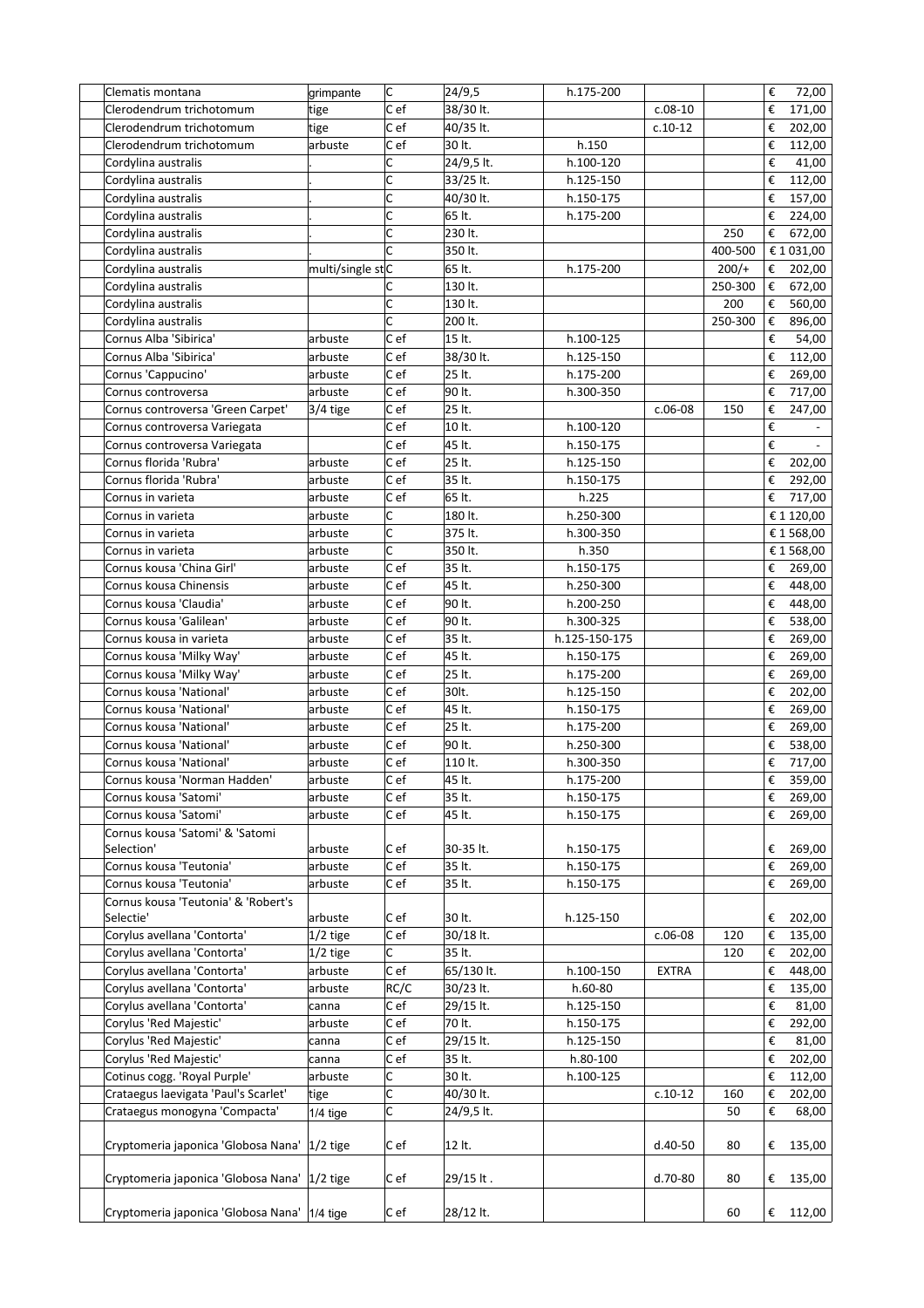| Cryptomeria japonica 'Globosa Nana'            | $3/4$ tige       | C ef      | 30 lt.       |            | $d.80-90$   | 130 | € | 202,00 |
|------------------------------------------------|------------------|-----------|--------------|------------|-------------|-----|---|--------|
|                                                |                  |           |              |            |             |     |   |        |
| Cryptomeria japonica 'Globosa Nana'            | larbuste         | RC        | 28/12 lt.    |            | $d.50/+$    |     | € | 99,00  |
| Cryptomeria japonica 'Globosa Nana'            | arbuste          | RC        | 33/22 lt.    |            | $d.50-60$   |     | € | 112,00 |
| Cryptomeria japonica 'Little<br>Champion'      | $1/2$ tige       | C ef      | 28/12 lt.    |            | $d.40 - 45$ | 70  | € | 135,00 |
| Cryptomeria japonica 'Little<br>Champion'      | $1/2$ tige       | C ef      | 29/15 lt.    |            | $d.60/+$    |     | € | 135,00 |
| Cryptomeria japonica 'Little<br>Champion'      | 1/4 tige         | C ef      | 28/12 lt.    |            | d.40-50     | 50  | € | 112,00 |
| Cryptomeria japonica 'Little<br>Champion'      | arbuste          | RC        | 28/12 lt.    |            | $d.40 - 45$ |     | € | 99,00  |
| Cryptomeria japonica 'Little<br>Champion'      | arbuste          | RC        | 33/22 lt.    |            | $d.40 - 45$ |     | € | 112,00 |
| Cupressocyparis leyl. '2001'                   | forma conica     | lc        | 28/15 lt.    | h.120      |             |     | € | 54,00  |
| Cupressocyparis leyl. '2001'                   | forma conica     | C e f     | 55 lt.       | h.300-350  |             |     | € | 202,00 |
| Cupressocyparis leyl. '2001'                   | Spiral           | <b>RP</b> | 36/30 lt.    | h.160-180  |             |     | € | 224,00 |
| Cupressocyparis leyl. 'blue Jeans"             | Spiral           | <b>RP</b> | 33/25 lt.    | h.160      |             |     | € | 157,00 |
| Cupressocyparis leyl. 'Castl. Gold'            | $1/2$ tige       | <b>RP</b> | 30/18,5 lt.  |            | d.35        |     | € | 99,00  |
| Cupressocyparis leyl. 'Castl. Gold'            | 3 boules superRP |           | 33/25 lt.    | h.130      |             |     | € | 135,00 |
| Cupressocyparis leyl. 'Castl. Gold'            | 3 boules superRC |           | 40/35 lt.    | $h.160+$   |             |     | € | 202,00 |
| Cupressocyparis leyl. 'Castl. Gold'            | 3 boules superRP |           | 28/15 lt.    | h.90       |             |     | € | 90,00  |
| Cupressocyparis leyl. 'Castl. Gold'            | Cylindre + bouRP |           | 33/25 lt.    | h.130      |             |     | € | 135,00 |
| Cupressocyparis leyl. 'Castl. Gold'            | Cylindre + bouRC |           | 40/35 lt.    | h.150      |             |     | € | 202,00 |
| Cupressocyparis leyl. 'Castl. Gold'            | Pon Pon          | RP        | 28/15 lt.    |            |             |     | € | 112,00 |
|                                                |                  | RC        |              | h.100      |             |     |   |        |
| Cupressocyparis leyl. 'Castl. Gold'            | Pon Pon          | RC        | 30/15 lt.    | h.130      |             |     | € | 126,00 |
| Cupressocyparis leyl. 'Castl. Gold'            | Pon Pon          |           | 36/25 lt.    | h.180-200  |             |     | € | 202,00 |
| Cupressocyparis leyl. 'Castl. Gold'            | Pon Pon          | <b>RC</b> | 36/25 lt.    | h.200      |             |     | € | 202,00 |
| Cupressocyparis leyl. 'Castl. Gold'            | Spiral           | RP        | 28/15 lt.    | h.100      |             |     | € | 90,00  |
| Cupressocyparis leyl. 'Castl. Gold'            | Spiral           | <b>RP</b> | 30/18,5 lt.  | h.130      |             |     | € | 112,00 |
| Cupressocyparis leyl. 'Castl. Gold'            | Spiral           | <b>RP</b> | 33/25 lt.    | h.150      |             |     | € | 135,00 |
| Cupressocyparis leyl. 'Castl. Gold'            | Spiral           | <b>RP</b> | 33/25 lt.    | h.160      |             |     | € | 157,00 |
| Cupressocyparis leyl. 'Castl. Gold'            | Spiral           | RC/Cef    | 40/35/35 lt. | h.180      |             |     | € | 202,00 |
| Cupressocyparis leyl. 'Castl. Gold'            | Spiral           | <b>RP</b> | 36/30 lt.    | h.200      |             |     | € | 224,00 |
| Cupressocyparis leyl. 'Gold Rider'             | arbuste          | C ef      | 18 lt.       | h.150-175  |             |     | € | 112,00 |
| Cupressocyparis leyl. 'Gold Rider'             | Pon Pon          | <b>RC</b> | 33/22 lt.    | h.140-150  |             |     | € | 157,00 |
| Cupressocyparis leyl. 'Gold Rider'             | Pon Pon          | <b>RP</b> | 33/25 lt.    | h.140-150  |             |     | € | 157,00 |
| Cupressocyparis leyl. 'Gold Rider'             | Pon Pon          | <b>RC</b> | 36/30 lt.    | h.160-180  |             |     | € | 180,00 |
| Cupressocyparis leyl. 'Gold Rider'             | Pon Pon          | C ef      | 55 lt.       | h.250      |             |     | € | 538,00 |
| Cupressocyparis leyl. 'Gold Rider'             | Spiral           | <b>RP</b> | 33/25 lt.    | h.160      |             |     | € | 135,00 |
| Cupressocyparis leyl. 'Gold Rider'             | Spiral           | <b>RP</b> | 33/25 lt.    | h.180      |             |     | € | 180,00 |
| Cupressocyparis leyl. 'Gold Rider'             | Spiral           | <b>RP</b> | 36/30 lt.    | h.200      |             |     | € | 224,00 |
| Cupressocyparis leyl. 'Gold Rider'             | Spiral           | C ef      | 55 lt.       | h.200      |             |     | € | 314,00 |
| Cupressocyparis leyl. 'Gold Rider'             | Spiral           | C ef      | 55 lt.       | h.250      |             |     | € | 426,00 |
| Cupressocyparis leylandii                      | 1/2 tige         | RP        | 30/18,5 lt.  |            | $d.50-60$   | 80  | € | 112,00 |
| Cupressocyparis leylandii                      | arbuste          | C ef      | 25 lt.       | h.150-175  |             |     | € | 72,00  |
| Cupressocyparis leylandii                      |                  |           |              |            |             |     |   |        |
| 'Castlewelland Gold'                           | arbuste          | С         | 90 lt.       | h.350-400  |             |     | € | 359,00 |
| Cupressus arizonica 'Fastigiata'               | 1/2 tige         | RP        | 33/25 lt.    |            | $d.40 - 45$ | 90  | € | 99,00  |
| Cupressus arizonica 'Fastigiata'               | 3 boules superRC |           | 36/30 lt.    | h.120-140  |             |     | € | 126,00 |
| Cupressus arizonica 'Fastigiata'               | Pon Pon          | RC/Cef    | 36/25/30 lt. | h.160-180  |             |     | € | 157,00 |
| Cupressus arizonica 'Fastigiata'               | Pon Pon          | RC        | 36/25 lt.    | h.180      |             |     | € | 180,00 |
| Cupressus arizonica 'Fastigiata'               | Spiral           | RP        | 28/12 lt.    | h.100      |             |     | € | 90,00  |
| Cupressus arizonica 'Fastigiata'               | Spiral           | <b>RP</b> | 36/30 lt.    | h.180      |             |     | € | 157,00 |
| Cupressus arizonica 'Fastigiata'               | Spiral           | RC        | 40/35 lt.    | h.200      |             |     | € | 180,00 |
| Cupressus arizonica 'Fastigiata'               | Spiral           | C ef      | 70 lt.       | h.220      |             |     | € | 314,00 |
|                                                |                  |           |              |            |             |     |   |        |
| Cupressus arizonica 'Fastigiata Aurea' Pon Pon |                  | RC        | 36/25 lt.    | h.150      |             |     | € | 157,00 |
| Cupressus arizonica 'Fastigiata Aurea' Pon Pon |                  | RC        | 36/25 lt.    | h.180      |             |     | € | 180,00 |
| Cupressus macrocarpa 'Goldcrest'               | $ 1/2 $ tige     | C ef      | 30 lt.       |            | d.45-50     |     | € | 126,00 |
| Cupressus macrocarpa 'Goldcrest'               | $ 1/2 $ tige     | <b>RP</b> | 30/18,5 lt.  |            | $d.35-40$   | 80  | € | 90,00  |
| Cupressus macrocarpa 'Goldcrest'               | arbuste          | C ef      | 25 lt.       | h.150 -175 |             |     | € | 90,00  |
|                                                |                  |           |              |            |             |     |   |        |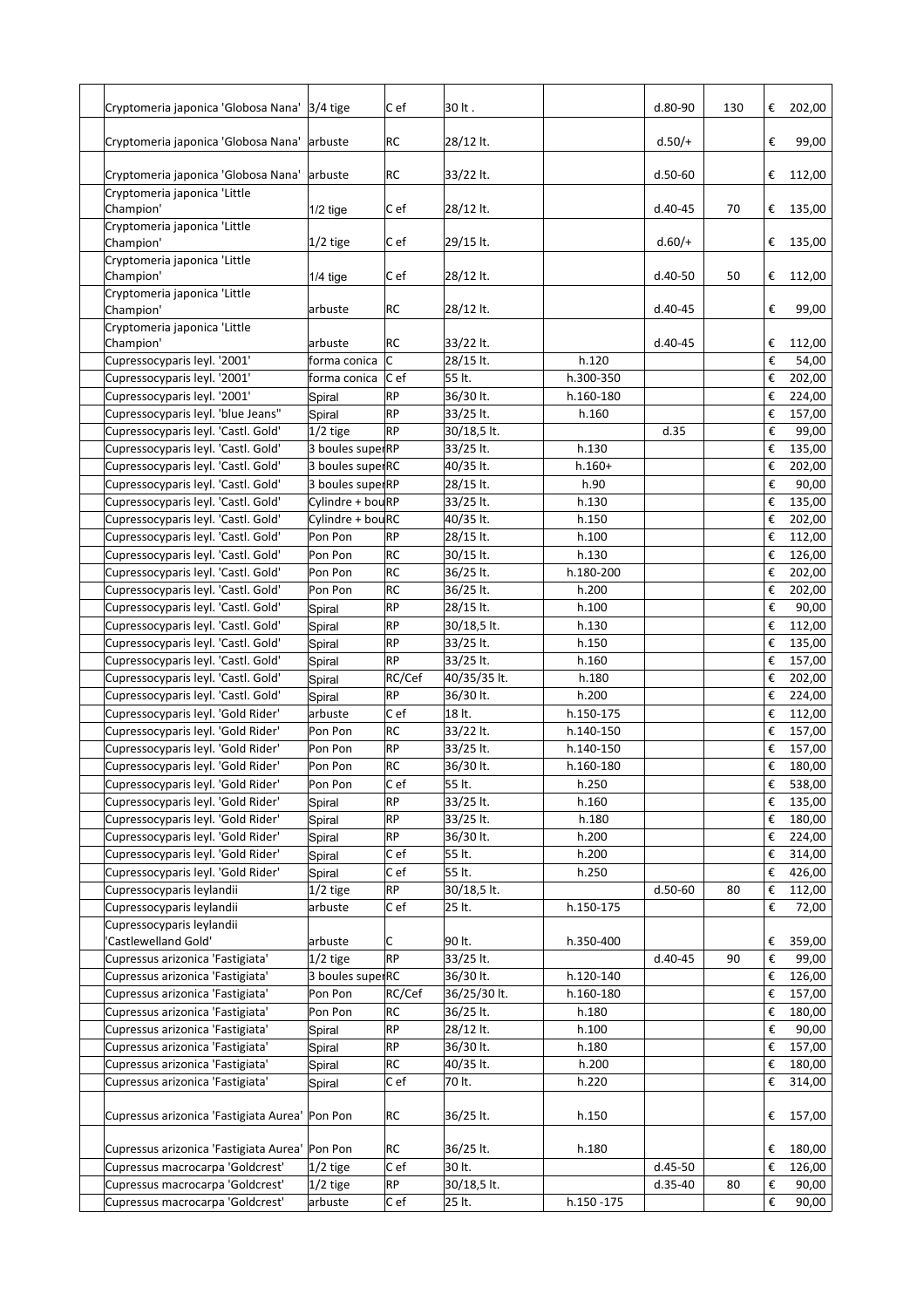| Cupressus macrocarpa 'Goldcrest'     | arbuste             | $ C $ ef  | 25 lt.      | h.175-200 |             |         | € | 112,00                       |
|--------------------------------------|---------------------|-----------|-------------|-----------|-------------|---------|---|------------------------------|
| Cupressus macrocarpa 'Goldcrest'     | Spiral              | RP        | 30/18,5 lt. | h.130     |             |         | € | 112,00                       |
| Cupressus macrocarpa 'Goldcrest'     | Spiral              | C e f     | 30 lt.      | h.180-200 |             |         | € | 202,00                       |
| Cupressus macrocarpa 'Goldcrest'     | Spiral              | RP        | 36/30 lt.   | h.180-200 |             |         | € | 202,00                       |
| Cupressus macrocarpa 'Goldcrest'     | Spiral              | RC        | 40/35 lt.   | h.220     |             |         | € | 247,00                       |
| Cupressus sempervirens 'Stricta'     | colonna             | Cef       | 35 lt.      | h.200-250 |             |         | € | 157,00                       |
| Cupressus sempervirens 'Stricta'     | colonna             | C e f     | 38/30 lt.   | h.175-200 |             |         | € | 135,00                       |
| Cupressus sempervirens 'Stricta'     | colonna             | C e f     | 35 lt.      | h.250-275 |             |         | € | 180,00                       |
| Cupressus sempervirens 'Stricta'     | colonna             | Cef       | 45/45 lt.   | h.250-300 |             |         | € | 180,00                       |
| Cupressus sempervirens 'Stricta'     | colonna             | $ C $ ef  | 55 lt.      | h.300-350 |             |         | € | 269,00                       |
| Cupressus sempervirens 'Stricta'     | colonna             | Cef       | 130 lt.     | h.350-400 |             |         | € | 538,00                       |
| Cupressus sempervirens 'Stricta'     | colonna             | C         | 350 lt.     | h.350-400 |             |         |   | € 1 120,00                   |
| Cupressus sempervirens 'Stricta'     | colonna             | Cef       | 70 lt.      | h.375-400 |             |         | € | 314,00                       |
| Cupressus sempervirens 'Stricta'     | colonna             | C e f     | 180 lt.     | h.500-600 |             |         |   | € 1 568,00                   |
| Cupressus sempervirens 'Stricta'     | colonna             | C         | 350 lt.     | h.600     |             |         |   | € 2 016,00                   |
| Cupressus sempervirens 'Stricta'     | colonna             | C e f     | 18 lt.      | h.100-125 |             |         | € | 68,00                        |
| Cupressus sempervirens 'Stricta'     | colonna             | C e f     | 18 lt.      | h.125-150 |             |         | € | 81,00                        |
| Cupressus sempervirens 'Stricta'     | colonna             | C ef      | 25 lt.      | h.150-175 |             |         | € | 112,00                       |
| Cycas revoluta                       | Palm                | RC        | 30/15 lt.   | h.50-60   |             |         | € | 135,00                       |
| Cycas revoluta                       | Palm                | C         | 18/4 lt.    |           |             |         | € | 45,00                        |
| Cycas revoluta                       | Palm                | C         | 22/7 lt.    |           |             |         | € | 90,00                        |
| Cycas revoluta                       | Palm                | AirP      |             |           |             | 260     |   | ###                          |
| Dasylirion serratifolium             | Palm                | Cef       | 63 lt.      |           |             |         | € | 314,00                       |
| Dasylirion serratifolium             | Palm                | Cef       | 80/230 lt.  |           |             |         |   | € 1 120,00                   |
|                                      |                     |           |             |           |             |         |   |                              |
| Edgeworthia chrysantha 'Grandiflora' | arbuste             | C ef      | 55 lt.      | h.80-100  |             |         | € | 269,00                       |
| Elaeagnus ebbingei                   | $1/2$ tige          | C         | 30 lt.      |           | $d.50-60$   | 90      | € | 112,00                       |
| Elaeagnus ebbingei                   | $1/2$ tige          | $ C $ ef  | 30 lt.      |           | $d.60-70$   | 90      | € | 135,00                       |
| Elaeagnus ebbingei                   | tige                | Cef       | 18 lt.      |           | $c.04-06$   | 180     | € | 112,00                       |
| Elaeagnus ebbingei                   | tige                | Cef       | 55 lt.      |           | $c.10-12$   |         | € | 314,00                       |
| Elaeagnus ebbingei                   | cone                | C e f     | 38/30 lt.   | h.200     |             |         | € | 157,00                       |
| Elaeagnus ebbingei                   | palissée            | $ C $ ef  | 38/30 lt.   | 150x100   |             |         | € | 180,00                       |
| Elaeagnus ebbingei                   | palissée            | C e f     | 45 lt.      | 200x120   |             |         | € | 336,00                       |
| Elaeagnus ebbingei                   | palissée            | Cef       | 46/55 lt.   | 200x120   |             |         | € | 336,00                       |
| Elaeagnus ebbingei                   | tigepalissée        | Cef       | 40/35 lt.   | 80x100    | $c.08-10$   | 180     | € | 292,00                       |
| Elaeagnus ebbingei                   | tete palissée sC ef |           | 40/35 lt.   | 100x100   | fst 220     |         | € | 381,00                       |
| Elaeagnus ebbingei 'Compacta'        | arbuste             | C         | 24/9,5 lt.  | $h.60-80$ |             |         | € | 36,00                        |
| Elaeagnus ebbingei 'Compacta'        | arbuste             | C         | 24/9,5 lt.  | h.80-100  |             |         | € | 38,00                        |
| Elaeagnus ebbingei 'Gilt Edge'       | $1/2$ tige          | RP        | 33/25 lt.   |           | $d.50-60$   | 70      | € | 126,00                       |
| Eriobotrya japonica                  | arbuste             | C         | 50/50 lt.   | h.150-200 |             |         |   | $\overline{\epsilon}$ 292,00 |
| Eriobotrya japonica 'Coppertone'     | arbuste             | $ C $ ef  | 30 lt.      |           |             | 90      | € | 135,00                       |
| Eucalyptus gunnii                    | $1/2$ tige          | <b>RP</b> | 30/18,5 lt. |           |             | 90      | € | 90,00                        |
| Euonymus alatus 'Compactus'          | $1/2$ tige          | Cef       | 15 lt.      |           |             | 90      | € | 112,00                       |
| Euonymus alatus 'Compactus'          | $1/2$ tige          | <b>RP</b> | 28/15 lt.   |           |             | 80      | € | 112,00                       |
| Euonymus fortunei 'Blondy'           |                     |           |             |           |             |         |   |                              |
| (=Interbolwi)                        | arbuste             | C         | 22/7 lt.    |           |             |         | € | 34,00                        |
|                                      |                     |           |             |           |             |         |   |                              |
| Euonymus fortunei 'Emerald gaiety'   | arbuste             | C         | 22/7 lt.    |           |             |         | € | 27,00                        |
| Euonymus fortunei 'Emerald gold'     | arbuste             | C         | 22/7 lt.    |           |             |         | € | 27,00                        |
| Euonymus fortunei 'Harlequin'        | arbuste             | c         | 22/7 lt.    |           |             |         | € | 34,00                        |
| Euonymus jap. 'Aureomarginatus'      | $1/2$ tige          | RP        | 30/18,5 lt. |           | d.40-50     | 90      | € | 90,00                        |
| Euonymus jap. 'Aureomarginatus'      | $1/4$ tige          | C         | 22/7 lt.    |           | $d.25-30$   | 50      | € | 50,00                        |
| Euonymus jap. 'Aureomarginatus'      | 3/4 tige            | C         | 30 lt.      |           | $d.35-40$   | 130-170 | € | 135,00                       |
| Euonymus jap. 'Aureomarginatus'      | arbuste             | $ C $ ef  | 25 lt.      | h.100-125 |             |         | € | 112,00                       |
| Euonymus jap. 'Aureomarginatus'      | arbuste             | C ef      | 18 lt.      | h.50-70   |             |         | € | 63,00                        |
| Euonymus jap. 'Aureopictus'          | arbuste             | Cef       | 18 lt.      | h.60-70   |             |         | € | 63,00                        |
| Euonymus jap. 'Bravo'                | $1/2$ tige          | RP        | 30/18,5 lt. |           | $d.35-40$   | 90      | € | 90,00                        |
| Euonymus jap. 'Bravo'                | $1/2$ tige          | RP        | 30/18,5 lt. |           | $d.40 - 45$ | 90      | € | 90,00                        |
| Euonymus jap. 'Bravo'                | $1/4$ tige          | C         | 24/9,5 lt.  |           | $d.30-35$   | 50      | € | 54,00                        |
| Euonymus jap. 'Bravo'                | arbuste             | Cef       | 25 lt.      | h.80-100  |             |         | € | 112,00                       |
| Euonymus jap. 'Francien'             | arbuste             | C         | 22/7 lt.    | h.40-50   |             |         | € | 32,00                        |
| Euonymus jap. 'Green rocket'         | arbuste             | C         | 22/7 lt.    | h.40-50   |             |         | € | 38,00                        |
| Euonymus jap. 'Green rocket'         | arbuste             | c         | 20/5 lt.    |           |             |         | € | 23,00                        |
| Euonymus jap. 'Microphyllus          |                     |           |             |           |             |         |   |                              |
| Albovatriegatus'                     | arbuste             | C         | 22/7 lt.    |           |             |         | € | 32,00                        |
|                                      |                     |           |             |           |             |         |   |                              |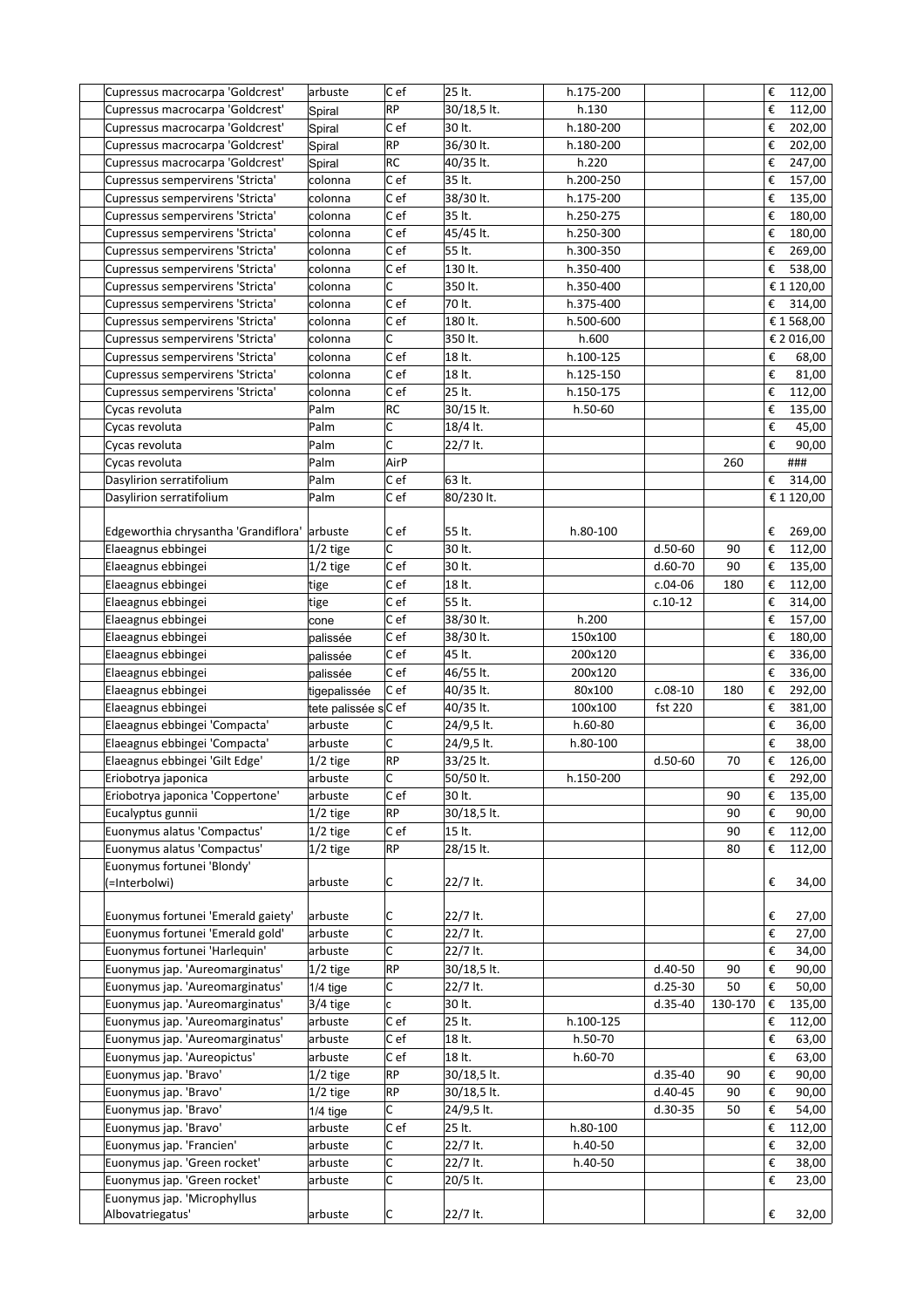| Euonymus jap. 'Microphyllus                                |                                |                         |                  |                        |                  |     |                         |                  |
|------------------------------------------------------------|--------------------------------|-------------------------|------------------|------------------------|------------------|-----|-------------------------|------------------|
| Albovatriegatus'                                           | arbuste                        | CВ                      | 24/7 lt.         |                        |                  |     | €                       | 32,00            |
| Euonymus jap. 'Microphyllus                                |                                |                         |                  |                        |                  |     |                         |                  |
| Aureovatriegatus'                                          | arbuste                        | C                       | 22/7 lt.         | h.40-50                |                  |     | €                       | 32,00            |
| Euonymus jap.                                              |                                |                         |                  |                        |                  |     |                         |                  |
| 'Microphyllus'(pulchellus)                                 | arbuste                        | C                       | 24/9,5 lt.       | h.40-50                |                  |     | €                       | 32,00            |
| Euonymus jap.                                              |                                |                         |                  |                        |                  |     |                         |                  |
| 'Microphyllus'(pulchellus)                                 | arbuste                        | CВ                      | 24/7 lt.         |                        |                  |     | €                       | 32,00            |
| Euonymus jap. 'Ovatus Aureus'                              |                                |                         |                  |                        |                  |     |                         |                  |
| (Marieke)                                                  | arbuste                        | С                       | 22/7 lt.         | h.40-50                |                  |     | €                       | 32,00            |
| Euonymus jap. 'Susan'                                      | arbuste                        | C                       | 22/7 lt.         |                        |                  |     | €                       | 32,00            |
| Euonymus japonicus                                         | 1/2 tige                       | RP                      | 30/18,5 lt.      |                        | $d.40-50$        | 90  | $\boldsymbol{\epsilon}$ | 90,00            |
| Euonymus japonicus                                         | arbuste                        | Cef                     | 18 lt.           | h.125-150              |                  |     | €                       | 90,00            |
| Euonymus phellomanus                                       | $1/2$ tige                     | C e f                   | 25 lt.           |                        |                  | 120 | €                       | 112,00           |
| Fagus sylvatica 'Dawyck'                                   | arbuste                        | Cef                     | 30 lt.           | h.150-200              |                  |     | €                       | 135,00           |
| Fagus sylvatica 'Dawyck'                                   | arbuste                        | C e f                   | 45 lt.           | h.200-250-300          |                  |     | €                       | 269,00           |
| Fagus sylvatica 'Dawyck Gold'                              | arbuste                        | C e f                   | 35 lt.           | h.250-300              |                  |     | €                       | 269,00           |
| Fagus sylvatica 'Dawyck Purple'                            | arbuste                        | C ef                    | 18 lt.           | h.150-175              |                  |     | €                       | 135,00           |
| Fagus sylvatica 'Dawyck Purple'                            |                                |                         |                  |                        |                  |     |                         |                  |
|                                                            | arbuste                        | C ef                    | 30 lt.           | h.200-250              |                  |     | €                       | 224,00           |
| Fagus sylvatica 'Dawyck Purple'                            | arbuste                        | C ef                    | 35 lt.           | h.250-300              |                  |     | €                       | 269,00           |
| Fagus sylvatica 'Dawyck Purple'                            | arbuste                        | C ef                    | 35 lt.           | h.250-300              |                  |     | €                       | 269,00           |
| Fagus sylvatica 'Pendula'                                  | tige                           | Cef                     | 70 lt.           | $c.12 - 14 - 16$       |                  |     | €                       | 381,00           |
| Fagus sylvatica 'Purple Fountain'                          | arbuste                        | Cef                     | 35 lt.           | h.250-300              |                  |     | €                       | 269,00           |
| Fagus sylvatica Riversii' (purpurea                        |                                |                         |                  |                        |                  |     |                         |                  |
| major)                                                     | arbuste                        | C ef                    | 35 lt.           | h.150-175              |                  |     | €                       | 135,00           |
| Fagus sylvatica Riversii' (purpurea                        |                                |                         |                  |                        |                  |     |                         |                  |
| major)                                                     | arbuste                        | C ef                    | 35 lt.           | h.250-300              |                  |     | €                       | 269,00           |
| Fatsia japonica                                            | arbuste                        | $c$ ef                  | 55 lt.           | h.140-160              |                  |     | €                       | 202,00           |
| Fatsia japonica                                            | arbuste                        | RC                      | 30/15 lt.        | h.80-100               |                  |     | €                       | 72,00            |
| Fatsia japonica 'Spider's Web'                             | arbuste                        | Cef                     | 18 lt.           | h.60-80                |                  |     | €                       | 81,00            |
| Fatsia japonica 'Spider's Web'                             | arbuste                        | <b>RC</b>               | 28/12 lt.        | $h.60-80$              |                  |     | €                       | 59,00            |
| Feijoa sellowiana (Acca)                                   | arbuste                        | C                       | 24/9,5 lt.       | h.80-100               |                  |     | €                       | 34,00            |
| Ficus carica                                               | $1/2$ tige                     | C                       | 30/18,5 lt.      |                        | $c.10-12$        |     | €                       | 68,00            |
| Ficus carica                                               | arbuste                        | C e f                   | 110 lt.          |                        | $c.20-30$        | 200 | €                       | 538,00           |
| Ficus carica                                               | arbuste                        | C                       | 33/25 lt.        | h.80-100               |                  |     | €                       | 112,00           |
| Fraxinus angustifolia 'Raywood'                            | tige                           | Cef                     | 70 lt.           |                        | $c.14 - 16 - 18$ |     | €                       | 269,00           |
| Fraxinus excelsior 'Altena'                                | tige                           | c                       | 45/35 lt.        |                        | $c.10-12$        | 180 | €                       | 180,00           |
| Fraxinus excelsior 'Altena'                                | tige                           | Ċ                       | 45/35 lt.        |                        | $c.12 - 14 - 16$ | 120 | €                       | 224,00           |
| Fraxinus excelsior 'Crispa'                                | arbuste                        | c                       | 130 lt.          | h.200-250              |                  |     | €                       | 448,00           |
|                                                            |                                |                         |                  |                        |                  |     |                         |                  |
|                                                            |                                |                         |                  |                        |                  |     |                         |                  |
|                                                            |                                |                         |                  |                        |                  |     |                         |                  |
| Fraxinus excelsior 'Westhof's Glorie'                      | tige                           | C                       | 90 lt.           |                        | c.20-22          | 120 | €                       | 336,00           |
| Fraxinus ornus 'Mecsek'                                    | tige                           | $\overline{\mathsf{C}}$ | 45/35 lt.        |                        | $c.10 - 12 - 14$ | 220 | €                       | 202,00           |
| Fraxinus ornus 'Mecsek'                                    | tige                           | C                       | 50/50 lt.        |                        | $c.12 - 14$      | 190 | €                       | 247,00           |
| Gardenia in varieta                                        | arbuste                        | RC                      | 30/15 lt.        | h.60-70                |                  |     | €                       | 54,00            |
| Gardenia in varieta                                        | arbuste                        | Ċ                       | 7,5 lt.          |                        |                  |     | €                       | 36,00            |
| Gingko biloba 'Obelisk'                                    | arbuste                        | C ef                    | 25 lt.           | h.150-175              |                  |     | €                       | 157,00           |
| Gingko biloba 'Obelisk'                                    | arbuste                        | C ef                    | 30 lt.           | h.200-250              |                  |     | €                       | 224,00           |
| Gingko biloba 'Troll'                                      | tige                           | C ef                    | 35 lt.           |                        | $c.06-08$        | 210 | €                       | 269,00           |
| Ginkgo biloba                                              | 2-3 tiges                      | C                       | 35 lt.           | h.250-300              |                  |     | €                       | 202,00           |
| Ginkgo biloba                                              | arbuste                        | c                       | 35 lt.           | h.150                  |                  |     | €                       | 157,00           |
| Ginkgo biloba                                              | 2-3 tiges                      | C                       | 80 lt.           | h.400-500              |                  |     | €                       | 538,00           |
| Ginkgo biloba                                              | 2-3 tiges                      | C ef                    | 30 lt.           | h.150-200              |                  |     | €                       | 157,00           |
| Ginkgo biloba                                              | ramifies du solC ef            |                         | 55 lt.           | h.350-400              |                  |     | €                       | 359,00           |
| Ginkgo biloba                                              | ramifies du solC/C ef          |                         | 35/45 lt.        | h.400-500              |                  |     | €                       | 292,00           |
|                                                            | tige                           | C e f                   | 30 lt.           |                        | $c.06-08$        | 170 | €                       |                  |
| Ginkgo biloba 'Globus'<br>Ginkgo biloba 'Mariken'          |                                |                         |                  |                        |                  | 80  | €                       | 269,00           |
|                                                            | $1/2$ tige                     | Cef<br>C                | 18 lt.<br>25 lt. |                        |                  |     |                         | 112,00           |
| Ginkgo biloba 'Mariken'                                    | 1/2 tige                       |                         |                  |                        |                  | 120 | €                       | 135,00           |
| Ginkgo biloba 'Mariken'                                    | 1/2 tige                       | C ef                    | 29/15 lt.        |                        |                  | 80  | €                       | 112,00           |
| Ginkgo biloba 'Mariken'                                    | $1/4$ tige                     | Cef                     | 15 lt.           |                        | d.40-50          | 50  | €                       | 112,00           |
| Ginkgo biloba 'Mariken'                                    | $1/4$ tige                     | С                       | 24/9,5 lt.       |                        | $d.30-40$        | 50  | €                       | 68,00            |
| Ginkgo biloba 'Mariken'                                    | 3/4 tige                       | Cef                     | 30 lt.           |                        | $c.06-08$        | 160 | €                       | 269,00           |
| Ginkgo biloba 'Mariken'                                    | tige                           | C                       | 45/35 lt.        |                        | $c.10-12-14$     |     | €                       | 292,00           |
| Ginkgo biloba 'Menhir'                                     | tige                           | C ef                    | 30 lt.           |                        | $c.08-10$        | 180 | €                       | 224,00           |
| Ginkgo biloba 'Menhir'<br>Gleditsia triacanthos 'Spectrum' | arbuste<br>ramifies du solC ef | C ef                    | 30 lt.<br>35 lt. | h.175-200<br>h.200-250 |                  |     | €<br>€                  | 180,00<br>157,00 |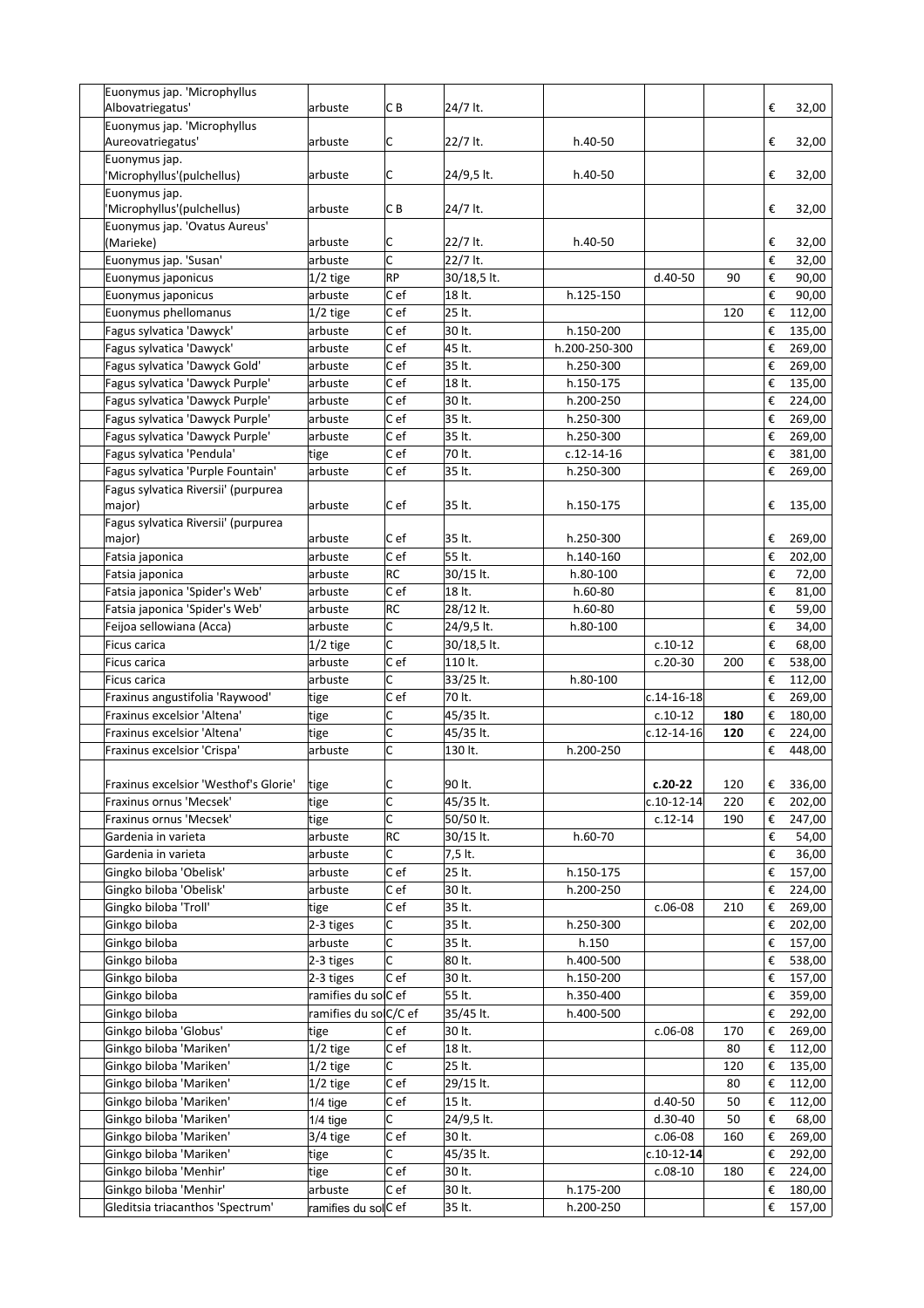| Gleditsia triacanthos 'Sunburst'     | tige                | C ef              | 35 lt.      |             | $c.10-12$        | 200 | € | 180,00 |
|--------------------------------------|---------------------|-------------------|-------------|-------------|------------------|-----|---|--------|
| Gleditsia triacanthos 'Sunburst'     | tige                | Cef               | 45 lt.      |             | $c.08-10$        | 150 | € | 157,00 |
| Gleditsia triacanthos 'Sunburst'     | tige                | C e f             | 70 lt.      |             | $c.12 - 14$      | 190 | € | 247,00 |
| Hamamelis xintermedia 'Jelena'       | arbuste             | C                 | 90 lt.      | h.150-175   |                  |     | € | 381,00 |
|                                      |                     |                   |             |             |                  |     |   |        |
| Hedera colchica 'Dentata Variegata'  | grimpante           | IC.               | 30/18,5 lt. | h.250/300   |                  |     | € | 135,00 |
| Hedera colchica 'Sulphur Heart'      |                     | C                 | 30/18 lt.   | h.250-300   |                  |     | € | 135,00 |
| Hedera helix 'Arborescens'           | grimpante           | C ef              | 25 lt.      |             |                  |     | € |        |
|                                      | arbuste             |                   |             | $h.60-80$   |                  |     |   | 68,00  |
| Hedera helix 'Elegantissima'         | grimpante           | C                 | 30/18 lt.   | h. 250      |                  |     | € | 157,00 |
| Hedera helix 'Goldheart'             | grimpante           | C                 | 28/15 lt.   | $h.250/+$   |                  |     | € | 157,00 |
| Hedera hibernica                     | grimpante           | C                 | 18/3,6 lt.  | h.150-175   |                  |     | € | 20,00  |
| Hedera hibernica                     | grimpante           | c                 | 30/18 lt.   | h.250-300   |                  |     | € | 112,00 |
| Hedera hibernica                     | grimpante           | C                 | 33/25 lt.   | h.300-350   |                  |     | € | 180,00 |
| Hedera mix                           | arche               | <b>RP</b>         | 33/25 lt.   | 200x150     |                  |     | € | 412,00 |
| Hedera mix                           | palissée            | C ef              | 35/25 lt    | 120x70      |                  |     | € | 135,00 |
| Hibiscus syriacus                    | $1/2$ tige          | C ef              | 25 lt.      |             |                  | 100 | € | 112,00 |
| Hibiscus syriacus                    | tige                | C                 | 35/30 lt.   |             | c.08-10-12       |     | € | 157,00 |
| Hibiscus syriacus                    | tige                | C                 | 90 lt.      |             | $c.14-16$        |     | € | 359,00 |
| Hibiscus syriacus                    | arbuste             | C ef              | 25 lt.      | $h.150/+$   |                  |     | € | 112,00 |
| Hibiscus syriacus                    | palissée tige       | $ C $ ef          | 70 lt.      |             | $c.10-12$        | 200 | € | 381,00 |
| Hibiscus syriacus Bianco             | arbuste             | C                 | 18 lt.      | h.125-150   |                  |     | € | 112,00 |
| Hydrangea paniculata 'Limelight'     | $1/2$ tige          | <b>RC</b>         | 30/15 lt.   |             |                  | 80  | € | 90,00  |
| Hydrangea paniculata 'Limelight'     | arbuste             | C ef              | 25 lt.      | $h.100/+$   |                  |     | € |        |
|                                      |                     |                   |             |             |                  |     |   | 112,00 |
| Hydrangea paniculata 'Limelight'     | arbuste             | C ef              | 38/30 lt.   | h.100-120   |                  |     | € | 112,00 |
| Hydrangea paniculata 'Phantom'       | $1/2$ tige          | lc.               | 24/9,5 lt.  |             |                  | 90  | € | 68,00  |
| Hydrangea petiolaris                 |                     | C ef              | 30/18 lt.   | h.100-125   |                  |     | € | 112,00 |
| Hydrangea petiolaris                 |                     | $ C $ ef          | 33/20 lt.   | $h.150/+$   |                  |     | € | 157,00 |
| Hydrangea quercifolia                | $1/2$ tige          | Cef               | 25 lt.      |             |                  | 80  | € | 112,00 |
| Hypericum Hidcote                    | pallise             | C                 | 25 lt.      | 150x100     |                  |     | € | 180,00 |
|                                      |                     |                   |             |             |                  |     |   |        |
| Ilex aquifolium 'Argentea Marginata' | $ 1/2 $ tige        | C ef              | 25 lt.      |             | $d.40 - 45$      | 100 | € | 180,00 |
|                                      |                     |                   |             |             |                  |     |   |        |
| Ilex aquifolium 'Argentea Marginata' | $1/2$ tige          | RC                | 33/22 lt.   |             | $d.40 - 45$      | 85  | € | 157,00 |
|                                      |                     |                   |             |             |                  |     |   |        |
| Ilex aquifolium 'Argentea Marginata' | 3/4 tige boule C ef |                   | 55 lt.      |             |                  | 150 | € | 314,00 |
|                                      |                     |                   |             |             |                  |     |   |        |
| Ilex aquifolium 'Argentea Marginata' | 3/4 tige boule C ef |                   | 70 lt.      | d.70-80     | $c.10-12-14$     | 150 | € | 448,00 |
|                                      |                     |                   |             |             |                  |     |   |        |
| Ilex aquifolium 'Argentea Marginata' | tige cone           | C ef              | 70 lt.      |             | $c.14 - 16 - 18$ | 180 | € | 538,00 |
|                                      |                     |                   |             |             |                  |     |   |        |
| Ilex aquifolium 'Argentea Marginata' | arbuste             | C                 | 50 lt.      | h.120-140   |                  |     | € | 292,00 |
|                                      |                     |                   |             |             |                  |     |   |        |
| Ilex aquifolium 'Argentea Marginata' | arbuste             | C ef              | 12 lt.      | h.40-50     |                  |     | € | 68,00  |
|                                      |                     |                   |             |             |                  |     |   |        |
| Ilex aquifolium 'Argentea Marginata' | arbuste             | C                 | 24/9,5 lt.  | h.40-50     |                  |     | € | 38,00  |
|                                      |                     |                   |             |             |                  |     |   |        |
| Ilex aquifolium 'Argentea Marginata' | arbuste             | C                 | 25-30 lt.   | h.60-80-100 |                  |     | € | 202,00 |
|                                      |                     |                   |             |             |                  |     |   |        |
| Ilex aquifolium 'Argentea Marginata' | arbuste             | C e f             | 12 lt.      | h.60-70     |                  |     | € | 68,00  |
|                                      |                     |                   |             |             |                  |     |   |        |
| Ilex aquifolium 'Argentea Marginata' | arbuste             | C ef              | 45 lt.      |             | 100-120          |     | € | 202,00 |
|                                      |                     |                   |             |             |                  |     |   |        |
| Ilex aquifolium 'Argentea Marginata' | arbuste             | C ef              | 55 lt.      |             | $d.120 - 130 +$  |     | € | 269,00 |
| Ilex aquifolium 'Castaneifolia'      | tige                | Cef               | 55 lt.      |             | $c.12 - 14$      | 170 | € | 448,00 |
| Ilex cornuta (forcata)               | Pon Pon             | C ef              | 35 lt.      | $h.100/+$   |                  |     | € | 202,00 |
| Ilex crenata 'Convexa'               | Bonsai italia       | ciotola Elba50 cm |             | h.80-100    |                  |     | € | 247,00 |
| Ilex crenata 'Convexa'               | Spiral              | Cef               | 90 lt.      | h.160-180   |                  |     | € | 717,00 |
| Ilex crenata 'Green Hedge'           | arbuste             | C ef              | 25 lt.      | h.150       |                  |     | € | 112,00 |
| Ilex crenata 'Kimne'                 | $1/4$ tige          | <b>RP</b>         | 26/12 lt.   |             | $d.30-35$        |     | € | 112,00 |
| Ilex crenata 'Kimne'                 | Bonsai italia       | C ef              | 35 lt.      | h.120-140   |                  |     | € | 359,00 |
| Ilex crenata 'Kimne'                 | boule               | C Elba            | 60 cm       | h.70-80     |                  |     | € | 202,00 |
| Ilex crenata 'Kimne'                 | boule               | C ef              | 25 lt.      |             | d.40-50          |     | € | 135,00 |
| Ilex crenata 'Kimne'                 | boule               | <b>RC</b>         | 28/12 lt.   |             | d.30-35          |     | € | 90,00  |
| Ilex crenata 'Kimne'                 | Pon Pon             | C.elba            | 50 cm       | h.80-100    |                  |     | € | 224,00 |
| Ilex crenata 'Kimne'                 | palissée            | C ef              | 38/30 lt.   | 150x100 cm  |                  |     | € | 180,00 |
|                                      |                     |                   |             |             |                  |     |   |        |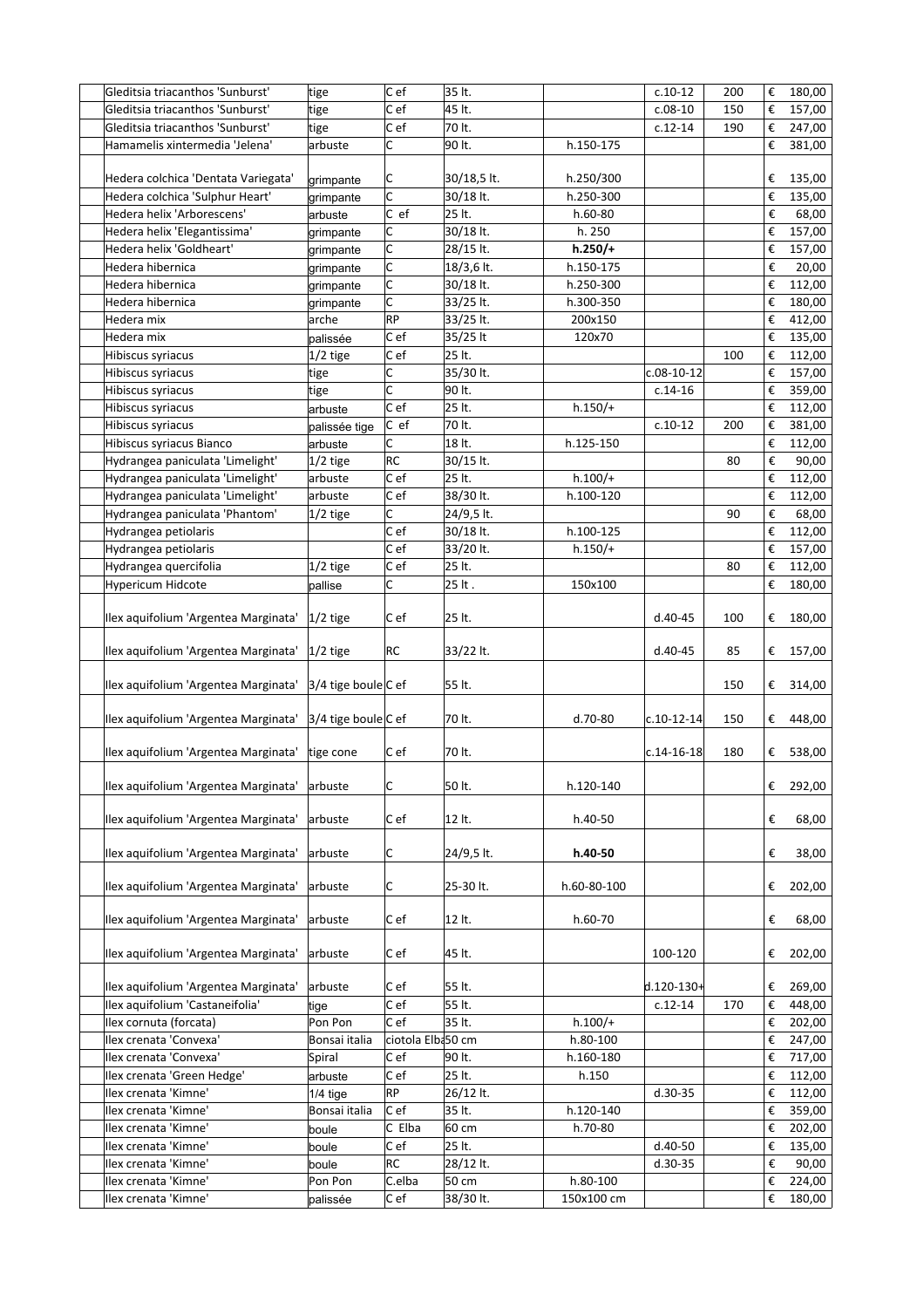| Ilex crenata 'Kimne'                | Spiral        | RP        | 28/15 lt.  | h.100        |                  |     | € | 135,00     |
|-------------------------------------|---------------|-----------|------------|--------------|------------------|-----|---|------------|
| Ilex meserveae 'Heckenfee'          | arbuste       | C ef      | 25 lt.     |              | h.125-150        |     | € | 112,00     |
| Ilex meserveae 'Heckenpracht'       | arbuste       | C ef      | 25 lt.     |              | h.125-150        |     | € | 112,00     |
| Ilex myrtifolia 'Nellie R. Stevens' | $1/2$ tige    | RC        | 33/22 lt.  |              | $d.40-50$        | 85  | € | 157,00     |
| Ilex myrtifolia 'Nellie R. Stevens' | $1/2$ tige    | RP        | 33/25 lt.  |              | $d.50-60$        | 110 | € | 224,00     |
| Ilex myrtifolia 'Nellie R. Stevens' | 1/2 tige      | $ C $ ef  | 35 lt.     |              | $d.60-70$        | 90  | € | 269,00     |
| Ilex myrtifolia 'Nellie R. Stevens' | tige          | Cef       | 30 lt.     |              | $c.08-10$        | 190 | € | 269,00     |
| Ilex myrtifolia 'Nellie R. Stevens' | tige          | C e f     | 55 lt.     |              | c.12-14-16       | 170 | € | 448,00     |
| Ilex myrtifolia 'Nellie R. Stevens' | tige          | C ef      | 70 lt.     |              | $c.12-14$        | 200 | € | 538,00     |
| Ilex myrtifolia 'Nellie R. Stevens' | arbuste       | С         | 110 lt.    | h.250-300    |                  |     | € | 672,00     |
| Ilex myrtifolia 'Nellie R. Stevens' |               | Cef       | 35 lt.     | 110x120      | $c.12-14$        | 190 | € | 717,00     |
| Ilex myrtifolia 'Nellie R. Stevens' | tigepalissée  | C ef      | 45 lt.     | 110x120      | $c.14-16$        | 190 | € | 672,00     |
| Ilex myrtifolia 'Nellie R. Stevens' | tigepalissée  | Cef       | 55 lt.     | 110x120      |                  | 180 |   |            |
|                                     | tigepalissée  | C e f     | 25 lt.     |              | $c.18-20$        |     |   | € 1 008,00 |
| Jubaea chilensis                    | Palm          |           |            | $h.60-80$    |                  |     | € | 180,00     |
| Juglans regia                       | tige          | C         | 110 lt.    |              | $c.14-16$        | 200 | € | 314,00     |
| Juniperus chin. 'Blaauw'            | $1/4$ tige    | RC        | 24/7,5 lt. | <b>EXTRA</b> |                  | 40  | € | 68,00      |
| Juniperus chin. 'Blaauw'            | $1/4$ tige    | RC        | 24/7,5 lt. |              |                  | 40  | € | 68,00      |
| Juniperus chin. 'Parsonsii'         | $1/4$ tige    | RC        | 24/7,5 lt. | <b>EXTRA</b> |                  | 40  | € | 68,00      |
| Juniperus comm. 'Oblonga Pendula'   | $1/4$ tige    | RC        | 24/7,5 lt. | <b>EXTRA</b> |                  | 40  | € | 68,00      |
| Juniperus comm. 'Oblonga Pendula'   | $1/4$ tige    | RC        | 24/7,5 lt. |              |                  | 40  | € | 68,00      |
| Juniperus conf. 'Blue Pacific'      | $1/4$ tige    | RC        | 24/7,5 lt. | <b>EXTRA</b> |                  | 80  | € | 68,00      |
| Juniperus conf. 'Blue Pacific'      | $1/4$ tige    | RC        | 24/7,5 lt. |              |                  | 80  | € | 68,00      |
| Juniperus conf. 'Schlager'          | $1/2$ tige    | Cef       | 15 lt.     |              |                  | 80  | € | 90,00      |
| Juniperus conf. 'Schlager'          | $1/4$ tige    | RC        | 24/7,5 lt. | <b>EXTRA</b> |                  | 40  | € | 68,00      |
| Juniperus conf. 'Schlager'          | $1/4$ tige    | <b>RC</b> | 24/7,5 lt. |              |                  | 40  | € | 68,00      |
| Juniperus hor. 'Andorra Compact'    | $1/2$ tige    | Cef       | 15 lt.     |              |                  | 80  | € | 126,00     |
| Juniperus hor. 'Blue Acres'         | $1/2$ tige    | Cef       | 15 lt.     |              |                  | 80  | € | 90,00      |
| Juniperus hor. 'Blue Acres'         | 1/4 tige      | RC        | 24/7,5 lt. | <b>EXTRA</b> |                  | 40  | € | 68,00      |
| Juniperus hor. 'Blue Chip'          | $1/2$ tige    | Cef       | 15 lt.     |              |                  | 80  | € | 126,00     |
| Juniperus hor. 'Blue Chip'          | $1/4$ tige    | RC        | 24/7,5 lt. | <b>EXTRA</b> |                  | 40  | € | 68,00      |
| Juniperus hor. 'Blue Chip'          | $1/4$ tige    | RC        | 24/7,5 lt. |              |                  | 40  | € | 68,00      |
| Juniperus hor. 'Blue Ice'           | $1/4$ tige    | RC        | 24/7,5 lt. | <b>EXTRA</b> |                  | 40  | € | 68,00      |
| Juniperus hor. 'Glauca'             | $1/4$ tige    | RC        | 24/7,5 lt. | <b>EXTRA</b> |                  | 40  | € | 68,00      |
| Juniperus hor. 'Prince of Wales'    | $1/2$ tige    | C ef      | 15 lt.     |              |                  | 80  | € | 112,00     |
| Juniperus hor. 'Prince of Wales'    | $1/4$ tige    | RC        | 24/7,5 lt. | <b>EXTRA</b> |                  | 80  | € | 112,00     |
| Juniperus hor. 'Prince of Wales'    |               | RC        | 24/7,5 lt. |              |                  | 80  | € | 112,00     |
|                                     | $1/4$ tige    | Cef       | 15 lt.     |              |                  |     |   |            |
| Juniperus hor. 'Wiltonii'           | 1/4 tige      |           |            |              |                  | 40  | € | 112,00     |
| Juniperus pfit. 'Old Gold'          | $1/2$ tige    | Cef       | 29/15 lt.  |              |                  | 80  | € | 90,00      |
| Juniperus pfit. 'Old Gold'          | $1/2$ tige    | Cef       | 35/25 lt.  |              | d.150/           | 80  | € | 112,00     |
| Juniperus pfit. 'Old Gold'          | 1/2 tige      | C e f     | 35/25 lt.  |              | d.150/           | 60  | € | 224,00     |
| Juniperus pfit. 'Old Gold'          | $1/4$ tige    | RC        | 28/12 lt.  |              |                  | 40  | € | 68,00      |
| Juniperus proc. 'Nana'              | $1/2$ tige    | C e f     | 15 lt.     |              |                  | 80  | € | 112,00     |
| Juniperus proc. 'Nana'              | $1/4$ tige    | RC        | 24/7,5 lt. | <b>EXTRA</b> |                  | 40  | € | 68,00      |
| Juniperus proc. 'Nana'              | $1/4$ tige    | RC        | 24/7,5 lt. |              |                  | 40  | € | 68,00      |
| Juniperus sabi. 'Tamariscifolia'    | $1/4$ tige    | RC        | 24/7,5 lt. |              |                  | 40  | € | 68,00      |
| Koelreuteria paniculata             | tige          | C         | 50 lt.     |              | $c.12-14$        | 200 | € | 292,00     |
| Koelreuteria paniculata             | tige          | C         | 50 lt.     |              | $c.12 - 14 - 16$ | 210 | € | 292,00     |
| Koelreuteria paniculata             | tige          | C ef      | 70 lt.     |              | $c.12 - 14$      | 190 | € | 292,00     |
| Koelreuteria paniculata             | arbuste       | C         | 110 lt.    | h.250-300    |                  |     | € | 224,00     |
| Koelreuteria paniculata 'Coral Sun' | arbuste       | C e f     | 35 lt.     | h.175-200    |                  |     | € | 157,00     |
| Laburnum alpinum 'Pendulum'         | $1/2$ tige    | C ef      | 18 lt.     |              |                  | 110 | € | 112,00     |
| Lagerstroemia indica                | 3/4 tige      | C         | 40/30 lt.  |              | $c.08-10-12$     | 140 | € | 157,00     |
| Lagerstroemia indica                | tige          | C         | 30 lt.     |              | $c.10-12$        | 200 | € | 224,00     |
| Lagerstroemia indica                | tige          | c         | 35-45 lt.  |              | $c.12 - 14$      | 200 | € | 269,00     |
| Lagerstroemia indica                | arbuste       | c         | 110 lt.    | h.300-350    | EXTRA            |     | € | 538,00     |
| Lagerstroemia indica                | arbuste       | C         | 285 lt.    | h.400-450    |                  |     | € | 896,00     |
| Laurus nobilis                      | $1/4$ tige    | C e f     | 12 lt.     |              | $d.30-35$        | 40  | € | 90,00      |
| Laurus nobilis                      | tige          | C.        | 230 lt.    |              | $c.30-35$        |     |   | € 1 344,00 |
| Laurus nobilis                      | arbuste       | Cef       | 35 lt.     | h.200-250    |                  |     | € | 157,00     |
| Laurus nobilis                      | arbuste       | C         | 18/3,6 lt. | h.80-100     |                  |     | € | 23,00      |
| Laurus nobilis                      | extra arbuste | IС        | 80 lt.     | h.200-250    |                  |     | € | 448,00     |
| Laurus nobilis                      |               | С         | 18 lt.     | $h.100+$     |                  |     | € | 135,00     |
|                                     | cone          |           |            |              |                  |     |   |            |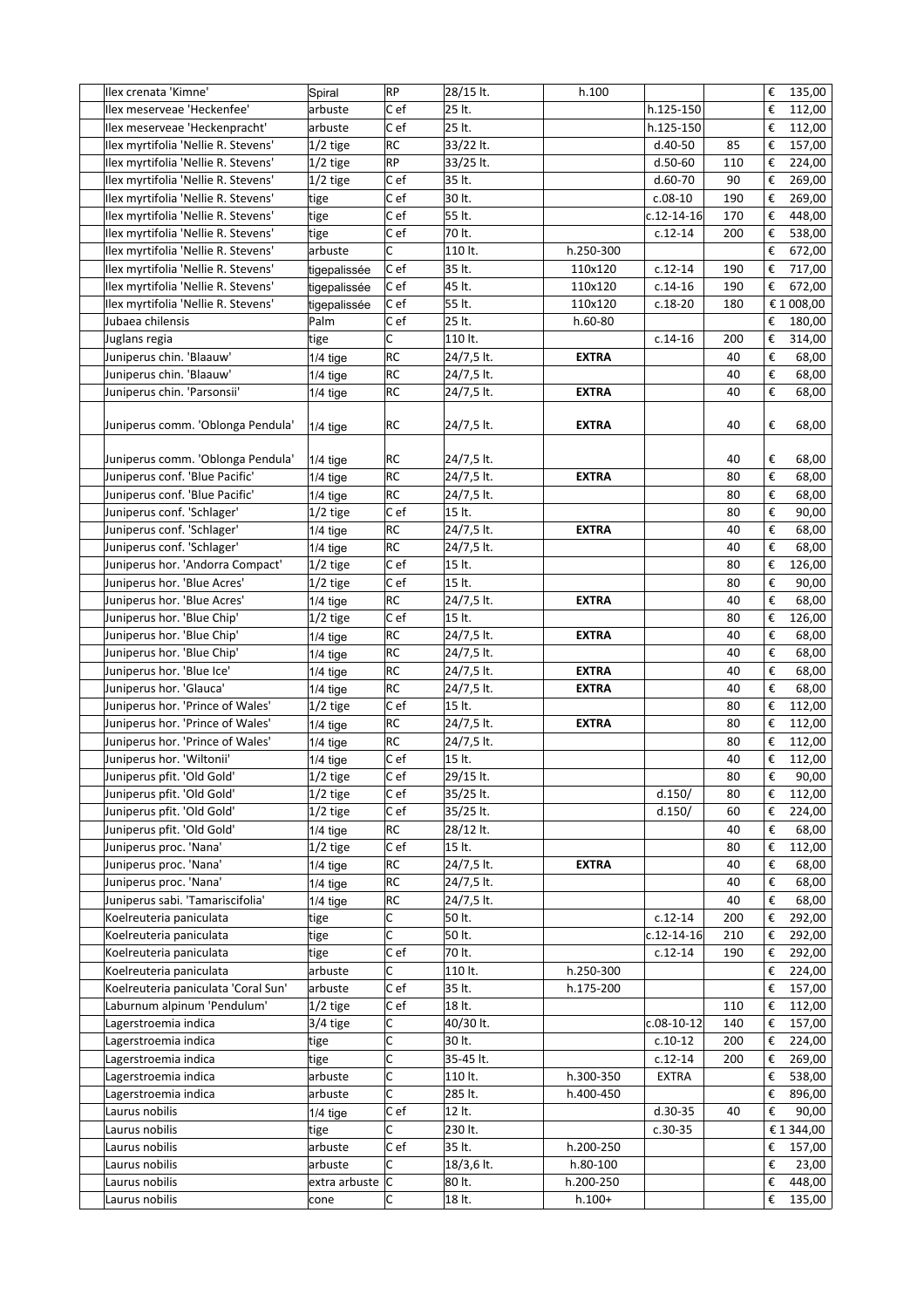| Laurus nobilis                  | cone                  | C e f             | 25 lt.      | $h.120+$   |                  |         | € | 157,00     |
|---------------------------------|-----------------------|-------------------|-------------|------------|------------------|---------|---|------------|
| Laurus nobilis                  | cone                  | C                 | 30 lt.      | h.140      |                  |         | € | 202,00     |
| Laurus nobilis                  | cone                  | $\overline{C}$ ef | 65 lt.      | h.175-200  |                  |         | € | 448,00     |
| Leucothoe axillaris 'Curly Red' | arbuste               | Cef               | 7,5 lt.     |            |                  |         | € | 36,00      |
| Leucothoe walteri 'Rainbow'     | arbuste               | RC                | 33/22 lt.   | h.60-80    |                  |         | € | 99,00      |
| Leucothoe walteri 'Rainbow'     | arbuste               | $ C $ ef          | 7,5 lt.     |            |                  |         | € | 36,00      |
| Leucothoe walteri 'Zeblid'      | arbuste               | RC                | 33/22 lt.   | h.60-80    |                  |         | € | 99,00      |
| Leucothoe walteri 'Zeblid'      | arbuste               | C e f             | 7,5 lt.     |            |                  |         | € | 36,00      |
| Leucothoe Zebekot (=Carinella)  | arbuste               | Cef               | 7,5 lt.     |            |                  |         | € | 36,00      |
| Ligustrum delavayanum           | $1/2$ tige            | RP                | 30/18,5 lt. |            | $d.35-40$        | 80      | € | 90,00      |
| Ligustrum delavayanum           | $1/2$ tige            | RP                | 33/25 lt.   |            | d.40-50          | 80      | € | 90,00      |
| Ligustrum delavayanum           | $1/2$ tige            | RP                | 33/25 lt.   |            | $d.40-50$        | 80      | € | 112,00     |
| Ligustrum delavayanum           | $1/2$ tige            | RP                | 33/25 lt.   |            | d.45-50          | 90      | € | 126,00     |
| Ligustrum delavayanum           | 1/2 tige              | RC ef             | 35 lt.      |            | $d.80-90$        | 80      | € | 359,00     |
| Ligustrum delavayanum           | $1/2$ tige            | Cef               | 55 lt.      |            | d.80             | 100     | € | 292,00     |
| Ligustrum delavayanum           | $1/2$ tige            | Cef               | 55 lt.      |            | $d.60-70$        | 110     | € | 292,00     |
| Ligustrum delavayanum           | 2 boules superC ef    |                   | 30 lt.      | h.130      |                  |         | € | 157,00     |
| Ligustrum delavayanum           | 2 boules superRC      |                   | 40/35 lt.   | h.130      |                  |         | € | 157,00     |
| Ligustrum delavayanum           | 3/4 tige              | Cef               | 35 lt.      |            | $d.50-60$        | 120     | € | 180,00     |
| Ligustrum delavayanum           | 3/4 tige              | Cef               | 70 lt.      |            | d.70-90          | 140     | € | 292,00     |
| Ligustrum delavayanum           | 5 dischi pon p(C ef   |                   | 35 lt.      | h.180-200  |                  |         | € | 336,00     |
| Ligustrum delavayanum           | 5 dischi pon p(C ef   |                   | 45 lt.      | h.220      |                  |         | € | 404,00     |
| Ligustrum delavayanum           | 3/4 tige              | Cef               | 35 lt.      | d.40-45    | $c.08-10$        | 170     | € | 157,00     |
| Ligustrum delavayanum           | parasol               | RC                | 55/70 lt.   | d.120      | $c.14 - 16 - 18$ | 180     | € | 493,00     |
| Ligustrum delavayanum           | pon pon 3 bouC ef     |                   | 35 lt.      | h.150      |                  |         | € | 202,00     |
| Ligustrum delavayanum           | pon pon 4 bouC ef     |                   | 35 lt.      | h.160-180  |                  |         | € | 269,00     |
| Ligustrum delavayanum           | pon pon 5 bouC ef     |                   | 45 lt.      | h.180-200  |                  |         | € | 336,00     |
| Ligustrum delavayanum           | palissee              | C                 | 30-35 lt.   | 150x100 cm |                  |         | € | 180,00     |
| Ligustrum delavayanum           | palissée 1/2 ti RC    |                   | 40/35 lt.   | 60x100 cm  | $c.14-16$        | 80      | € | 224,00     |
| Ligustrum delavayanum           | palissée 1/2 ti RC ef |                   | 63 lt.      | 60x100 cm  | c.16-18-20       | 70      | € | 269,00     |
| Ligustrum delavayanum           | tigepalissée          | Cef               | 55/90 lt.   | 120x120 cm | 14-16-18-2       | 200     | € | 538,00     |
| Ligustrum delavayanum           | tigepalissée          | C e f             | 55/90 lt.   | 120x120 cm | c.18-20-22       | 200     | € | 628,00     |
| Ligustrum delavayanum           | tete palissée sRC     |                   | 60/90 lt.   | 150x150cm  | $c.18 - 20 - 22$ | 220     | € | 672,00     |
| Ligustrum japonicum             | tige                  | C                 | 30 lt.      |            | $c.10-12$        | 230     | € | 202,00     |
| Ligustrum japonicum             | tige                  | c                 | 35 lt.      |            | $c.12-14$        | 230     | € | 224,00     |
| Ligustrum japonicum             | tige                  | C e f             | 35 lt.      |            | $c.8-10$         | 220     | € | 135,00     |
| Ligustrum japonicum             | tige                  | C ef              | 55 lt.      |            | $c.16-18$        | 210     | € | 336,00     |
| Ligustrum japonicum             | tige                  | C ef              | 55lt.       |            | $c.10-12$        | 220     | € | 180,00     |
| Ligustrum japonicum             | tigepalissée          | C ef              | 55 lt.      | 120x120    | $c.10-12$        | 200     | € | 516,00     |
| Ligustrum japonicum 'Texanum'   | 1/2 tige              | RP                | 30/18,5 lt. |            | d.35-40          | 90      | € | 99,00      |
| Ligustrum japonicum 'Texanum'   | $1/2$ tige            | RP                | 33/25 lt.   |            | $d.50-60$        | 90      | € | 112,00     |
| Ligustrum japonicum 'Texanum'   | arbuste               | C                 | 24/9,5 lt.  | h.60-80    |                  |         | € | 34,00      |
| Ligustrum lucidum 'Excelsum     |                       |                   |             |            |                  |         |   |            |
| Superbum'                       | $1/2$ tige            | <b>RP</b>         | 33/22 lt.   |            | $d.50-60$        | 90      | € | 112,00     |
| Ligustrum lucidum 'Excelsum     |                       |                   |             |            |                  |         |   |            |
| Superbum'                       | tige                  | Cef               | 110 lt.     |            | $c.16 - 18 - 20$ |         | € | 292,00     |
| Ligustrum lucidum 'Excelsum     |                       |                   |             |            |                  |         |   |            |
| Superbum'                       | tige                  | Cef               | 35 lt.      |            | $c.10-12$        | 210     | € | 202,00     |
| Ligustrum ovalifolium 'Aureum'  | 1/2 tige              | Cef               | 25 lt.      |            | $d.50 - 60$      | 90      | € | 126,00     |
| Ligustrum ovalifolium 'Aureum'  | $1/2$ tige            | RP                | 30/18,5 lt. |            | $d.40 - 45$      | 90      | € | 99,00      |
| Ligustrum ovalifolium 'Aureum'  | $1/2$ tige            | <b>RP</b>         | 30/18,5 lt. |            | $d.40 - 45$      | 90      | € | 99,00      |
| Liquidambar acalycina           | tige                  | C                 | 70 lt.      |            | $c.12-14$        |         | € | 269,00     |
| Liquidambar acalycina           | ramifies du solC      |                   | 55/65 lt.   | h.400-500  | $c.12 - 14$      |         | € | 224,00     |
| Liquidambar styr. 'Gum Ball'    | 1/2 tige              | Cef               | 18 lt.      |            |                  | 80      | € | 112,00     |
| Liquidambar styr. 'Gum Ball'    | $1/4$ tige            | C                 | 24/9,5 lt.  |            |                  | 50      | € | 68,00      |
| Liquidambar styr. 'Gum Ball'    | $1/4$ tige            | $ C $ ef          | 35 lt.      |            | $c.12 - 14$      | 50      | € | 90,00      |
| Liquidambar styr. 'Gum Ball'    | 3/4 tige              | C                 | 30 lt.      |            | $c.08-10$        | 140-150 | € | 202,00     |
| Liquidambar styr. 'Gum Ball'    | 3/4 tige              | C                 | 35 lt.      |            | $c.10-12$        | 150     | € | 202,00     |
| Liquidambar styr. 'Gum Ball'    | tige                  | Cef               | 130 lt.     |            | $c.16-18$        | 210     | € | 538,00     |
| Liquidambar styr. 'Gum Ball'    | tige                  | C                 | 45/35 lt.   |            | $c.08-10$        | 200     | € | 269,00     |
| Liquidambar styr. 'Gum Ball'    | tige                  | C                 | 45/35 lt.   |            | $c.10-12$        | 200     | € | 292,00     |
| Liquidambar styraciflua         | tige                  | C                 | 110 lt.     |            | $c.20 - 25$      |         | € | 672,00     |
| Liquidambar styraciflua         | tige                  | C                 | 200 lt.     |            | $c.30 - 35 - 40$ | 120-150 |   | € 1 120,00 |
| Liquidambar styraciflua         | tige                  | Cef               | 45 lt.      |            | $c.10-12$        |         | € | 180,00     |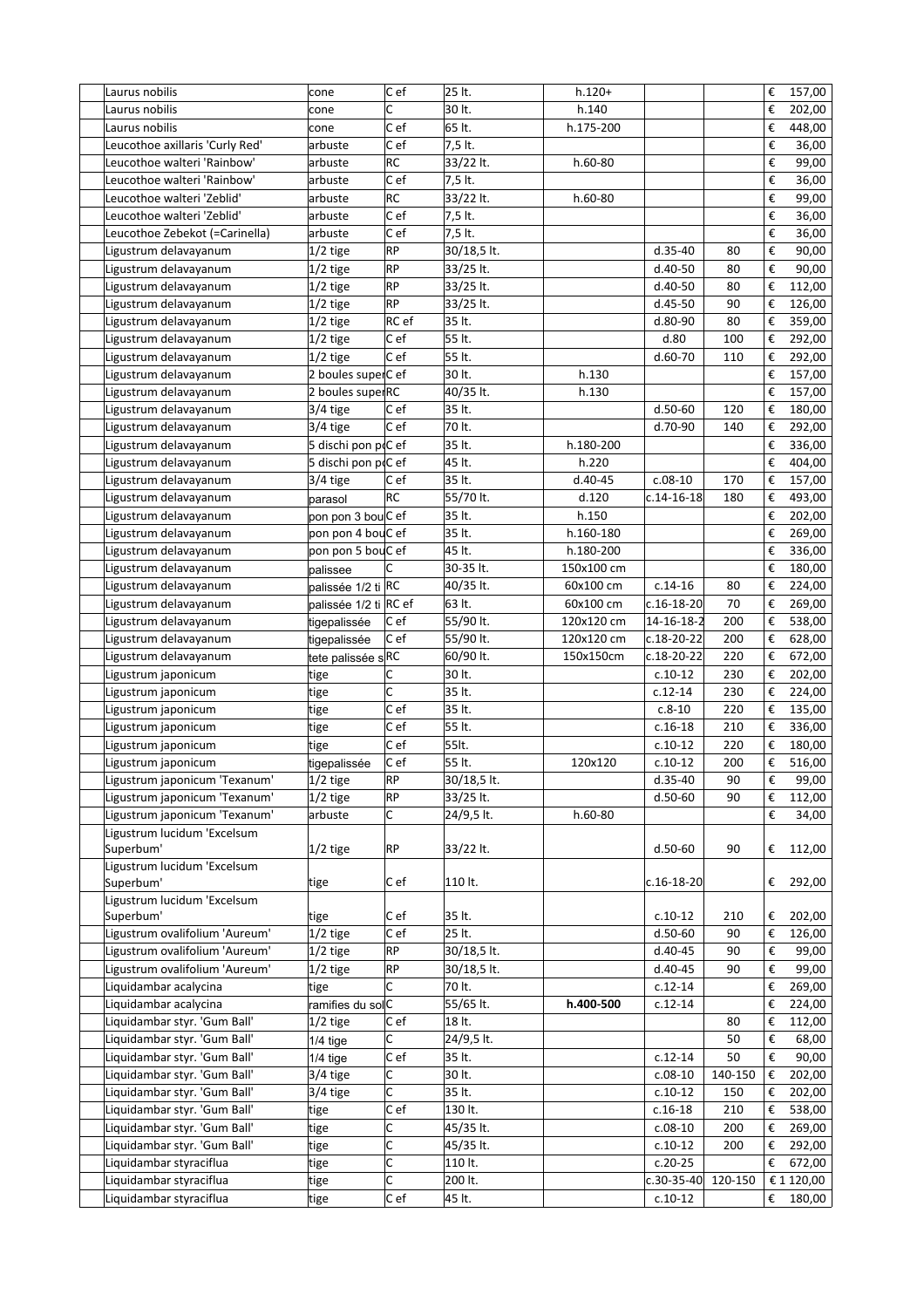| Liquidambar styraciflua               | arbuste              | c         | 30 lt.       | h.200-250-300 |                  |         | €                       | 157,00 |
|---------------------------------------|----------------------|-----------|--------------|---------------|------------------|---------|-------------------------|--------|
| Liquidambar styraciflua               | arbuste              | C         | 45 lt.       | h.250-300     |                  |         | €                       | 224,00 |
| Liquidambar styraciflua               | Multi fusto          | C         | 285 lt.      | h.400-500     |                  |         | €                       | 672,00 |
| Liquidambar styraciflua               | palissée             | C e f     | 230 lt.      | 250x180       |                  |         | €                       | 986,00 |
| Liquidambar styraciflua               | palissee 1/2 ti C ef |           | 110 lt.      | 140x130       | $c.14 - 16 - 18$ | 100     | €                       | 628,00 |
| Liquidambar styraciflua 'Slenders     |                      |           |              |               |                  |         |                         |        |
| Silh.'                                | arbuste              | Cef       | 90 lt.       | h.400-450     | $c.12-14$        |         | €                       | 448,00 |
| liquidambar styraciflua 'Stella'      | arbuste              | C ef      | 30-45-55 lt. | h.275-300     |                  |         | €                       | 292,00 |
| liquidambar styraciflua 'Stella'      | arbuste              | C ef      | 70 lt.       | $h.400/+$     |                  |         | €                       | 381,00 |
|                                       |                      |           |              |               |                  |         |                         |        |
| Liriodendron tulip. 'Edward Gursztyn' | $3/4$ tige           | С         | 30 lt.       |               | $c.12-14$        | 160     | €                       | 202,00 |
| Liriodendron tulip. 'Edward Gursztyn' | tige                 | C         | 30 lt.       |               | $c.06 - 08 - 10$ | 200     | €                       | 247,00 |
| Liriodendron tulipifera 'Fastigiatum' | arbuste              | С         | 45/35 lt.    | h.250-300     |                  |         | €                       | 180,00 |
| Loropetalum chinense 'Fire Dance'     | arbuste              | C ef      | 30 lt.       |               |                  |         | €                       | 112,00 |
| Loropetalum chinensis 'Fire Dance'    | $ 1/2 $ tige         | <b>RP</b> | 28/15 lt.    |               | $d.40 - 45$      | 70      | €                       | 112,00 |
| Loropetalum chinensis 'Fire Dance'    | cone                 | C ef      | 25-30 lt.    |               |                  |         | €                       | 202,00 |
| Magnolia 'Betty' (liliflora)          | arbuste              | C ef      | 55 lt.       | h.125-150     |                  |         | €                       | 224,00 |
| Magnolia 'Betty' (liliflora)          | arbuste              | С         | 150 lt.      |               |                  |         | €                       | 448,00 |
| Magnolia 'Betty' (liliflora)          | arbuste              | C         | 180 lt.      |               |                  |         | €                       | 538,00 |
| Magnolia 'Betty' (liliflora)          | arbuste              | C         | 230 lt.      |               |                  |         | €                       | 672,00 |
| Magnolia da fiore in varieta          | arbuste              | C ef      | 18 lt.       | h.125-150     |                  |         | $\boldsymbol{\epsilon}$ | 72,00  |
| Magnolia da fiore in varieta          | arbuste              | C ef      | 45-55 lt.    | h.200-250     |                  |         | €                       | 180,00 |
| Magnolia da fiore in varieta          | arbuste              | C ef      | 70 lt.       | h.200-250     |                  |         | €                       | 224,00 |
| Magnolia da fiore in varieta          | arbuste              | C ef      | 70-90 lt.    | h.200-250     |                  |         | €                       | 381,00 |
| Magnolia da fiore in varieta          | arbuste              | C         | 90 lt.       | h.225-250     |                  |         | €                       |        |
|                                       |                      | C         |              |               |                  |         |                         | 381,00 |
| Magnolia da fiore in varieta          | arbuste              |           | 130 lt.      | h.300-350     |                  |         | €                       | 538,00 |
| Magnolia da fiore in varieta          | arbuste              | C         | 24/9,5 lt.   |               |                  |         | €                       | 41,00  |
| Magnolia grand. 'Little Gem'          | $1/2$ tige           | RP        | 26/12 lt.    |               | $d.40-45$        | 80-90   | €                       | 126,00 |
| Magnolia grand. 'Little Gem'          | 1/2 tige             | <b>RP</b> | 28/15 lt.    |               |                  | 50      | €                       | 101,00 |
| Magnolia grand. 'Little Gem'          | arbuste              | C ef      | 20 lt.       | h.120-160     |                  |         | €                       | 112,00 |
| Magnolia grand. 'Little Gem'          | arbuste              | C ef      | 15 lt.       | $h.60/+$      |                  |         | €                       | 72,00  |
| Magnolia grandiflora 'Gallissoniere'  | tige                 | С         | 110 lt.      |               | c.12-14-16       | 210-220 | €                       | 448,00 |
| Magnolia grandiflora 'Gallissoniere'  | ∣tige                | C         | 110 lt.      |               | $c.20-25$        | 210     | €                       | 807,00 |
| Magnolia grandiflora 'Gallissoniere'  | tige                 | с         | 110 lt.      |               | $c.16-18$        |         | €                       | 717,00 |
| Magnolia grandiflora 'Gallissoniere'  | tige                 | C ef      | 230 lt.      |               | $c.18-20$        |         | €                       | 807,00 |
| Magnolia grandiflora 'Gallissoniere'  | tige                 | C ef      | 230 lt.      |               | $c.20-25$        |         | €                       | 986,00 |
| Magnolia grandiflora 'Gallissoniere'  | ∣tige                | С         | 70 lt.       |               | $c.14-16$        | 220     | €                       | 538,00 |
|                                       |                      |           |              |               |                  |         |                         |        |
| Magnolia grandiflora 'Gallissoniere'  | ∣tige                | C         | 90 lt.       |               | $c.16-18$        | 200     | €                       | 672,00 |
| Magnolia grandiflora 'Gallissoniere'  | arbuste              | с         | 150 lt.      | 300/325       |                  |         | €                       | 672,00 |
| Magnolia grandiflora 'Gallissoniere'  | arbuste              | С         | 180 lt.      | 300/325       |                  |         | €                       | 672,00 |
| Magnolia grandiflora 'Gallissoniere'  | arbuste              | C ef      | 180 lt.      | 300/325       |                  |         | €                       | 672,00 |
| Magnolia grandiflora 'Gallissoniere'  | arbuste              | С         | 90 lt.       | h.175-200/+   |                  |         | €                       | 381,00 |
| Magnolia grandiflora 'Gallissoniere'  | arbuste              | C         | 90 lt.       | $h.200/+$     |                  |         | €                       | 381,00 |
| Magnolia grandiflora 'Gallissoniere'  | arbuste              | С         | 110 lt.      | h.200-250     |                  |         | €                       | 404,00 |
| Magnolia grandiflora 'Gallissoniere'  | arbuste              | С         | 130 lt.      | h.200-250     |                  |         | €                       | 448,00 |
| Magnolia grandiflora 'Gallissoniere'  | arbuste              | С         | 230 lt.      | h.250-300     |                  |         | €                       | 538,00 |
| Magnolia grandiflora 'Gallissoniere'  | arbuste              | с         | 130 lt.      | h.275-300     |                  |         | €                       | 448,00 |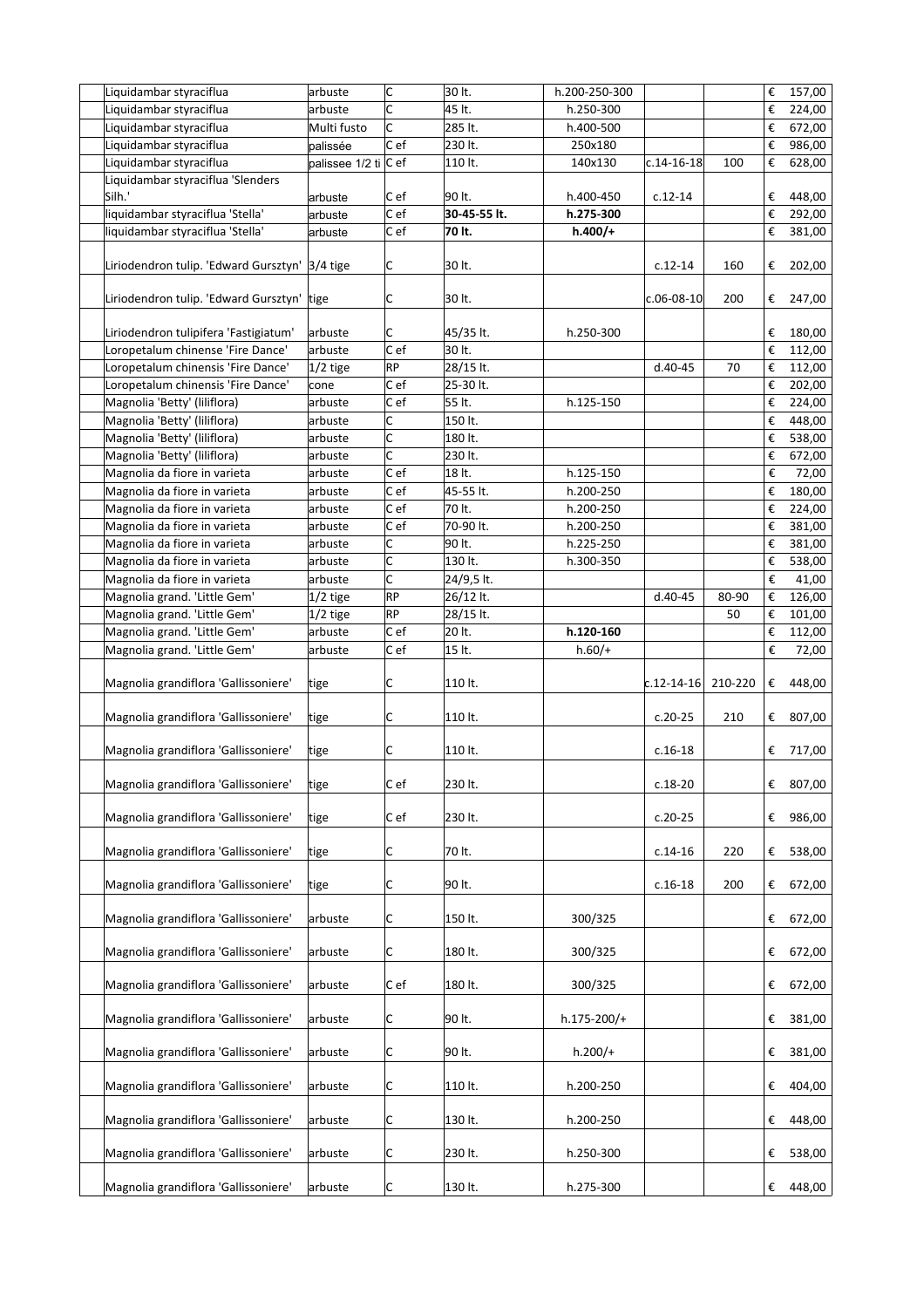| Magnolia grandiflora 'Gallissoniere' | arbuste             | C               | 500 lt.        | h.400-450    |                  |       |                         | € 1 703,00 |
|--------------------------------------|---------------------|-----------------|----------------|--------------|------------------|-------|-------------------------|------------|
|                                      |                     |                 |                |              |                  |       |                         |            |
| Magnolia grandiflora 'Gallissoniere' | arbuste             | C               | 600 lt.        | h.400-450    |                  |       |                         | € 2 016,00 |
|                                      |                     |                 |                |              |                  |       |                         |            |
| Magnolia grandiflora 'Gallissoniere' | tigepalissée        | C ef            | 90 lt.         | 120x140      | $c.14-16$        | 200   | €                       | 896,00     |
|                                      |                     |                 |                |              |                  |       |                         |            |
| Magnolia grandiflora 'Gallissoniere' | tigepalissée        | C ef            | 90 lt.         | 120x140      | $c.16-18$        | 200   |                         | € 1 031,00 |
|                                      |                     |                 |                |              |                  |       |                         |            |
| Magnolia loebneri 'Leonard Messel'   | arbuste             | C               | 160 lt.        |              |                  |       | €                       | 538,00     |
| Magnolia soulangeana                 | arbuste             | C ef            | 18 lt.         | h.120-140    |                  |       | €                       | 90,00      |
| Magnolia soulangeana                 | arbuste             | C ef            | 70 lt.         | h.200-250    |                  |       | €                       | 314,00     |
| Magnolia soulangeana                 | arbuste             | Cef             | 90 lt.         | h.200-250    |                  |       | €                       | 359,00     |
| Magnolia soulangeana / Galaxy        | arbuste             | C               | 130 lt.        | h.300-325    |                  |       | €                       | 538,00     |
| Magnolia soulangeana / Galaxy        | arbuste             | C               | 110 lt.        | h.300-400    |                  |       | €                       | 448,00     |
| Magnolia 'Susan'                     | $1/2$ tige          | C ef            | 25 lt.         |              |                  | 80-90 | €                       | 135,00     |
| Magnolia 'Susan'                     | tige                | C               | 70 lt.         |              | $c.12-14$        | 190   | €                       | 448,00     |
| Magnolia 'Susan'                     | tige                | C               | 90 lt.         |              | $c.14-16$        | 190   | €                       | 538,00     |
| Magnolia 'Susan'                     | arbuste             | C ef            | 18 lt.         | h.100-120    |                  |       | €                       | 90,00      |
| Mahonia confusa 'Narihira'           | arbuste             | c <sub>ef</sub> | 10 lt.         | h.40-50      |                  |       | €                       | 54,00      |
| Mahonia confusa 'Narihira'           | arbuste             | RC              | 30/15 lt.      | h.50-60      |                  |       | €                       | 90,00      |
| Mahonia confusa 'Narihira'           | arbuste             | RP              | 33/25 lt.      | $h.60-80$    |                  |       | €                       | 112,00     |
| Malus 'Evereste'                     | tige                | C               | 30 lt.         |              | $c.08-10$        | 170   | €                       | 162,00     |
|                                      |                     |                 | 35 lt.         |              |                  |       |                         | 180,00     |
| Malus 'Evereste'                     | tige                | C               |                |              | $c.10-12$        | 130   | €                       |            |
| Malus 'Golden Hornet'                | tige                | C               | 35/30 lt.      |              | $c.08-10-12$     | 150   | €                       | 157,00     |
| Malus 'Golden Hornet'                | arbuste             | C ef            | 10 lt.         | h.125-150    |                  |       | €                       | 54,00      |
| Malus 'Lisette'                      | arbuste             | C ef            | 65 lt.         | h.200-250    |                  |       | €                       | 224,00     |
| Malus 'Mokum'                        | tige                | C               | 35 lt.         |              | $c.08-10-12$     | 140   | €                       | 180,00     |
| Malus 'Mokum'                        | tige                | C               | 40/30 lt.      |              | $c.10-12$        | 170   | €                       | 180,00     |
| Malus 'Red Sentinel'                 | tige                | C ef            | 35 lt.         |              | $c.10-12$        | 160   | €                       | 180,00     |
| Malus 'Red Sentinel'                 | arbuste             | C ef            | 10 lt.         | h.125-150    |                  |       | €                       | 54,00      |
| Malus 'royal beauty'                 | tige                | C ef            | 30 lt.         |              | $c.10-12$        | 210   | €                       | 180,00     |
| Malus 'Royalty'                      | arbuste             | Cef             | 10 lt.         | h.125-150    |                  |       | €                       | 54,00      |
| Malus 'Rudolph'                      | tige                | C               | 40/30 lt.      |              | $c.08-10-12$     | 170   | €                       | 180,00     |
| Metasequoia Maithai                  | tige                | C               | 50/50 lt.      |              | $c.08-10-12$     | 200   | €                       | 224,00     |
| Metaseguoia Maithai                  | tige                | C               | 65 lt.         |              | $c.12 - 14 - 16$ | 200   | €                       | 269,00     |
| Milletia satsuma                     | canna               | RC              | 40/35 lt.      | h.200        |                  |       | €                       | 202,00     |
| Morus alba 'Fruitless'               | tige                | C ef            | 45 lt.         |              | $c.10-12-14$     | 220   | €                       | 180,00     |
| Morus alba 'Fruitless'               | tige                | C e f           | 45 lt.         |              | $c.14-16$        | 210   | €                       | 224,00     |
| Morus alba 'Fruitless'               | tige                | C               | 45/35 lt.      |              | $c.12 - 14 - 16$ | 210   | €                       | 202,00     |
| Morus alba 'Fruitless'               | tige                | C               | 50/50 lt.      |              | $c.16 - 18$      | 210   | €                       | 247,00     |
| Morus alba 'Fruitless'               | tete palissée sC    |                 | 30-35-50 lt.   | 120x120      | $c.14-16$        | 210   | €                       | 448,00     |
| Morus alba 'Fruitless'               | tete palissée sC    |                 | 70-90 lt.      | 150x150      | $c.25-30$        | 200   | €                       | 807,00     |
| Morus alba 'Fruitless'               | tete palissée sC ef |                 | 110 lt.        | 150x150 cm   | $c.20 - 25$      | 200   | €                       | 717,00     |
| Morus alba 'Pendula'                 | $1/2$ tige          | Cef             | 18 lt.         |              |                  | 100   | €                       | 99,00      |
| Morus alba 'Pendula'                 | $1/2$ tige          | C ef            | 30 lt.         |              |                  | 100   | €                       | 99,00      |
| Morus alba 'Pendula'                 | tige                | C               | 45/35 lt.      |              | $c.10-12$        | 210   | €                       | 180,00     |
| Morus alba 'Pendula'                 |                     | C               | 50/50 lt.      |              | $c.12 - 14$      | 210   | €                       | 224,00     |
| Morus alba 'Platanifolia'            | tige                | C               |                |              |                  |       |                         |            |
|                                      | tige                |                 | 70 lt.         |              | c.20             |       | $\boldsymbol{\epsilon}$ |            |
| Musa basjoo                          |                     | RC              | 30/15 lt.      | h.150-175    |                  |       | €                       | 68,00      |
| Musella lasiocarpa                   |                     | <b>RC</b>       | 30/15 lt.      | h.125-150    |                  |       | €                       | 68,00      |
| Nandina domestica                    | arbuste             | lc.             | 24/9,5 lt.     | $h.60-80$    |                  |       | €                       | 38,00      |
| Nandina domestica                    | arbuste             | Cef             | 18 lt.         | $h.80 - 100$ |                  |       | €                       | 90,00      |
| Nandina domestica                    | arbuste             | C ef            | 30 lt.         | h.80-100     |                  |       | €                       | 112,00     |
| Nandina domestica 'Fire power'       | arbuste             | C B             | 24/7,5 lt.     | h.30-40      |                  |       | €                       | 38,00      |
| Nandina domestica 'Fire power'       | arbuste             | C/CB            | 24/9,5/7,5 lt. | $h.60/+$     |                  |       | €                       | 38,00      |
| Nandina domestica 'Fire power'       | arbuste             | C ef            | 15 lt.         | h.60-80      |                  |       | €                       | 68,00      |
| Nandina domestica 'Gulf Stream'      | arbuste             | C ef            | 15 lt.         |              |                  |       | €                       | 68,00      |
| Nandina domestica 'Gulf Stream'      | arbuste             | C               | 24/9,5 lt.     |              |                  |       | €                       | 45,00      |
| Nandina domestica 'obsession'        | arbuste             | Cef             | 15 lt.         |              |                  |       | $\boldsymbol{\epsilon}$ | 81,00      |
| Nandina domestica 'obsession'        | arbuste             | C               | 22/7 lt.       |              |                  |       | €                       | 38,00      |
| Nandina domestica 'obsession'        | arbuste             | C               | 24/9,5 lt.     |              |                  |       | €                       | 45,00      |
| Nerium oleander                      | $1/2$ tige          | RP              | 28/15 lt.      |              |                  | 100   | €                       | 72,00      |
| Nerium oleander                      | $1/2$ tige          | <b>RP</b>       | 30/18,5 lt.    |              |                  | 100   | €                       | 112,00     |
| Nerium oleander                      | $1/2$ tige          | Cef             | 55 lt.         |              |                  |       | €                       | 269,00     |
|                                      |                     |                 |                |              |                  |       |                         |            |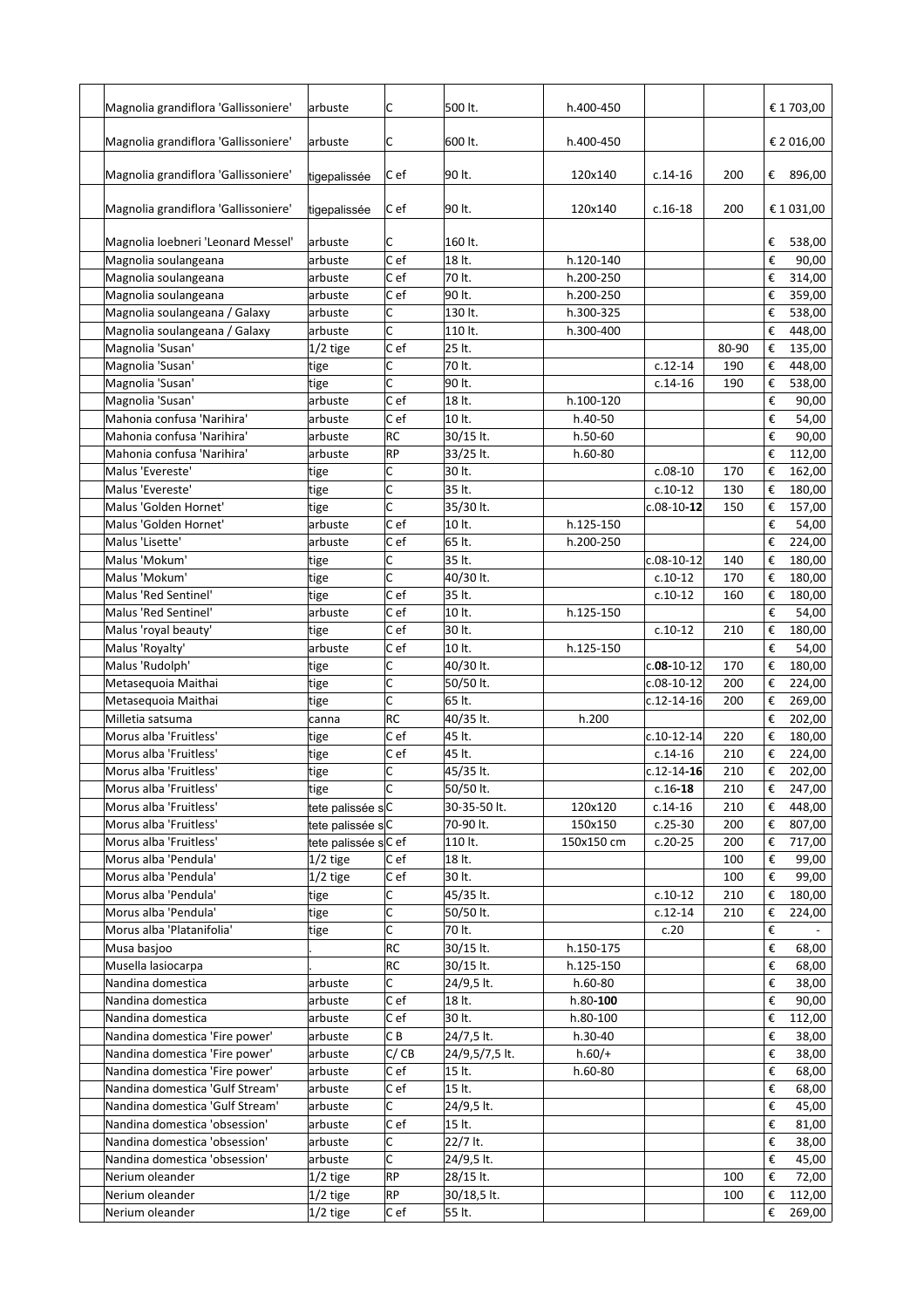| Nerium oleander                     | tige            | c                       | 90 lt.      |             | $c.16-18$       | 180     | €                       | 448,00     |
|-------------------------------------|-----------------|-------------------------|-------------|-------------|-----------------|---------|-------------------------|------------|
| Nerium oleander                     | arbuste         | C ef                    | 30 lt.      | h.100-120   |                 |         | €                       | 81,00      |
| Nerium oleander                     | arbuste         | C                       | 130 lt.     | h.180-200   |                 |         | €                       | 538,00     |
| Nerium oleander                     | arbuste         | C                       | 110 lt.     | h.200-225   |                 |         | €                       | 448,00     |
| Nerium oleander                     | arbuste         | $\overline{\mathsf{C}}$ | 18/3,6 lt.  | h.40-60     |                 |         | €                       | 16,00      |
| Nerium oleander                     | arbuste         | C                       | 24/9,5 lt.  | $h.60-80$   |                 |         | €                       | 45,00      |
|                                     |                 | C e f                   | 180 lt.     |             |                 |         | €                       |            |
| Olea europaea                       | $1/2$ tige      |                         |             |             | $c.40-60$       | 180     |                         |            |
| Olea europaea                       | $1/2$ tige      | C                       | 285 lt.     |             |                 | 180     | €                       |            |
| Olea europaea                       | $1/4$ tige      | C e f                   | 18 lt.      |             |                 | 50      | €                       | 90,00      |
| Olea europaea                       | Bonsai Extra    | cesta pietra            |             | h.500-600   | c.350           |         |                         | ###        |
| Olea europaea                       | Bonsai Extra    | C                       | 500 lt.     |             | c.100-110       |         |                         | € 3 584,00 |
| Olea europaea                       | Bonsai Extra    | <b>CR</b>               | 250 lt.     |             |                 |         | €                       |            |
| Olea europaea                       | Bonsai Extra    | AirP                    | alto        |             | c.120-130       |         | €                       |            |
| Olea europaea                       | Bonsai Extra    | AirP                    | basso       |             | c.120           |         | €                       | $\sim$     |
| Olea europaea                       | Bonsai Extra    | cesta retata            |             |             | c.190-200       |         |                         | € 4 480,00 |
| Olea europaea                       | Extra           | C                       | 1000 lt.    |             |                 |         |                         | € 2 688,00 |
| Olea europaea                       | Extra           | C                       | 1500 lt.    |             | d.140-160       |         |                         | € 5 376,00 |
| Olea europaea                       | palissee        | C                       | 30-35 lt.   | 150x100 cm  |                 |         | €                       | 202,00     |
| Olea europaea<br>forma toscana      | $1/2$ tige      | C                       | 35 lt.      | 2nda scelta | $c.12-14$       | 90      | €                       |            |
| Olea europaea<br>forma toscana      | $1/2$ tige      | C                       | 65lt.       | 2nda scelta | $c.18-20$       | 90      | $\boldsymbol{\epsilon}$ |            |
| Olea europaea forma toscana         |                 | c                       | 30/18,5 lt. | fst. 100    | $c.08-10$       |         |                         |            |
|                                     | $1/2$ tige      | Ċ                       |             |             |                 |         | €                       | 135,00     |
| Olea europaea forma toscana         | $1/2$ tige      |                         | 28/15 lt.   | fst. 100    | $c.06-08$       |         | €                       | 112,00     |
| Olea europaea forma toscana         | $1/2$ tige      | C e f                   | 230 lt.     |             | $c.30-35$       | 130/150 | €                       | 896,00     |
| Olea europaea (Olivastro)           | Bonsai Extra    | vaso cinese             |             |             |                 |         |                         | € 3 584,00 |
| Olea europaea 'Cipressino'          | tige            | c <sub>ef</sub>         | 90 lt.      |             | $c.16-18$       | 180     | €                       | 628,00     |
| Olea europea                        | 1/4 tige        | ciotola                 | 35 cm       |             |                 | 60      | €                       | 112,00     |
| Osmanthus aquifolium                | arbuste         | C ef                    | 38/30 lt.   | h.150-175   |                 |         | €                       | 135,00     |
| Osmanthus aquifolium                | arbuste         | Ċ                       | 24/9,5 lt.  | h.80-100    |                 |         | €                       | 36,00      |
| Osmanthus aquifolium                | arbuste         | C ef                    | 38/30 lt.   | 150x100     |                 |         | €                       | 180,00     |
| Osmanthus heteroph. (ilicifolius)   | arbuste         | Ċ                       | 24/9,5 lt.  | h.80-100    |                 |         | €                       | 36,00      |
| Osmanthus heteroph. 'Goshiki'       |                 |                         |             |             |                 |         |                         |            |
| (tricolor)                          | arbuste         | C                       | 22/7 lt.    | h.40-50     |                 |         | €                       | 36,00      |
| Osmanthus heteroph. 'Variegatus'    | arbuste         | c                       | 22/7 lt.    | h.40-50     |                 |         | €                       | 36,00      |
| Parrotia persica 'Vanessa'          | tige            | c                       | 50 lt.      |             | $c.12-14$       | 180     | €                       | 224,00     |
| Parrotia persica 'Vanessa'          | tige            | Ċ                       | 65lt.       |             | $cl$ 12-14-16-1 | 180     | €                       | 224,00     |
| Parrotia persica 'Vanessa'          | arbuste         | C e f                   | 30 lt.      | h.125-150   |                 |         | €                       | 135,00     |
| Parrotia persica 'Vanessa'          | arbuste         | C ef                    | 45/45 lt.   | h.150-200   |                 |         | €                       | 202,00     |
| Passiflora caerulae                 | grimpante       | С                       | 30/18 lt.   | $h.250/+$   |                 |         | €                       | 112,00     |
| Paulownia tomentosa (imperialis)    |                 | C ef                    | 35 lt.      |             | $c.12-14$       |         | €                       | 135,00     |
| Paulownia tomentosa (imperialis)    | tige<br>tige    | Cef                     | 50/55 lt.   |             |                 |         | $\boldsymbol{\epsilon}$ | 157,00     |
|                                     |                 |                         |             |             | $c.14-16$       |         |                         |            |
| Paulownia tomentosa (imperialis)    | tige            | Cef                     | 50/55 lt.   |             | $c.16-18$       |         | €                       | 180,00     |
| Phormium 'Apricot Queen'            | arbuste         | RC                      | 20/4,3 lt.  | $h.60-80$   |                 |         | €                       | 54,00      |
| Phormium 'Pink Stripe'              | arbuste         | RC                      | 20/4,3 lt.  | $h.60-80$   |                 |         | €                       | 54,00      |
| Phormium 'Rainbow Queen'            | arbuste         | RC                      | 20/4,3 lt.  | $h.60-80$   |                 |         | €                       | 54,00      |
| Phormium tenax                      | arbuste         | C                       | 26/12 lt.   | h.100-120   |                 |         | €                       | 90,00      |
| Phormium tenax variegato            | arbuste         | C                       | 28/12 lt.   | h.100-125   |                 |         | €                       | 99,00      |
| Phormium tenax variegato            | arbuste         | RC                      | 20/4,3 lt.  | h.80-100    |                 |         | €                       | 54,00      |
| Photinia fraseri 'Compacta'         | $1/2$ tige      | RP                      | 30/18 lt.   | d.40-50     |                 |         | €                       | 112,00     |
| Photinia fraseri 'Compacta'         | arbuste         | C.                      | 24/9,5 lt.  | $h.60-80$   |                 |         | €                       | 36,00      |
| Photinia fraseri 'Compacta'         | arbuste         | CВ                      | 24/7,5 lt.  | h.60-80-100 |                 |         | €                       | 36,00      |
| Photinia fraseri 'Compacta'         | arbuste         | C                       | 24/9,5 lt.  | h.80-100    |                 |         | €                       | 41,00      |
| Photinia fraseri 'Compacta'         | palissée        | Cef                     | 38/30 lt.   | 150x100 cm  |                 |         | €                       | 180,00     |
| Photinia fraseri 'Little Red Robin' | $1/2$ tige      | <b>RP</b>               | 30/18 lt.   | d.40-50     |                 |         | €                       | 112,00     |
| Photinia fraseri 'Little Red Robin' | 1/2 tige        | C                       | 30/18,5 lt. |             | $d.35-40$       |         | €                       | 112,00     |
| Photinia fraseri 'Little Red Robin' | $1/4$ tige      | C                       | 24/9,5 lt.  |             | $d.30+$         | 50      | €                       | 54,00      |
| Photinia fraseri 'Little Red Robin' | 3 boules superC |                         | 45/45 lt.   | h.180-200   |                 |         | €                       | 157,00     |
| Photinia fraseri 'Little Red Robin' |                 | C ef                    | 30 lt.      | $d.50 - 60$ |                 |         |                         |            |
|                                     | tige            |                         |             |             | $c.06-08$       | 180     | €                       | 202,00     |
| Photinia fraseri 'Little Red Robin' | arbuste         | C ef                    | 15 lt.      |             |                 |         | €                       | 59,00      |
| Photinia fraseri 'Little Red Robin' | Pon Pon         | Cef                     | 35 lt.      | h.160       |                 |         | €                       | 224,00     |
| Photinia fraseri 'Little Red        |                 |                         |             |             |                 |         |                         |            |
| Robin'/Comp.                        | arbuste         | C                       | 24/9,5 lt.  | $h.60-80$   |                 |         | €                       | 36,00      |
| Photinia fraseri 'Pink Marble'      | 1/2 tige        | RP                      | 28/15 lt.   |             | $d.50-60$       | 90      | €                       | 112,00     |
| Photinia fraseri 'Pink Marble'      | 1/2 tige        | RP                      | 30/18,5 lt. |             |                 | 90      | €                       | 112,00     |
| Photinia fraseri 'Pink Marble'      | arbuste         | Cef                     | 35 lt.      | h.150/175   |                 |         | €                       | 157,00     |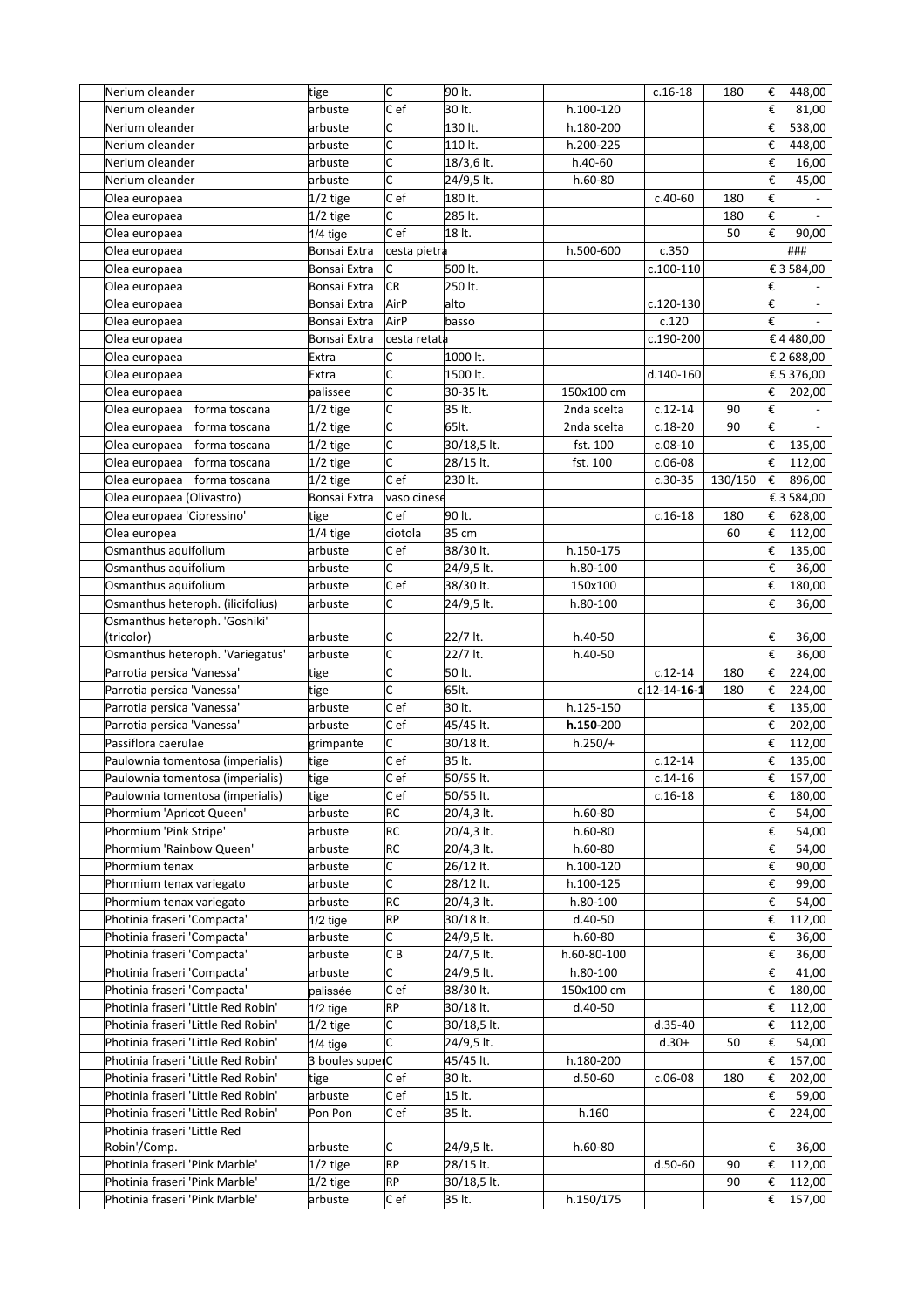| Photinia fraseri 'Pink Marble'                                     | arbuste              | c                   | 24/9,5 lt.          | h.80-100   |              |        | €      | 36,00                        |
|--------------------------------------------------------------------|----------------------|---------------------|---------------------|------------|--------------|--------|--------|------------------------------|
| Photinia fraseri 'Pink Marble'                                     | arbuste              | C                   | 24/9,5 lt.          | h.80-100   |              |        | €      | 36,00                        |
| Photinia fraseri 'Red Robin'                                       | $1/2$ tige           | Cef                 | 25 lt.              |            | $d.60-70$    | 90     | €      | 135,00                       |
| Photinia fraseri 'Red Robin'                                       | $1/2$ tige           | RP                  | 30/18,5 lt.         |            | $d.40-50$    |        | €      | 99,00                        |
| Photinia fraseri 'Red Robin'                                       | $1/2$ tige           | Cef                 | 38/30 lt.           |            | $d.50-60$    | 90-100 | €      | 157,00                       |
| Photinia fraseri 'Red Robin'                                       | $1/4$ tige           | C R                 | 24/9,5 lt.          |            | $d.30-35$    | 50     | €      | 50,00                        |
| Photinia fraseri 'Red Robin'                                       | $1/4$ tige           | C.                  | 24/9,5 lt.          |            | $d.30-35$    | 50     | €      | 50,00                        |
| Photinia fraseri 'Red Robin'                                       | $1/4$ tige           | RP                  | 24/9,5 lt.          |            | $d.30-35$    | 50     | €      | 50,00                        |
| Photinia fraseri 'Red Robin'                                       | $1/4$ tige           | RP                  | 28/15 lt.           |            | d.60         | 60     | €      | 81,00                        |
| Photinia fraseri 'Red Robin'                                       | 3/4 tige             | Cef                 | 35 lt.              |            | $d.60-70$    | 160    | €      | 202,00                       |
| Photinia fraseri 'Red Robin'                                       | tige                 | C ef                | 35 lt.              |            | $c.06-08$    | 180    | €      | 180,00                       |
| Photinia fraseri 'Red Robin'                                       | tige                 | C ef                | 35 lt.              |            | $c.08-10$    | 190    | €      | 224,00                       |
| Photinia fraseri 'Red Robin'                                       | tige                 | C ef                | 45 lt.              |            | c.08-10-12   |        | €      | 224,00                       |
| Photinia fraseri 'Red Robin'                                       | tige                 | Cef                 | 45 lt.              |            | $c.10-12$    |        | €      | 314,00                       |
| Photinia fraseri 'Red Robin'                                       | tige                 | Cef                 | 45-55 lt            |            | $c.12 - 14$  |        | €      | 381,00                       |
| Photinia fraseri 'Red Robin'                                       | arbuste              | Cef                 | 18 lt.              | h.125-150  |              |        | €      | 68,00                        |
| Photinia fraseri 'Red Robin'                                       | arbuste              | Cef                 | 30 lt.              | h.125-150  |              |        | €      | 112,00                       |
| Photinia fraseri 'Red Robin'                                       | arbuste              | RC                  | 33/22 lt.           | h.125-150  |              |        | €      | 81,00                        |
| Photinia fraseri 'Red Robin'                                       | arbuste              | C                   | 110 lt.             | h.200-250  |              |        | €      | 448,00                       |
| Photinia fraseri 'Red Robin'                                       | arbuste              | c                   | 130 lt.             | $h.250/+$  |              |        | €      | 538,00                       |
| Photinia fraseri 'Red Robin'                                       | arbuste              | c                   | 375 lt.             | h.250-300  | <b>EXTRA</b> |        |        | € 1 120,00                   |
| Photinia fraseri 'Red Robin'                                       | arbuste              | C                   | 285 lt.             | h.300-350  |              |        | €      | 896,00                       |
| Photinia fraseri 'Red Robin'                                       | arbuste              | Ċ                   | 24/9,5 lt.          | h.80-100   |              |        | €      | 34,00                        |
| Photinia fraseri 'Red Robin'                                       | Fungo                | ciotola Elbad.50/55 |                     | h.110-120  |              |        | €      | 135,00                       |
| Photinia fraseri 'Red Robin'                                       | Fungo                | C                   | 375 lt.             | h.275-300  |              |        | €      | 896,00                       |
| Photinia fraseri 'Red Robin'                                       | Fungo                | C                   | 230 lt.             | $h.300/+$  |              |        | €      | 896,00                       |
| Photinia fraseri 'Red Robin'                                       | Fungo                | AirP                |                     | h.375-400  |              |        |        | € 6 720,00                   |
| Photinia fraseri 'Red Robin'                                       | Multi fusto          | C ef                | 230 lt.             | h.250-275  |              |        | €      | 896,00                       |
| Photinia fraseri 'Red Robin'                                       | boule                | C ef                | 55 lt.              |            | $d.80/+$     |        | €      | 157,00                       |
| Photinia fraseri 'Red Robin'                                       | palissée             | C ef                | 38/30 lt.           | 150x100 cm |              |        | €      | 180,00                       |
| Photinia fraseri 'Red Robin'                                       | palissée             | C e f               | 45 lt.              | 200x120 cm |              |        | €      | 314,00                       |
| Photinia fraseri 'Red Robin'                                       | palissee 1/2 ti C ef |                     | 20 lt.              | 60x80 cm   |              | 70     | €      | 180,00                       |
| Photinia fraseri 'Red Robin'                                       | palissée 3D          | Cef                 | 60/110 lt.          | 240x120 cm |              |        | €      | 896,00                       |
| Photinia fraseri 'Red Robin'                                       | tigepalissée         | C                   | 50/50 lt.           | 110x120 cm | $c.08-10$    | 200    | €      | 516,00                       |
| Photinia fraseri 'Red Robin'                                       | tigepalissée         | Cef                 | 70 lt.              | 110x120 cm | $c.10-12$    | 190    | €      | 560,00                       |
| Photinia fraseri 'Red Robin'                                       | tigepalissée         | Cef                 | 110 lt.             | 150x120 cm | $C.20-22$    | 190    | €      | 807,00                       |
| Photinia fraseri 'Red Robin'                                       | tigepalissée         | C e f               | 38/30 lt.           | 80x100 cm  | $c.08-10$    |        | €      | 292,00                       |
| Photinia fraseri 'Red Robin'                                       | tete palissée sC     |                     | 45 lt.              | 100x100 cm | $c.08-10$    |        | €      | 336,00                       |
| Photinia fraseri 'Red Robin'                                       | tete palissée sC     |                     | 70 lt.              | d.150x150  | $c.14-16$    |        | €      | 672,00                       |
| Picea abies 'Inversa'                                              | arbuste              | RC ef               | 63 lt.              | 150-200    |              |        |        | $\overline{\epsilon}$ 292,00 |
| Picea abies 'Inversa'                                              | arbuste              | C                   | 90 lt.              | $180/+$    |              |        | €      | 448,00                       |
| Picea abies 'Inversa'                                              | arbuste              | Cef                 | 130 lt.             | h.200-250  |              |        | €      | 538,00                       |
| Picea abies 'Inversa'                                              | arbuste              | RC ef               | 63 lt.              | h.225-275  |              |        | €      | 381,00                       |
| Picea abies 'Inversa'                                              | arbuste              | C ef                | 130 lt.             | h.250-300  |              |        | €      | 672,00                       |
| Picea abies 'Inversa'                                              | arbuste              | RC ef               | 80 lt.              | h.275-300  |              |        | €      | 448,00                       |
| Picea glauca 'Conica'                                              | cone                 | C e f               | 90 lt.              | h.140-150  |              |        | €      | 448,00                       |
| Picea glauca 'Conica'                                              | cone                 | C                   | 7,5 lt.             | h.80-90    |              |        | €      | 68,00                        |
| Picea pungens 'Fat Albert'                                         | arbuste              | C ef                | 35 lt.              | h.100-125  |              |        | €      | 224,00                       |
| Picea pungens 'Glauca Globosa'                                     | boule                | С                   | 30 lt.              |            | d.40-50      |        | €      |                              |
| Picea pungens 'Glauca Globosa'                                     | boule                | RC                  | 30/15 lt.           |            | $d.30-40$    |        | €      | 68,00                        |
| Picea pungens 'Glauca Globosa'                                     | boule                | RC                  | 30/15 lt.           |            | $d.50 - 60$  |        | €      | 157,00                       |
| Picea pungens 'Glauca Globosa'                                     | boule                | Cef                 | 35/25 lt.           |            | $d.60-70/+$  |        | €      | 202,00                       |
| Picea pungens 'Glauca Globosa'                                     | boule                | RC                  | 40/30 lt.           |            | $d.60 - 80$  |        | €      | 292,00                       |
| Picea pungens 'Glauca Globosa'                                     | boule                | Cef                 | 45 lt.              |            | d.80-100     |        | €      | 359,00                       |
| Picea pungens 'Hoopsii'                                            | arbuste              | С                   | 55 lt.              | h.150-175  |              |        | €      | 538,00                       |
| Picea pungens 'Hoopsii'                                            | arbuste              | C e f               | 70 lt.              | h.175-200  |              |        | €      | 672,00                       |
| Picea pungens 'Hoopsii'                                            | arbuste              | C ef                | 90 lt.              | h.200-250  |              |        | €      | 896,00                       |
| Picea pungens 'Hoopsii'                                            | arbuste              | C ef                | 130 lt.             | h.250-300  |              |        |        | € 1 344,00                   |
| Pieris japonica 'Carnival'                                         | arbuste              | C ef                | 10 lt.              |            |              |        | €      | 68,00                        |
| Pieris japonica 'Debutante'                                        | arbuste              | Cef                 | 15 lt.              |            |              |        | €      | 99,00                        |
| Pieris japonica 'Flaming Silver'<br>Pieris japonica 'Forest Flame' | arbuste<br>arbuste   | Cef<br>C ef         | 26/10 lt.<br>10 lt. | h.40-60    |              |        | €<br>€ | 68,00                        |
| Pieris japonica 'Forest Flame'                                     | arbuste              | Cef                 | 15 lt.              |            |              |        | €      | 68,00<br>68,00               |
|                                                                    |                      | Cef                 | 15 lt.              |            |              |        | €      |                              |
| Pieris japonica 'Mountain Fire'                                    | arbuste              |                     |                     |            |              |        |        | 68,00                        |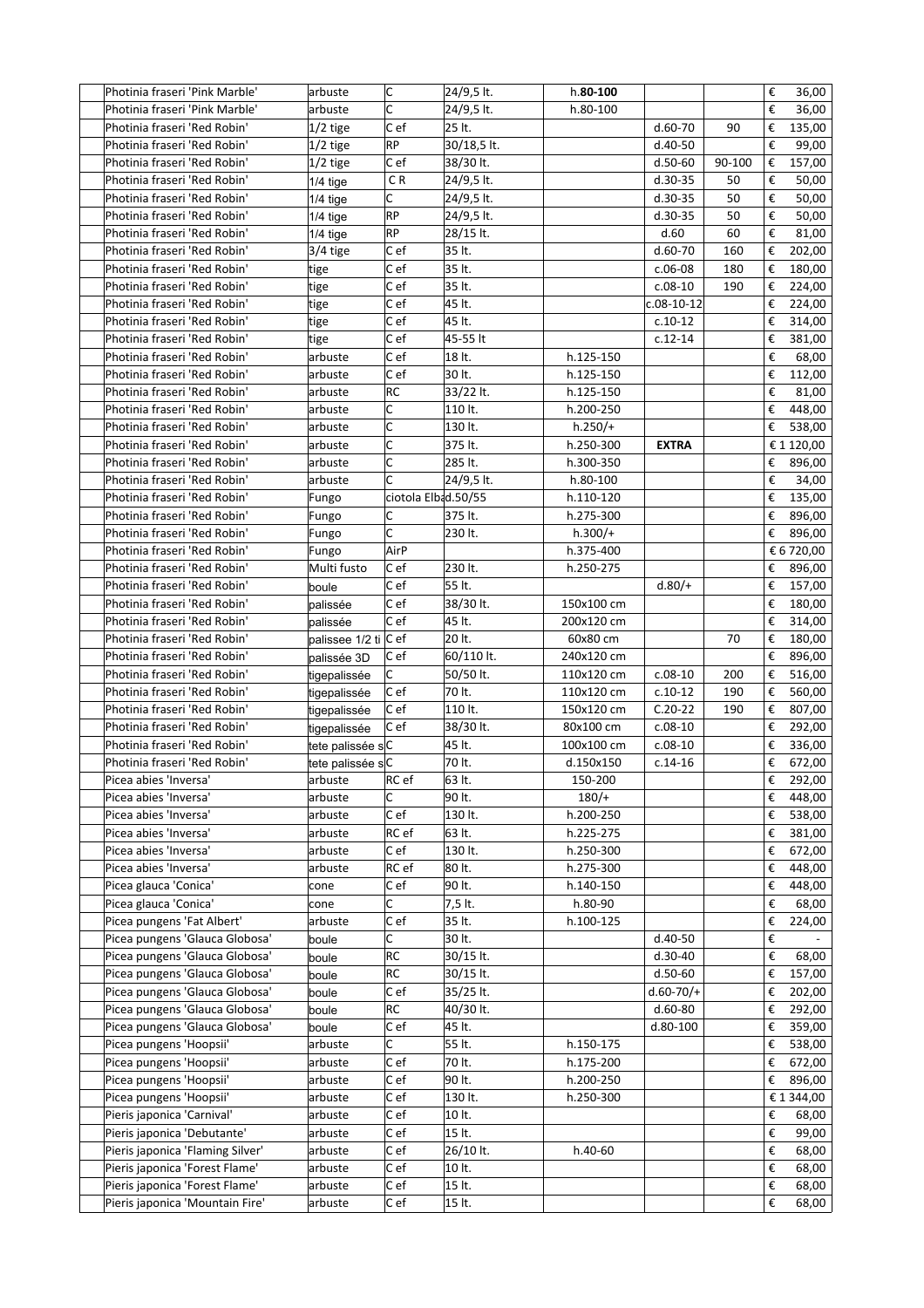| Pieris japonica 'Red Mill'           | arbuste      | C ef      | 35 lt.      | h.80-90     |                  |     | € | 180,00     |
|--------------------------------------|--------------|-----------|-------------|-------------|------------------|-----|---|------------|
| Pinus mughus mughus                  | Pon Pon      | C ef      | 110 lt.     |             |                  |     | € |            |
| Pinus mughus mughus                  | Pon Pon      | C ef      | 130 lt.     |             |                  |     | € |            |
| Pinus mughus mughus                  | Pon Pon      | C ef      | 230 lt.     |             |                  |     | € |            |
| Pinus mugo 'mops'                    | arbuste      | RC        | 30/15 lt.   |             |                  |     | € | 81,00      |
| Pinus mugo ssp. mugo                 | arbuste      | <b>RC</b> | 28/12 lt.   |             | d.40-50          |     | € | 68,00      |
|                                      |              | <b>RC</b> |             |             |                  |     |   |            |
| Pinus mugo ssp. mugo                 | arbuste      |           | 33/22 lt.   |             | $d.60-70$        |     | € | 135,00     |
| Pinus mugo ssp. mugo                 | arbuste      | RC        | 36/25 lt.   |             | d.70-80          |     | € | 157,00     |
| Pinus mugo ssp. mugo                 | arbuste      | RC        | 40/35 lt.   |             | d.80-90          |     | € | 202,00     |
| Pinus mugo ssp. mugo                 | arbuste      | <b>RC</b> | 45/50 lt.   |             | d.90-100         |     | € | 224,00     |
| Pinus nigra 'Fastigiata'             | colonna      | C ef      | 110 lt.     | h.275-300   |                  |     | € | 448,00     |
| Pinus nigra subsp. nigra (austriaca) | tige         | C ef      | 110 lt.     | h.200-250   |                  | 220 | € | 359,00     |
| Pinus nigra subsp. nigra (austriaca) | arbuste      | C         | 50/50 lt.   | h.150-175   |                  |     | € | 224,00     |
| Pinus nigra subsp. nigra (austriaca) | arbuste      | C         | 50/50 lt.   | $h.250/+$   |                  |     | € | 336,00     |
| Pinus nigra subsp. nigra (austriaca) | cone         | C ef      | 110-130 lt. | h.200-250/+ |                  |     | € | 381,00     |
| Pinus pinea                          | $1/2$ tige   | C ef      | 20-25 lt.   | $d.50 - 60$ | c.10-12-14       | 80  | € | 135,00     |
| Pinus pinea                          | $1/2$ tige   | C ef      | 35 lt.      |             |                  | 105 | € | 157,00     |
| Pinus pinea                          | tige         | C ef      | 110 lt.     |             | $c.25-30$        | 220 | € | 628,00     |
| Pinus pinea                          | tige         | C         | 45 lt.      |             | $c.18-20$        | 160 | € | 359,00     |
| Pinus pinea                          | tige         | C ef      | 55 lt.      |             | $c.14-16$        | 210 | € | 247,00     |
| Pinus pinea                          | tige         | C         | 55 lt.      |             | $c.16-18$        |     | € | 292,00     |
| Pinus pinea                          | tige         | C ef      | 55 lt.      |             | $c.20-25$        | 210 | € | 448,00     |
|                                      |              | C         | 70 lt.      |             |                  |     |   |            |
| Pinus pinea                          | tige         |           |             |             | $c.16-18$        | 210 | € | 292,00     |
| Pinus pinea                          | tige         | C ef      | 90 lt.      |             | $c.18-20$        | 220 | € | 448,00     |
| Pinus pinea                          | tige         | C ef      | 90 lt.      |             | $c.20-25$        | 220 | € | 538,00     |
| Pinus sylvestris 'Watereri' (nana)   | Pon pon      | lc.       | 285 lt.     |             |                  |     |   | € 1 568,00 |
| Pittorsporum tobira 'Nanum'          | arbuste      | <b>RC</b> | 28/12 lt.   |             | $d.35-40$        |     | € | 68,00      |
| Pittosporum tobira                   | arbuste      | C         | 90 lt.      | h.175-200   |                  |     | € | 359,00     |
| Pittosporum tobira                   | boule        | C e f     | 55 lt.      |             | $d.100/+$        |     | € | 180,00     |
| Platanus acerifolia (hispanica)      | tigepalissée | lC.       | 130 lt.     | 140x160     | $c.20-25$        | 180 | € | 807,00     |
| Platanus acerifolia (hispanica)      | tigepalissée | lC.       | 130 lt.     | 150x180 cm  | $c.30-35$        | 210 | € | 896,00     |
| Platanus acerifolia (hispanica)      | toit         | lс        | 130 lt.     | 120x120 cm  | $c.18-20$        |     | € | 717,00     |
| Platanus acerifolia (hispanica)      | toit         | C         | 230 lt.     | 150x150     | $c.25/+$         |     | € | 986,00     |
| Platanus hisp. 'Alphen's Globe'      | tige         | C         | 35 lt.      |             | $c.10-12$        | 210 | € | 202,00     |
| Platanus hisp. 'Alphen's Globe'      | tige         | C ef      | 45 lt.      |             | $c.10-12$        | 200 | € | 224,00     |
| Platanus orientalis 'Minaret'        | tige         | lc.       | 50/50 lt.   |             | $c.16-18$        | 180 | € | 359,00     |
| Prunus avium 'Plena'                 | tige         | C         | 40/30 lt.   |             | $c.12-14$        | 170 | € | 202,00     |
| Prunus cerasifera 'Nigra' (pissardi) | tige         | C ef      | 130 lt.     |             | $c.16-18$        | 210 | € | 359,00     |
| Prunus cerasifera 'Nigra' (pissardi) | tige         | Cef       | 130 lt.     |             | $c.18-20$        | 210 | € | 448,00     |
| Prunus cerasifera 'Nigra' (pissardi) | tige         | Cef       | 130 lt.     |             | $c.20-25$        | 200 |   | € 672,00   |
|                                      |              |           |             |             |                  |     |   |            |
| Prunus cerasifera 'Nigra' (pissardi) | tige         | C ef      | 25 lt.      |             | $c.08-10$        | 200 | € | 112,00     |
| Prunus cerasifera 'Nigra' (pissardi) | tige         | C         | 65 lt.      |             | $c.14-16$        |     | € | 314,00     |
| Prunus cerasifera 'Nigra' (pissardi) | tigepalissée | C ef      | 55/90 lt.   | 120x120 cm  | $c.14 - 16 - 18$ | 210 | € | 448,00     |
| Prunus cerasifera 'Nigra' (pissardi) | tigepalissée | Cef       | 55/90 lt.   | 120x120 cm  | $c.16-18$        | 190 | € | 448,00     |
| Prunus fruticosa 'Globosa'           | tige         | C ef      | 55 lt.      |             | $c.12 - 14$      | 210 | € | 202,00     |
| Prunus fruticosa 'Globosa'           | tige         | lC.       | 80 lt.      |             | c.16-18-20       | 210 | € | 292,00     |
| Prunus incisa 'Kojou No Mai'         | $1/4$ tige   | C         | 24/9,5 lt.  |             |                  | 50  | € | 68,00      |
| Prunus laurocerasus 'Novita'         | arbuste      | c         | 45/35 lt.   | h.150-200   |                  |     | € | 135,00     |
| Prunus laurocerasus 'Novita'         | boule        | Cef       | 70 lt.      |             | d.120-140        |     | € | 269,00     |
| Prunus laurocerasus 'Novita'         | palissée     | C ef      | 40/35 lt.   | 150x100 cm  |                  |     | € | 180,00     |
| Prunus laurocerasus 'Novita'         | tigepalissée | C ef      | 35-55 lt.   | 110x130     | $c.12 - 14$      | 200 | € | 628,00     |
| Prunus laurocerasus 'Novita'         | tigepalissée | C ef      | 45 lt.      | 110x130     | $c.10-12$        | 190 | € | 560,00     |
| Prunus laurocerasus 'Otto Luyken'    | $ 1/2 $ tige | <b>RP</b> | 33/25 lt.   |             | $d.50 - 60$      | 90  | € | 112,00     |
| Prunus laurocerasus 'Otto Luyken'    | $1/4$ tige   | C ef      | 35 lt.      |             | $d.60-70$        | 60  | € | 135,00     |
| Prunus lusitanica 'Angustifolia'     | $1/2$ tige   | <b>RP</b> | 30/18,5 lt. |             | $d.35 - 40 - 50$ | 90  | € | 112,00     |
| Prunus lusitanica 'Angustifolia'     | $1/2$ tige   | Cef       | 38/30 lt.   |             | $d.50 - 60$      | 100 | € | 157,00     |
|                                      |              |           |             |             |                  |     |   |            |
| Prunus Iusitanica 'Angustifolia'     | $1/2$ tige   | Cef       | 38/30 lt.   |             | d.50-70          | 90  | € | 157,00     |
| Prunus lusitanica 'Angustifolia'     | tige         | Cef       | 55 lt.      |             | $c.10-12$        | 190 | € | 336,00     |
| Prunus lusitanica 'Angustifolia'     | arbuste      | Cef       | 25 lt.      | h.125-150   |                  |     | € | 112,00     |
| Prunus Iusitanica 'Angustifolia'     | arbuste      | C ef      | 25 lt.      | h.125-150   |                  |     | € | 112,00     |
| Prunus Iusitanica 'Angustifolia'     | arbuste      | C ef      | 35 lt.      | h.150-175   |                  |     | € | 157,00     |
| Prunus lusitanica 'Angustifolia'     | arbuste      | C         | 24/9,5 lt.  | h.60-80     |                  |     | € | 41,00      |
| Prunus Iusitanica 'Angustifolia'     | cone         | C ef      | 40/35 lt.   | h.100-125   |                  |     | € | 157,00     |
| Prunus lusitanica 'Angustifolia'     | cone         | C ef      | 40/35 lt.   | h.125-150   |                  |     | € | 180,00     |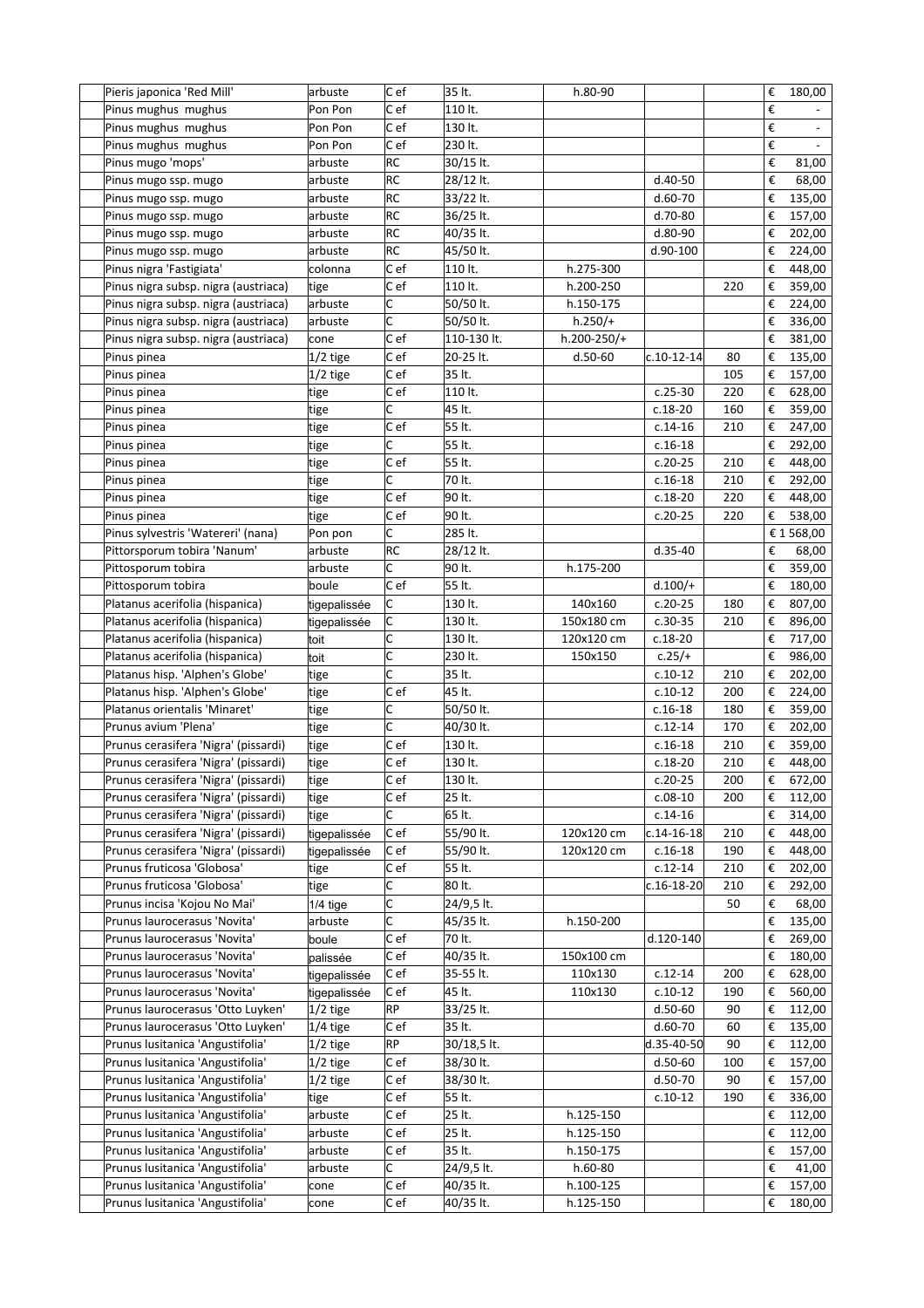| Prunus lusitanica 'Angustifolia'                 | cone             | C ef             | 30 lt.           | h.80-100   |                  |         | €                       | 135,00                                   |
|--------------------------------------------------|------------------|------------------|------------------|------------|------------------|---------|-------------------------|------------------------------------------|
| Prunus lusitanica 'Angustifolia'                 | boule            | C e f            | 150 lt.          |            | d.140-150        |         | €                       | 672,00                                   |
| Prunus lusitanica 'Angustifolia'                 | boule            | Cef              | 25 lt.           |            | $d.60-70$        |         | €                       | 112,00                                   |
| Prunus Iusitanica 'Angustifolia'                 | boule            | C ef             | 30 lt.           |            | $d.60 - 80$      |         | €                       | 135,00                                   |
| Prunus lusitanica 'Angustifolia'                 | boule            | C e f            | 40/35 lt.        |            | d.70-80          |         | €                       | 224,00                                   |
| Prunus Iusitanica 'Angustifolia'                 | boule            | C ef             | 40/35 lt.        |            | d.80-100         |         | €                       | 269,00                                   |
|                                                  |                  | C ef             | 45 lt.           |            |                  |         |                         |                                          |
| Prunus lusitanica 'Angustifolia'                 | boule            |                  |                  |            | d.100-120        |         | €                       | 314,00                                   |
| Prunus lusitanica 'Angustifolia'                 | palissée         | C ef             | 30-35 lt.        | 150x100 cm |                  |         | €                       | 224,00                                   |
| Prunus persica                                   | $1/2$ tige       | С                | 24/9,5 lt.       |            |                  | 90      | €                       | 54,00                                    |
| Prunus serrula                                   | tige             | C ef             | 30 lt.           |            | $c.08-10$        | 150     | €                       | 180,00                                   |
| Prunus serrulata 'Amanogawa'                     | arbuste          | Cef              | 30-35 lt.        | h.300-400  |                  |         | €                       | 157,00                                   |
| Prunus serrulata 'Kanzan'                        | tige             | C ef             | 45 lt.           |            | $c.12-14$        | 230     | €                       | 202,00                                   |
| Prunus serrulata 'Kanzan'                        | tige             | C ef             | 55 lt.           |            | $c.12-14$        | 200     | €                       | 202,00                                   |
| Prunus serrulata 'Kanzan'                        | tige             | C ef             | 55/90 lt.        |            | $c.14-16$        | 230     | €                       | 292,00                                   |
|                                                  |                  |                  |                  |            |                  |         |                         |                                          |
| Prunus serrulata 'Kiku-shidare-zakura' tige      |                  | IC.              | 45/35 lt.        |            | $c.12-14$        |         | €                       | 224,00                                   |
| Prunus serrulata 'Snow Fountain'                 | $1/4$ tige       | C                | 24/9,5 lt.       |            |                  | 90      | €                       | 68,00                                    |
| Punica granatum                                  | arbuste          | C                | 30 lt.           | h.175-200  |                  |         | €                       | 135,00                                   |
| Pyrus calleryana 'Chanticleer'                   | tige             | C                | 230 lt.          |            | $c.18-20$        | 200     | €                       | 448,00                                   |
|                                                  |                  | c                | 230 lt.          |            | $c.25-30$        | 200     |                         |                                          |
| Pyrus calleryana 'Chanticleer'                   | tige             |                  |                  |            |                  |         | €                       | 717,00                                   |
| Pyrus calleryana 'Chanticleer'                   | tige             | C ef             | 35 lt.           |            | $c.10-12$        | 180     | €                       | 180,00                                   |
| Pyrus calleryana 'Chanticleer'                   | tige             | C ef             | 45 lt.           |            | $c.12 - 14$      | 180     | €                       | 202,00                                   |
| Pyrus calleryana 'Chanticleer'                   | tige             | lc.              | 50/50 lt.        |            | $c.10 - 12 - 14$ | 125-150 | €                       | 202,00                                   |
| Pyrus calleryana 'Chanticleer'                   | tigepalissée     | lc.              | 130 lt.          | 180x200 cm | $c.25-30$        | 180     | €                       | 807,00                                   |
| Pyrus communis 'Beech Hill'                      | tige             | lс               | 65 lt.           |            | $c.14-16$        | 180     | €                       | 292,00                                   |
| Pyrus communis 'Conference'                      | Pon pon          | C                | 160 lt.          |            | $c.60-65$        |         |                         | $\mathop{\varepsilon}\nolimits$ 1 120,00 |
| Pyrus nivalis 'Catalia'                          | ramifies du solC |                  | 45/35 lt.        | h.250-300  |                  |         | €                       | 135,00                                   |
| Pyrus salicifolius 'Pendula'                     | $1/2$ tige       | C ef             | 30/18 lt.        |            |                  | 120     | €                       | 117,00                                   |
| Pyrus salicifolius 'Pendula'                     | tige             | C ef             | 38/30 lt.        |            | $c.08-10$        | 190     | €                       | 188,00                                   |
| Quercus Turneri 'Pseudoturneri'                  | arbuste          | C ef             | 150 lt.          | h.250-300  |                  |         | €                       | 538,00                                   |
| Quercus Bimundorum 'Crimsmitz'                   | tige             | C ef             | 70 lt            | h.250-300  |                  |         | €                       | 269,00                                   |
|                                                  |                  |                  |                  |            |                  |         |                         |                                          |
| <b>Quercus Cerris</b>                            | tige             | C ef             | 90 lt.           |            | $c.18-20$        | 180-200 | €                       | 448,00                                   |
| Quercus ilex                                     | tige             | lc.              | 1000 lt.         |            | $c.45 - 50$      |         |                         | € 8 064,00                               |
| Quercus ilex                                     | tige             | c                | 110 lt.          |            | $c.14 - 16/+$    | 210     |                         | € 538,00                                 |
| Quercus ilex                                     | tige             | C                | 180 lt.          |            | $c.20-25$        | 200     |                         | € 1 255,00                               |
| Quercus ilex                                     | tige             | Cef              | 230 lt.          |            | $c.20-25$        | 200     |                         | € 1 255,00                               |
| Quercus ilex                                     | tige             | C                | 350 lt.          |            | $c.25-30$        | 180     |                         | € 2 240,00                               |
| Quercus ilex                                     | tige             | C                | 500 lt.          |            | $c.40 - 45$      |         |                         | € 5 376,00                               |
| Quercus ilex                                     | tige             | Cef              | 90 lt.           |            | $c.18-20$        | 200     |                         | € 807,00                                 |
| Quercus ilex                                     | arbuste          | C                | 24/9,5 lt.       | h.125-150  |                  |         |                         | $\epsilon$ 41,00                         |
| Quercus ilex                                     | arbuste          | lc.              | 30/18,5 lt.      | h.175-200  |                  |         | €                       |                                          |
| Quercus ilex                                     | arbuste          | lc.              | 50 lt.           | h.175-200  |                  |         | €                       |                                          |
| Quercus ilex                                     | arbuste          | lc.              | 350 lt.          | h.250      |                  |         | €                       |                                          |
| Quercus ilex                                     | arbuste          | lC.              | 525 lt.          | h.375      |                  |         | €                       |                                          |
|                                                  |                  |                  |                  |            |                  |         |                         | $\blacksquare$                           |
| Quercus ilex                                     | arbuste          | C                | 1000 lt.         | h.400      |                  |         | €                       |                                          |
| Quercus ilex                                     | arbuste          | lc.              | 750 lt.          | h.400      |                  |         | €                       |                                          |
| Quercus ilex                                     | arbuste          | lc.              | 18/3,6 lt.       | h.80-100   |                  |         | €                       | 23,00                                    |
| Quercus ilex                                     | cone             | c                | 70 lt.           | h.150-175  |                  |         | $\boldsymbol{\epsilon}$ | 269,00                                   |
| Quercus ilex                                     | cone             | lc.              | 90 lt.           | h.200-250  |                  |         |                         | € 336,00                                 |
| Quercus ilex                                     | tigepalissée     | $ C \text{ ef} $ | 45 ltr           | 110x120 cm | $c.08-10$        | 200     |                         | € 516,00                                 |
| Quercus ilex<br>testa a cilindro                 | tige             | C erc            | 12 lt.           |            | $c.04-06$        | 190-200 |                         | € 112,00                                 |
| Quercus ilex<br>testa a cilindro                 | tige             | C erc            | 25 lt.           |            | $c.06-08$        | 210     |                         | € 202,00                                 |
| Quercus ilex<br>testa a cilindro                 | tige             | C ef             | 25 lt.           |            | $c.08-10$        | $200/+$ |                         | € 224,00                                 |
| Quercus ilex<br>testa a cilindro                 | tige             | C ef             | 30-35 lt.        |            | $c.10-12$        | $200/+$ | €                       | 269,00                                   |
| Quercus ilex<br>testa a cilindro                 | tige             | C ef             | 30-35 lt.        |            | $c.12 - 14$      | $200/+$ | €                       | 359,00                                   |
| Quercus ilex<br>testa a cilindro                 | tige             | C ef             | 33/25 lt.        |            | $c.06-08$        | 200     | €                       | 202,00                                   |
| Quercus ilex<br>testa a cilindro                 | tige             | C ef             | 45 lt.           |            | $c.10-12$        | 200     | €                       | 269,00                                   |
| Quercus ilex<br>testa a cilindro                 |                  | Cef              | 45 lt.           |            | $c.08-10$        |         |                         |                                          |
|                                                  | tige             |                  |                  |            |                  | 200     | €                       | 224,00                                   |
| Quercus ilex<br>testa a cilindro                 | tige             | c                | 45/35 lt.        |            | $c.08-10$        | 200     | €                       | 224,00                                   |
| Quercus ilex<br>testa a cilindro                 |                  |                  |                  |            |                  |         |                         | € 269,00                                 |
|                                                  | tige             | lc.              | 45/35 lt.        |            | $c.10-12$        | 200     |                         |                                          |
| Quercus ilex<br>testa a cilindro                 | tige             | Cef              | 45-55 lt.        |            | $c.10-12$        | 200     | €                       | 269,00                                   |
| Quercus ilex<br>testa a cilindro                 | tige             | Cef              | 45-55 lt.        |            | $c.12 - 14$      | 200     | €                       | 359,00                                   |
| Quercus ilex<br>testa a cilindro<br>Quercus ilex | tige             | C ef<br>Cef      | 55 lt.<br>70 lt. |            | $c.14-16$        | 200     | €                       | 448,00<br>538,00                         |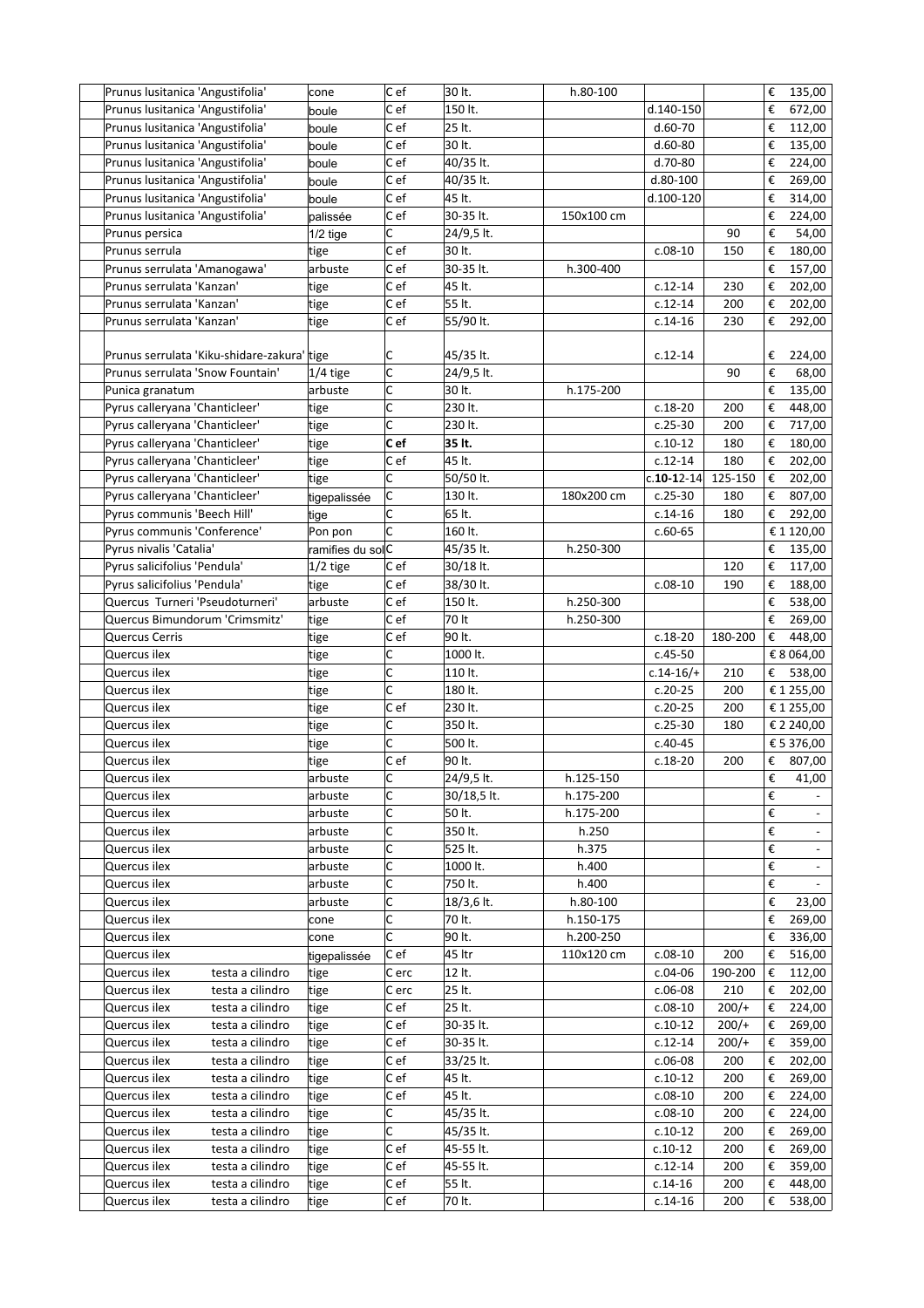| Quercus ilex<br>testa a cilindro           | tige                | $ C $ ef                | 70 lt.                 |           | $c.16-18$     | 200     | €                       | 628,00                   |
|--------------------------------------------|---------------------|-------------------------|------------------------|-----------|---------------|---------|-------------------------|--------------------------|
| Quercus ilex<br>testa a cilindro           | tige                | C ef                    | 90 lt.                 |           | $c.14-16$     | 200/220 | €                       | 538,00                   |
| Quercus ilex<br>testa a cono               | tige                | C ef                    | 110 lt.                |           | $c.14-16$     | 200     | €                       | 538,00                   |
| Quercus ilex<br>testa a cono               | tige                | Cef                     | 46/55 lt.              |           | $c.10-12$     | 200     | €                       | 269,00                   |
| Quercus ilex<br>testa a cono               | tige                | C ef                    | 70 lt.                 |           | $c.12 - 14$   | 200     | €                       | 359,00                   |
| Quercus ilex<br>testa a cono               | tige                | C ef                    | 70 lt.                 |           | $c.14-16$     | 200     | €                       | 538,00                   |
| Quercus ilex<br>testa a cono               | tige                | C e f                   | 70 lt.                 |           | $c.18-20$     | 200     | €                       | 807,00                   |
| Quercus ilex                               |                     | C e f                   | 90 lt.                 |           | $c.12 - 14$   | 200     | €                       | 359,00                   |
| testa a cono                               | tige                |                         |                        |           |               |         |                         |                          |
| Quercus ilex<br>testa a palla              | tige boule          | Cef                     | 45/35 lt               |           | $c.08-10$     | 200     | €                       | 247,00                   |
| Quercus palustris                          | tigepalissée        | С                       | 375 lt.                |           | $c.25-30$     | 190     |                         | € 1 120,00               |
| Quercus palustris 'Green Dwarf'            | $1/4$ tige          | C ef                    | 15 lt.                 |           |               | 70      | €                       | 112,00                   |
| Quercus palustris 'Green Dwarf'            | $1/4$ tige          | C                       | 24/9,5 lt.             |           |               | 50      | €                       | 68,00                    |
| Quercus palustris 'Green Dwarf'            | tige                | Cef                     | 38/30lt.               |           | $c.08-10$     | 200     | €                       | 269,00                   |
| Quercus palustris 'Green Dwarf'            | tige                | C ef                    | 38/30lt.               |           | $c.08-10$     | 190     | €                       | 269,00                   |
| Quercus Pubescens                          |                     | C ef                    | 70 lt.                 |           | 14-16         | 180-200 | €                       | 314,00                   |
| Quercus Pubescens                          |                     | C ef                    | 90 lt.                 |           | $16 - 18$     | 180-200 | €                       | 448,00                   |
| Quercus Robur                              | tige                | C ef                    | $\overline{1}30$ lt.   |           | $c.16-18$     | 190-210 | €                       | 359,00                   |
| Quercus Robur                              | tige                | C ef                    | 150 lt.                |           | $c.20-25$     | 200-220 | €                       | 672,00                   |
| Quercus Robur                              | tige                | C ef                    | 90 lt.                 |           | $c.18-20$     | 180-200 | €                       | 448,00                   |
| Quercus robur 'Fastigiata Koster'          | arbuste             | C ef                    |                        | h.250-300 |               |         | €                       |                          |
|                                            |                     |                         | 46/55 lt.              |           |               |         |                         | 269,00                   |
| Quercus suber                              | tige                | C ef                    | 230 lt.                | h.350-400 | $c.30-35$     |         | €                       | 672,00                   |
| Quercus suber                              | Ceppaia             | C                       | 90 lt.                 | h.300-350 |               |         | €                       | 381,00                   |
| Quercus suber                              | Ceppaia             | C                       | 90 lt.                 | h.300-350 |               |         | €                       | 381,00                   |
| Quercus suber                              | Ceppaia             | $\overline{\mathsf{c}}$ | 1000 lt.               | h.400-500 |               |         | €                       |                          |
| Quercus suber                              | Ceppaia             | C                       | 1500 lt.               | h.500-600 |               |         | €                       | $\overline{\phantom{a}}$ |
| Quercus suber                              | Multi fusto         | C e f                   | 180 lt.                | h.300-400 |               |         | €                       | 538,00                   |
| Quercus suber                              | ramifies du solC ef |                         | 90lt.                  | h.300-400 |               |         | €                       | 359,00                   |
| Quercus turneri 'Pseudoturneri'            | arbuste             | C ef                    | 70 lt.                 | h.200-250 |               |         | €                       | 269,00                   |
| Quercus turneri 'Pseudoturneri'            | arbuste             | C ef                    | 130 lt.                | h.300-350 |               |         | €                       | 538,00                   |
| Quercus turneri 'Pseudoturneri'            | arbuste             | C ef                    | 230 lt.                | h.350-400 |               |         | €                       | 896,00                   |
| Rhaphiolepis umbellata                     | arbuste             |                         | ciotola Elbad.60-65 cm | h.120     |               |         | €                       | 224,00                   |
| Rhododendron hybride                       |                     |                         |                        |           |               |         |                         |                          |
| 'Cunningham's White'                       | arbuste             | C ef                    | 12 lt.                 | h.60-70   |               |         | €                       | 90,00                    |
| Rhododendron hybride 'Germania'            | arbuste             | Cef                     | 12 lt.                 | $h.60/-$  |               |         | €                       | 90,00                    |
|                                            |                     | С                       | 35-40 lt.              | h.80-100  |               |         |                         |                          |
| Rhododendron hybrids                       | arbuste             |                         |                        |           |               |         | €                       | 336,00                   |
| Ribes in varietà                           | palissée            | C ef                    | 35/25 lt               | 120x70    |               |         | €                       | 135,00                   |
|                                            |                     |                         |                        |           |               |         |                         |                          |
| Robinia pseudacacia 'Umbraculifera'        | $1/2$ tige          | C ef                    | 30 lt.                 |           | $c.12 - 14/+$ | 100     | €                       | 135,00                   |
|                                            |                     |                         |                        |           |               |         |                         |                          |
| Robinia pseudacacia 'Umbraculifera'   tige |                     | C                       | 30-35 lt.              |           | $c.10-12$     | 210     |                         | € 135,00                 |
|                                            |                     |                         |                        |           |               |         |                         |                          |
| Robinia pseudacacia 'Umbraculifera'        | tige                | C                       | 45/35 lt.              |           | $c.12-14$     | 210     | €                       | 157,00                   |
| Rosa in varieta                            | grimpante           | C                       | 30/18 lt.              | $h.250/+$ |               |         | $\boldsymbol{\epsilon}$ | 90,00                    |
| Rubes in varietà                           | palissée            | Cef                     | 35/25 lt               | 120x70    |               |         | €                       | 135,00                   |
| Salix caprea 'Kilmarnock' (pendula)        | $1/2$ tige          | $ C $ ef                | 18 lt.                 |           |               | 120     | €                       | 101,00                   |
| Salix caprea 'Kilmarnock' (pendula)        | $3/4$ tige          | C ef                    | 25 lt.                 |           |               | 170     | €                       | 135,00                   |
| Skimmia japonica 'Godrie's Dwarf'          | arbuste             | C B                     | 24/7,5 lt.             | $h.20-30$ |               |         | $\boldsymbol{\epsilon}$ | 30,00                    |
| Skimmia japonica 'Rubella'                 | arbuste             | C B                     | 24/7,5 lt.             | h.30-40   |               |         | €                       | 30,00                    |
| Sophora japonica 'Pendula'                 | $1/2$ tige          | С                       | 35/30 lt.              |           | $c.10-12$     | 100     | €                       | 112,00                   |
| Sophora japonica 'Pendula'                 | tige                | C ef                    | 55 lt.                 |           | $c.10-12$     | 220     | €                       | 180,00                   |
| Sophora japonica 'Regent'                  | tige                | С                       | 45/35 lt.              |           | $c.10-12$     | 180     | €                       | 180,00                   |
|                                            |                     | C                       |                        |           |               |         |                         |                          |
| Sorbus aria 'Lutescens'                    | tige                |                         | 40/30 lt.              |           | $c.10-12$     |         | €                       | 157,00                   |
| Sorbus aucuparia                           | tige                | c                       | 40/30 lt.              |           | $c.14-16$     | 120-140 | €                       | 224,00                   |
| Sorbus aucuparia Pendula                   | tige                | c                       | 45/35 lt.              |           | $c.12 - 14$   |         | €                       | 224,00                   |
| Sorbus 'Dodong'                            | tige                | Ċ                       | 40/30 lt.              |           | $c.12 - 14$   | 110     | €                       | 180,00                   |
| Syringa meyeri 'Palibin'                   | $1/2$ tige          | C ef                    | 15 lt.                 |           |               | 90      | €                       | 112,00                   |
| Syringa villosa 'Miss Canada'              | $1/2$ tige          | C ef                    | 18 lt.                 |           |               | 80      | €                       | 112,00                   |
| Syringa villosa 'Miss Japan'               | 1/2 tige            | C ef                    | 18 lt.                 |           |               | 80      | €                       | 112,00                   |
| Syringa villosa 'Red Wine'                 | $1/2$ tige          | C ef                    | 18 lt.                 |           |               | 80      | €                       | 112,00                   |
| Syringa vulgaris 'Mme. Lemoine'            | arbuste             | C ef                    | 20 lt.                 | h.100-120 |               |         | €                       | 112,00                   |
|                                            |                     |                         |                        |           |               |         |                         |                          |
| Taxodium distichum 'Peve Minaret'          | $1/2$ tige          | Cef                     | 38/30 lt.              |           | $c.08-10$     | 110     | €                       | 135,00                   |
| Taxus baccata                              | $1/2$ tige          | RP                      | 30/18,5 lt.            |           | $d.30-35$     | 90      | €                       | 157,00                   |
| Taxus baccata                              | tige                | Airp                    |                        |           | $c.20-25$     | 170     |                         | € 1 344,00               |
|                                            |                     |                         |                        |           |               |         |                         |                          |
| Taxus baccata                              | cone                | Cef                     | 45 lt.                 | h.150-175 |               |         | €                       | 247,00                   |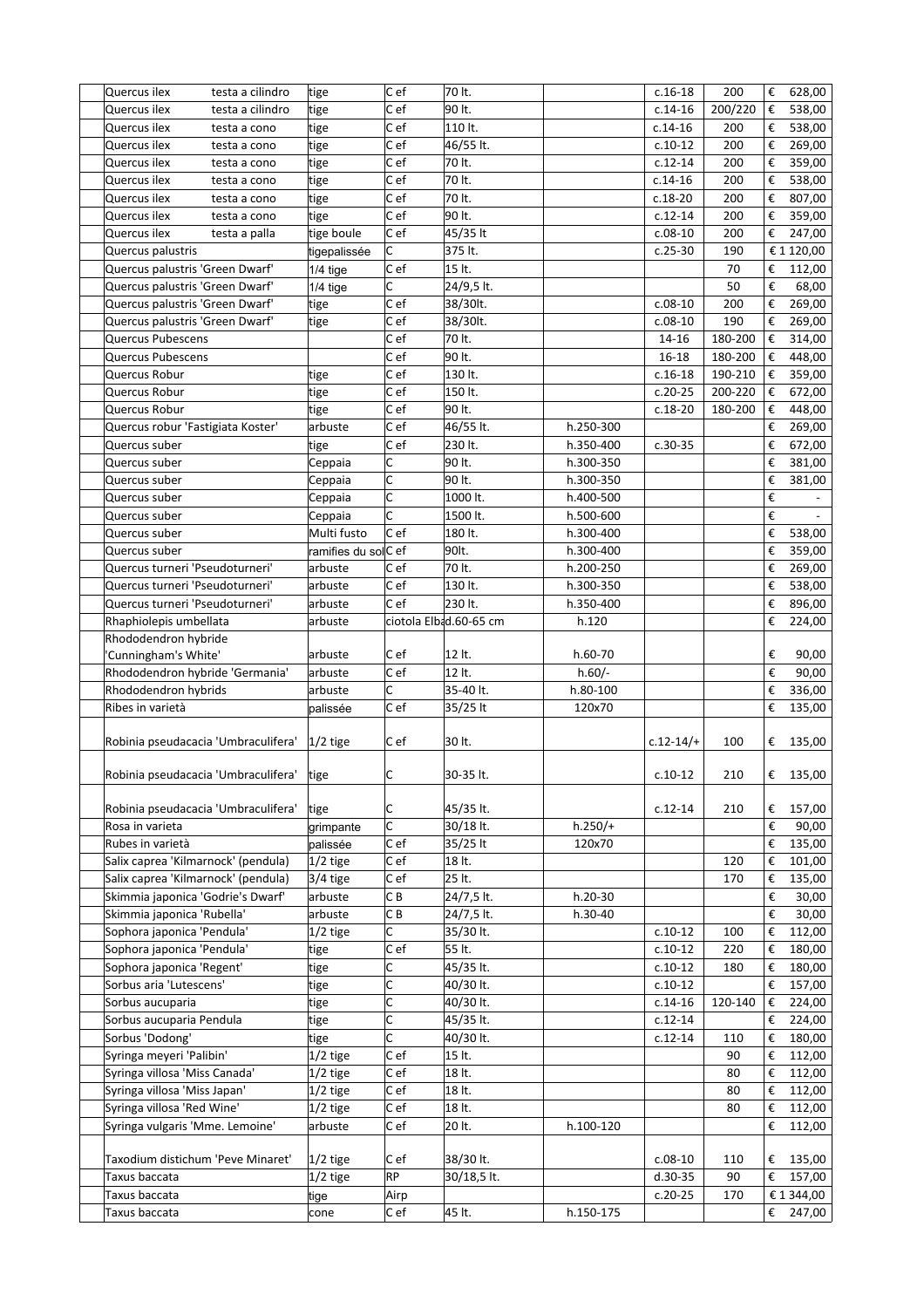| Taxus baccata                      | arbuste           | C ef      | 45 lt.          | h.175-200     |                   |     | €                       | 269,00     |
|------------------------------------|-------------------|-----------|-----------------|---------------|-------------------|-----|-------------------------|------------|
| Taxus baccata                      | colonna           | C e f     | 45 lt.          | h.150-175     |                   |     | €                       | 202,00     |
| Taxus baccata                      | cone              | C e f     | 30/18 lt.       | h.080-100     |                   |     | €                       | 157,00     |
| Taxus baccata                      | cone              | C ef      | 25 lt.          | h.100-125     |                   |     | €                       | 202,00     |
| Taxus baccata                      | cone              | C ef      | 30 lt.          | h.120-130     |                   |     | €                       | 224,00     |
| Taxus baccata                      | cone              | C ef      | 110 lt.         | h.170         |                   |     | €                       | 717,00     |
| Taxus baccata                      | cone              | lc.       | 70 lt.          | h.175-200     |                   |     | €                       |            |
| Taxus baccata                      | cone              | C ef      | 110 lt.         | h.190         |                   |     | €                       | 807,00     |
| Taxus baccata                      | cone              | C         | 110 lt.         | h.200-225     |                   |     | €                       | 896,00     |
| Taxus baccata                      | cone              | C         | 230 lt.         | h.275-300     |                   |     |                         | € 1 344,00 |
| Taxus baccata                      | boule             | RC ef     | 105 lt.         |               | d.110-120         |     |                         | € 1 008,00 |
| Taxus baccata                      | boule             | RC ef     | 105 lt.         |               | d.140-150         |     |                         | € 1 568,00 |
| Taxus baccata                      | boule             | Cef       | 25 lt.          |               | d40/45            |     | €                       | 202,00     |
| Taxus baccata                      | boule             | C         | 26/7,5 lt.      |               | $d.35-40$         |     | €                       | 112,00     |
| Taxus baccata                      | boule             | RC ef     | 80 lt.          |               | d.100             |     | €                       | 896,00     |
| Taxus baccata                      | Pon pon           | Airp      |                 | h.300         |                   |     |                         | € 2 240,00 |
| Taxus baccata                      | Spiral            | Airp      |                 | h.300         |                   |     |                         | € 2 240,00 |
| Taxus baccata 'Fastigiata'         | arbuste           | C ef      | 45 lt.          | h.150-175     |                   |     | €                       | 269,00     |
| Taxus baccata 'Fastigiata'         | arbuste           | Cef       | 70 lt.          | h.175-180     |                   |     | €                       | 381,00     |
| Taxus baccata 'Fastigiata'         | arbuste           | Cef       | 150 lt.         | $h.200/+$     |                   |     | €                       | 538,00     |
| Taxus baccata 'Fastigiata'         |                   | C ef      | 130 lt.         |               |                   |     | €                       |            |
|                                    | arbuste           |           |                 | h.200-225     |                   |     |                         | 538,00     |
| Taxus media 'Hillii'               | arbuste           | C ef      | 25 lt.          | h.100-125     |                   |     | €                       | 90,00      |
| Taxus media 'Hillii'               | arbuste           | C         | 50 lt.          | h.175-200     |                   |     | €                       | 448,00     |
| Tetradium danielli                 | tige              | C         | 45/35 lt.       |               | $c.10-12$         | 180 | €                       | 247,00     |
| Thuja occid. 'Smaragd'             | $1/2$ tige        | <b>RP</b> | 30/18,5 lt.     |               | $d.30-40$         | 70  | €                       | 90,00      |
| Thuja occid. 'Smaragd'             | $1/2$ tige        | <b>RP</b> | 30/18,5 lt.     |               | $d.35-40$         | 80  | €                       | 112,00     |
| Thuja occid. 'Smaragd'             | arbuste           | C ef      | 30 lt.          | $h.125/+$     |                   |     | €                       | 90,00      |
| Thuja occid. 'Smaragd'             | arbuste           | C ef      | 35 lt.          | $h.150/+$     |                   |     | €                       | 112,00     |
| Thuja occid. 'Smaragd'             | Spiral            | <b>RP</b> | 30/18,5 lt.     | h.130         |                   |     | €                       | 126,00     |
| Thuja orien. 'Compacta Aurea Nana' | $1/4$ tige        | RP        | 26/12 lt.       |               |                   | 40  | €                       | 54,00      |
| Thuja orien. 'Compacta Aurea Nana' | arbuste           | C e f     | 18 lt.          |               | $d.50/+$          |     | €                       | 90,00      |
| Thuja orien. 'Pyramidalis Aurea'   | arbuste           | C ef      | 25 lt.          | h.150-175     |                   |     | €                       | 90,00      |
| Thuja orien. 'Pyramidalis Aurea'   | arbuste           | C ef      | 35 lt.          | h.150-200-250 |                   |     | €                       | 157,00     |
| Tilia cordata 'Green Globe'        | $1/2$ tige        | C         | 33/25 lt.       |               | $c.08-10$         | 120 | €                       | 135,00     |
| Tilia cordata 'Green Globe'        | tige              | C         | 33/25 lt.       |               | $c.08-10$         | 220 | €                       | 180,00     |
| Tilia cordata 'Greenspire'         | tige              | C ef      | 30 lt.          |               | $c.12-14$         | 150 | €                       | 157,00     |
| Tilia cordata 'Silver Globe'       | tige              | C ef      | 35/25 lt.       |               | $c.10-12$         | 200 | €                       | 224,00     |
| Tilia cordata 'Simone'             | $1/4$ tige        | c         | 24/9,5 lt.      |               |                   | 50  | $\boldsymbol{\epsilon}$ | 68,00      |
| Tilia cordata 'Winter Orange'      | tige              | C ef      | 35 lt.          |               | $c.06 - 08 - 10$  | 180 | €                       | 135,00     |
| Tilia cordata 'Winter Orange'      | arbuste           | Cef       | 25 lt.          | h.250-300     |                   |     | €                       | 157,00     |
| Tithrinax campestri                | palmier           | C         | 1500 lt.        |               | $tr.300 + tr.350$ |     |                         | ###        |
| Trachelospermum jasminoides        | arche             | <b>RP</b> | 33/25 lt.       |               |                   |     | €                       | 412,00     |
| Trachelospermum jasminoides        | pallise           | Cef       | 30 lt.          | 150X100       |                   |     | €                       | 202,00     |
| Trachycarpus fortunei              | palmier           | Cef       | 35 lt.          | fst. 50-60    |                   |     | €                       | 224,00     |
| Trachycarpus fortunei              |                   | C ef      | 110-130 lt.     | fst.140-160   |                   |     | €                       | 807,00     |
| Trachycarpus fortunei              | palmier           | C         | 130 lt.         | fst.160-180   |                   |     | €                       | 986,00     |
| Trachycarpus fortunei              | palmier           | C         | 90 lt.          | fst.160-180   |                   |     | €                       | 986,00     |
| Trachycarpus fortunei              | palmier           | C ef      | 25 lt.          | fst.30-40     |                   |     | €                       |            |
|                                    | palmier           | C ef      | 38/30 lt.       | fst.30-40     |                   |     | €                       | 135,00     |
| Trachycarpus fortunei              | palmier           |           |                 |               |                   |     |                         | 112,00     |
| Trachycarpus fortunei              | palmier           | Cef       | 30 lt.          | fst.40-50     |                   |     | €                       | 180,00     |
| Trachycarpus fortunei              | palmier multi tiC |           | 230-285-500 lt. |               |                   |     |                         | #VALEUR !  |
| Trachycarpus wagnerianus           | palmier           | C e f     | 18 lt.          | fst.20-30     |                   |     | €                       | 112,00     |
| Vaccinium corymbosum               | palissée          | C e f     | 35/25 lt        | 120x70        |                   |     | €                       | 135,00     |
| Viburnum bodnantense 'Charles      |                   |           |                 |               |                   |     |                         |            |
| Lamont'                            | arbuste           | C ef      | 40/35 lt.       | h.150-175-200 |                   |     | €                       | 112,00     |
| Viburnum Burkwoodii                | arbuste           | C ef      | 40/35 lt.       | h.150-200     |                   |     | €                       | 112,00     |
| Viburnum lucidum                   | arbuste           | Cef       | 70 It           | h.150-175     |                   |     | €                       | 269,00     |
| Viburnum plicatum 'Cascade'        | arbuste           | Cef       | 40/35 lt.       |               | h.150-175         |     | €                       | 135,00     |
| Viburnum plicatum f. tom.          |                   |           |                 |               |                   |     |                         |            |
| 'Kilimanjaro'                      | arbuste           | C ef      | 10 lt.          |               | h.140-150         |     | €                       | 68,00      |
| Viburnum tinus 'Eve Price'         | $1/2$ tige        | <b>RP</b> | 30/18,5 lt.     |               |                   | 70  | €                       | 135,00     |
| Viburnum tinus 'Eve Price'         | arbuste           | C         | 18 lt.          | h.60-80       |                   |     | €                       | 72,00      |
| Viburnum xhillieri 'Winton'        | arbuste           | c.        | 30 lt.          | h.100-120     |                   |     | €                       | 112,00     |